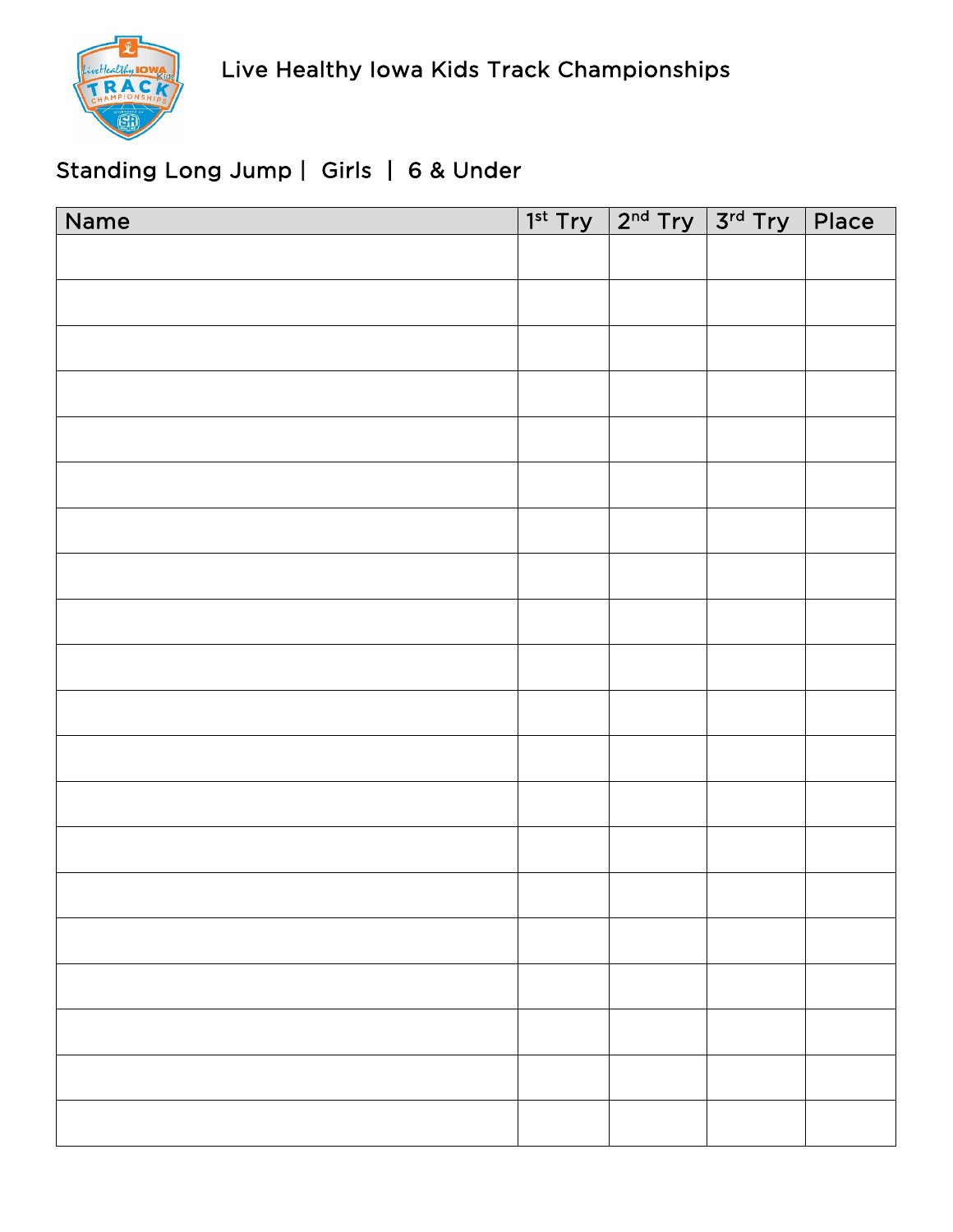

# Standing Long Jump | Girls | 7-8

| Name | $1st Try$ $2nd Try$ $3rd Try$ Place |  |
|------|-------------------------------------|--|
|      |                                     |  |
|      |                                     |  |
|      |                                     |  |
|      |                                     |  |
|      |                                     |  |
|      |                                     |  |
|      |                                     |  |
|      |                                     |  |
|      |                                     |  |
|      |                                     |  |
|      |                                     |  |
|      |                                     |  |
|      |                                     |  |
|      |                                     |  |
|      |                                     |  |
|      |                                     |  |
|      |                                     |  |
|      |                                     |  |
|      |                                     |  |
|      |                                     |  |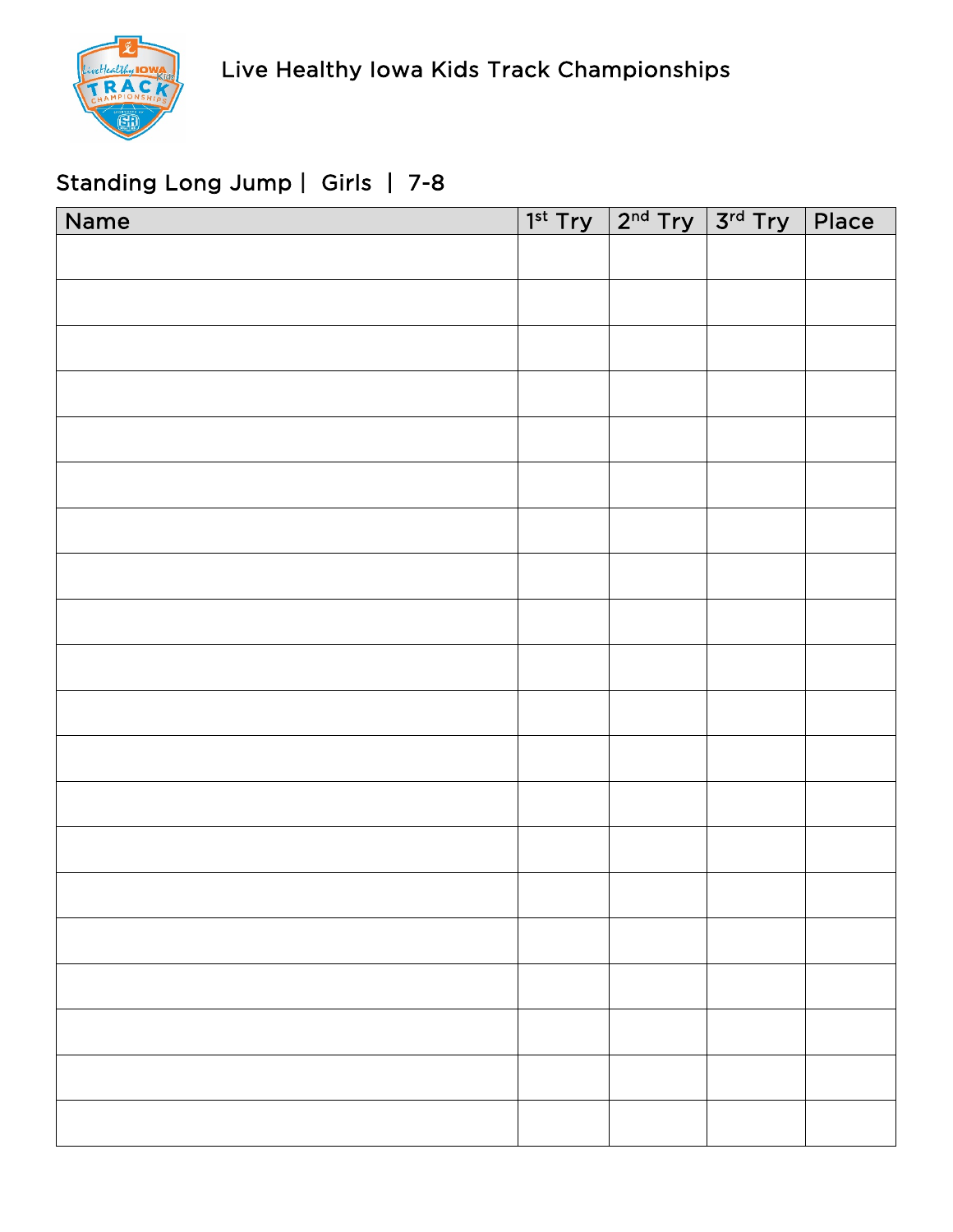

## Standing Long Jump | Girls | 9-10

| Name | $1^{st}$ Try $2^{nd}$ Try $3^{rd}$ Try Place |  |
|------|----------------------------------------------|--|
|      |                                              |  |
|      |                                              |  |
|      |                                              |  |
|      |                                              |  |
|      |                                              |  |
|      |                                              |  |
|      |                                              |  |
|      |                                              |  |
|      |                                              |  |
|      |                                              |  |
|      |                                              |  |
|      |                                              |  |
|      |                                              |  |
|      |                                              |  |
|      |                                              |  |
|      |                                              |  |
|      |                                              |  |
|      |                                              |  |
|      |                                              |  |
|      |                                              |  |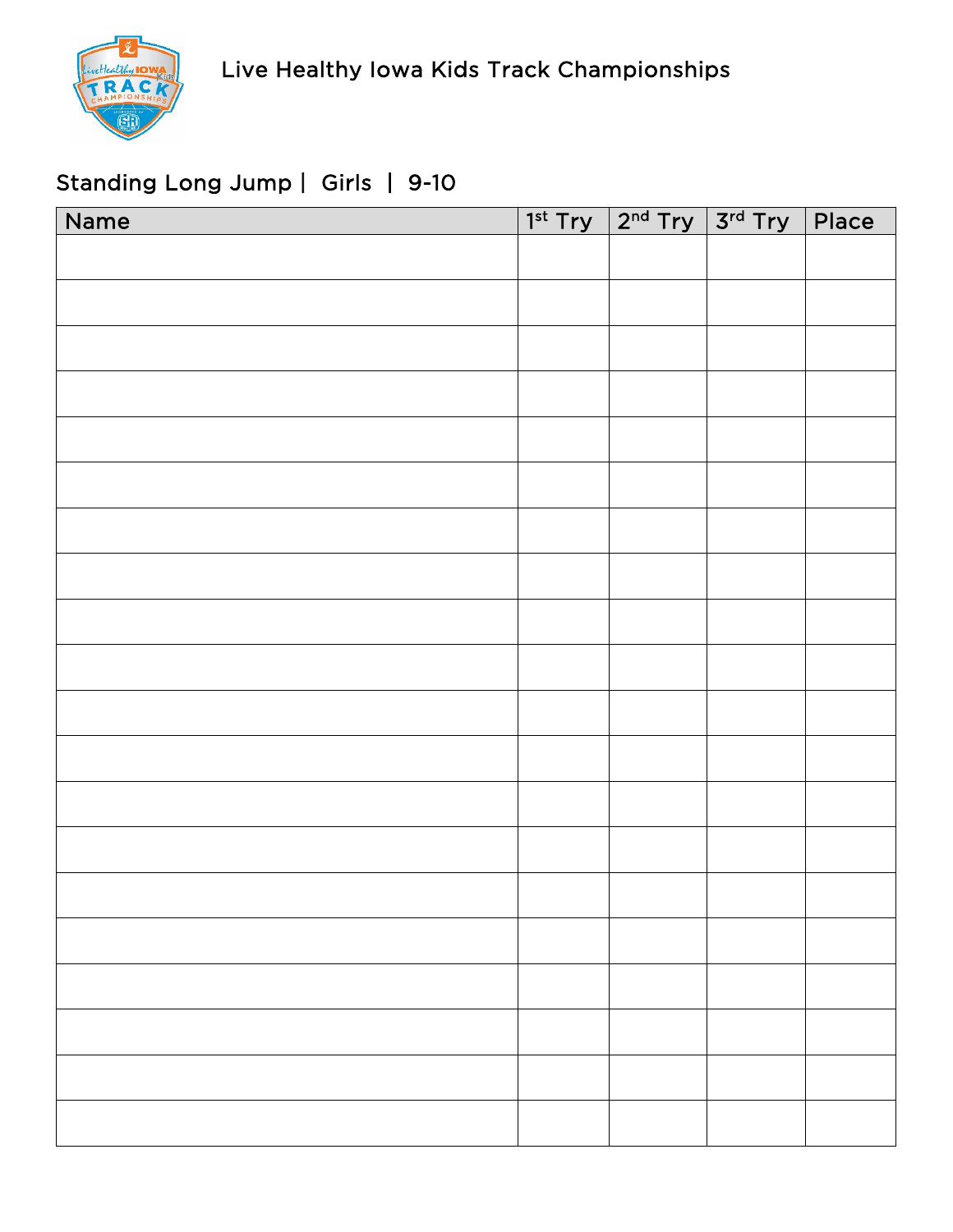

# Standing Long Jump | Girls | 11-12

| Name | $\boxed{1^{\text{st}}$ Try $\boxed{2^{\text{nd}}}$ Try $\boxed{3^{\text{rd}}}$ Try $\boxed{3^{\text{rd}}}$ | Place |
|------|------------------------------------------------------------------------------------------------------------|-------|
|      |                                                                                                            |       |
|      |                                                                                                            |       |
|      |                                                                                                            |       |
|      |                                                                                                            |       |
|      |                                                                                                            |       |
|      |                                                                                                            |       |
|      |                                                                                                            |       |
|      |                                                                                                            |       |
|      |                                                                                                            |       |
|      |                                                                                                            |       |
|      |                                                                                                            |       |
|      |                                                                                                            |       |
|      |                                                                                                            |       |
|      |                                                                                                            |       |
|      |                                                                                                            |       |
|      |                                                                                                            |       |
|      |                                                                                                            |       |
|      |                                                                                                            |       |
|      |                                                                                                            |       |
|      |                                                                                                            |       |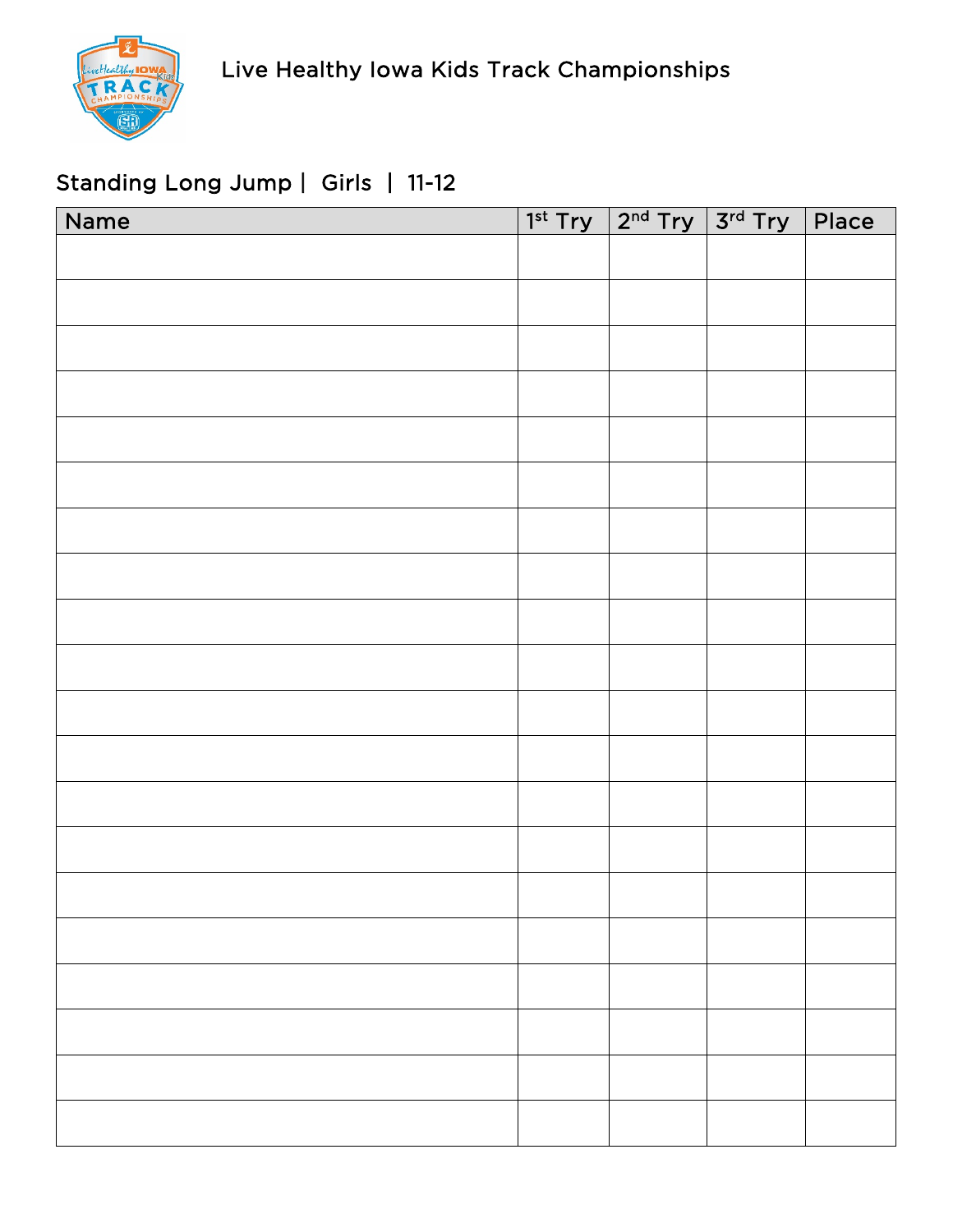

## Standing Long Jump | Girls | 13-14

| Name |  | $1^{st}$ Try $2^{nd}$ Try $3^{rd}$ Try Place |  |
|------|--|----------------------------------------------|--|
|      |  |                                              |  |
|      |  |                                              |  |
|      |  |                                              |  |
|      |  |                                              |  |
|      |  |                                              |  |
|      |  |                                              |  |
|      |  |                                              |  |
|      |  |                                              |  |
|      |  |                                              |  |
|      |  |                                              |  |
|      |  |                                              |  |
|      |  |                                              |  |
|      |  |                                              |  |
|      |  |                                              |  |
|      |  |                                              |  |
|      |  |                                              |  |
|      |  |                                              |  |
|      |  |                                              |  |
|      |  |                                              |  |
|      |  |                                              |  |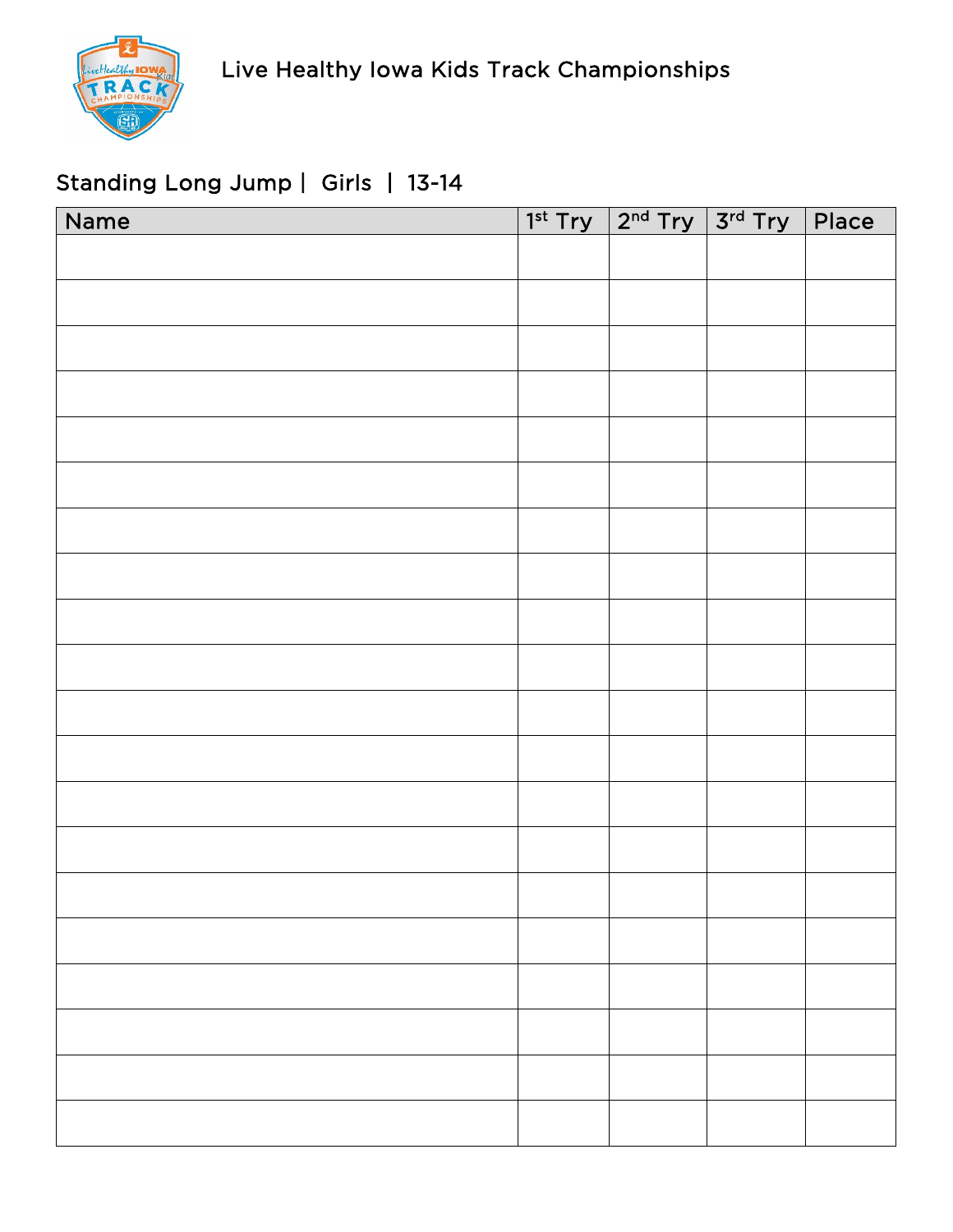

# Standing Long Jump | Boys | 6 & Under

| Name |  | $1st Try$ $2nd Try$ $3rd Try$ Place |  |
|------|--|-------------------------------------|--|
|      |  |                                     |  |
|      |  |                                     |  |
|      |  |                                     |  |
|      |  |                                     |  |
|      |  |                                     |  |
|      |  |                                     |  |
|      |  |                                     |  |
|      |  |                                     |  |
|      |  |                                     |  |
|      |  |                                     |  |
|      |  |                                     |  |
|      |  |                                     |  |
|      |  |                                     |  |
|      |  |                                     |  |
|      |  |                                     |  |
|      |  |                                     |  |
|      |  |                                     |  |
|      |  |                                     |  |
|      |  |                                     |  |
|      |  |                                     |  |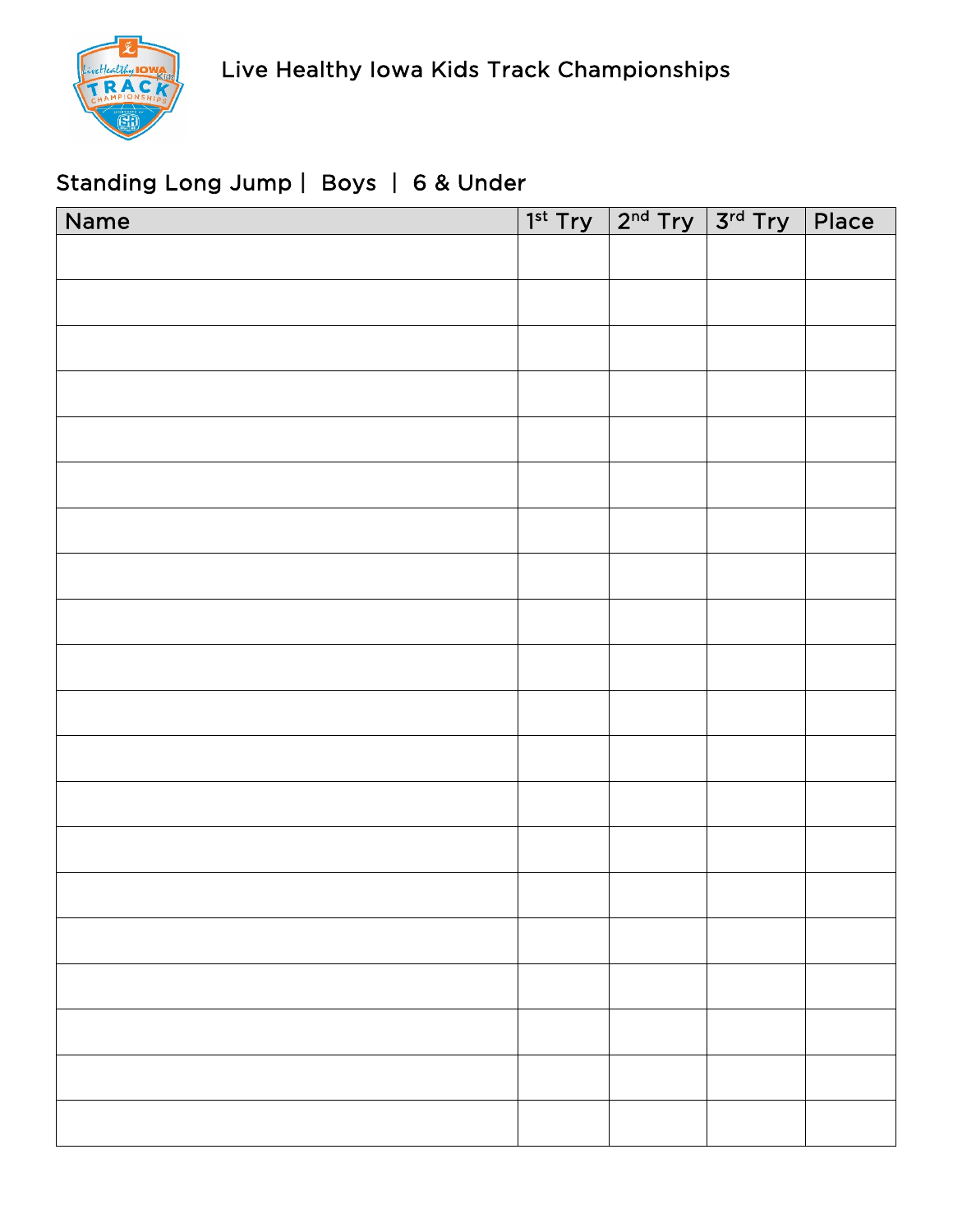

# Standing Long Jump | Boys | 7-8

| Name | $1^{st}$ Try $2^{nd}$ Try $3^{rd}$ Try | $ $ Place |
|------|----------------------------------------|-----------|
|      |                                        |           |
|      |                                        |           |
|      |                                        |           |
|      |                                        |           |
|      |                                        |           |
|      |                                        |           |
|      |                                        |           |
|      |                                        |           |
|      |                                        |           |
|      |                                        |           |
|      |                                        |           |
|      |                                        |           |
|      |                                        |           |
|      |                                        |           |
|      |                                        |           |
|      |                                        |           |
|      |                                        |           |
|      |                                        |           |
|      |                                        |           |
|      |                                        |           |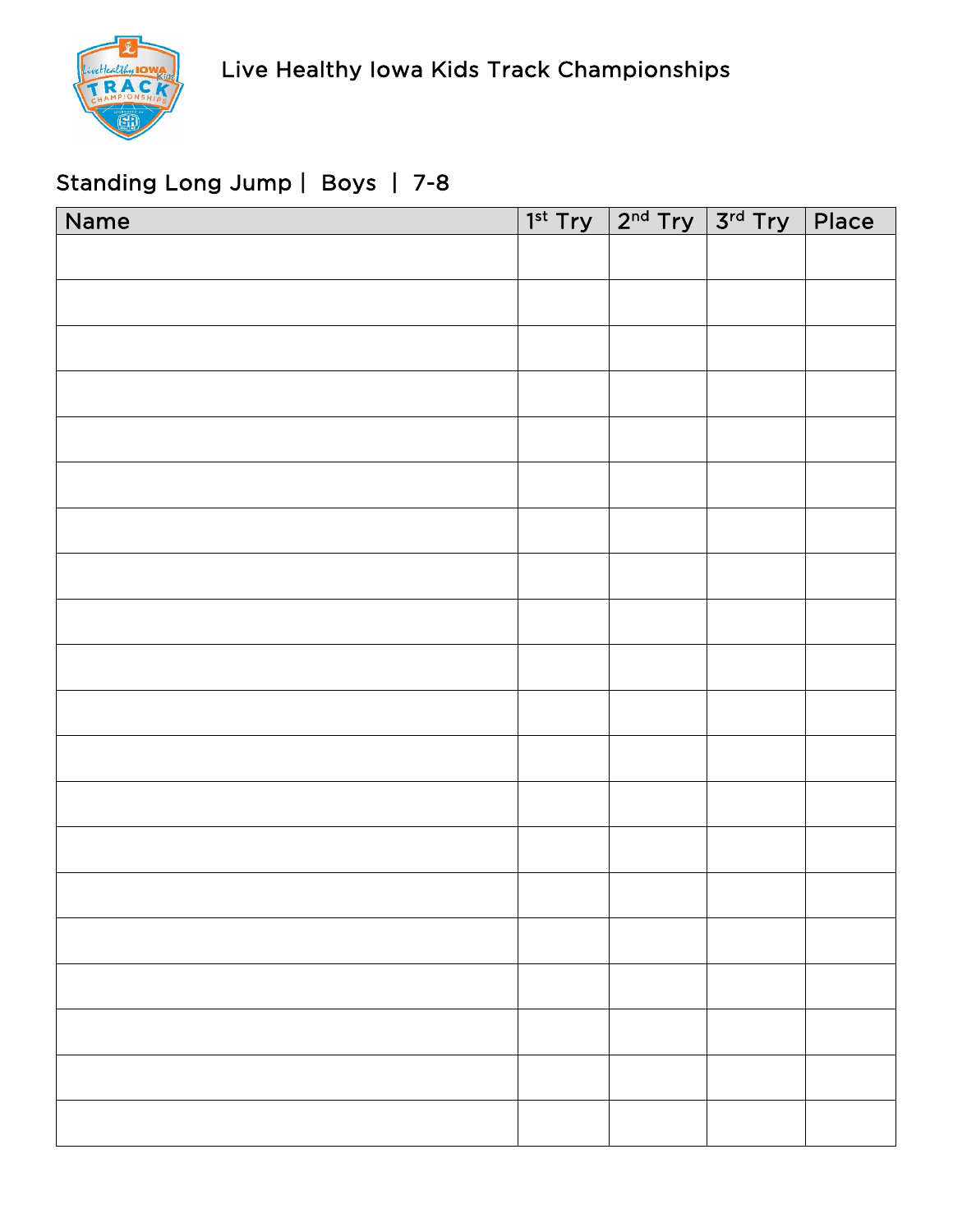# Standing Long Jump | Boys | 9-10

| Name |  | $1st Try$ $2nd Try$ $3rd Try$ Place |  |
|------|--|-------------------------------------|--|
|      |  |                                     |  |
|      |  |                                     |  |
|      |  |                                     |  |
|      |  |                                     |  |
|      |  |                                     |  |
|      |  |                                     |  |
|      |  |                                     |  |
|      |  |                                     |  |
|      |  |                                     |  |
|      |  |                                     |  |
|      |  |                                     |  |
|      |  |                                     |  |
|      |  |                                     |  |
|      |  |                                     |  |
|      |  |                                     |  |
|      |  |                                     |  |
|      |  |                                     |  |
|      |  |                                     |  |
|      |  |                                     |  |
|      |  |                                     |  |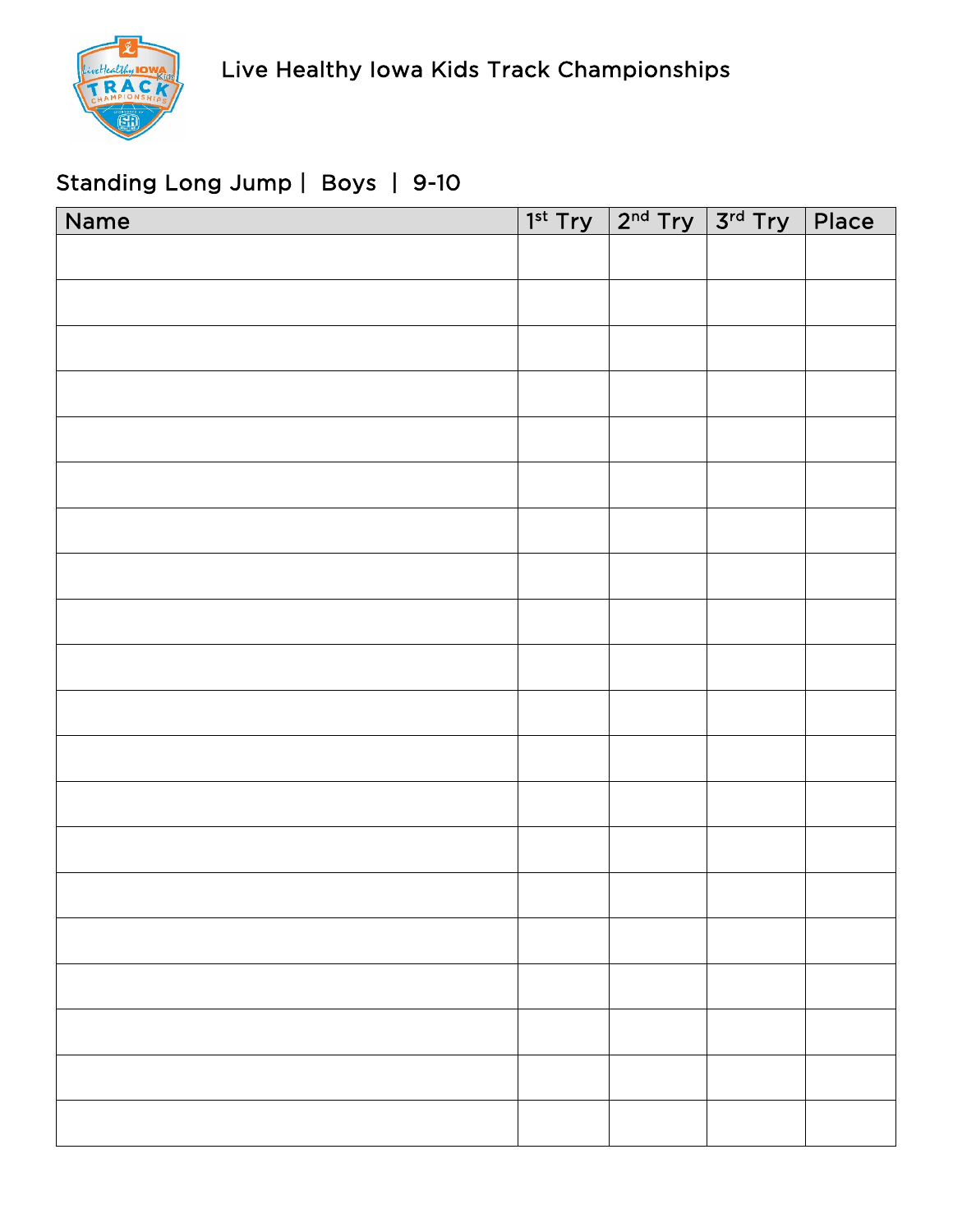

# Standing Long Jump | Boys | 11-12

| Name |  | $1^{st}$ Try $2^{nd}$ Try $3^{rd}$ Try Place |  |
|------|--|----------------------------------------------|--|
|      |  |                                              |  |
|      |  |                                              |  |
|      |  |                                              |  |
|      |  |                                              |  |
|      |  |                                              |  |
|      |  |                                              |  |
|      |  |                                              |  |
|      |  |                                              |  |
|      |  |                                              |  |
|      |  |                                              |  |
|      |  |                                              |  |
|      |  |                                              |  |
|      |  |                                              |  |
|      |  |                                              |  |
|      |  |                                              |  |
|      |  |                                              |  |
|      |  |                                              |  |
|      |  |                                              |  |
|      |  |                                              |  |
|      |  |                                              |  |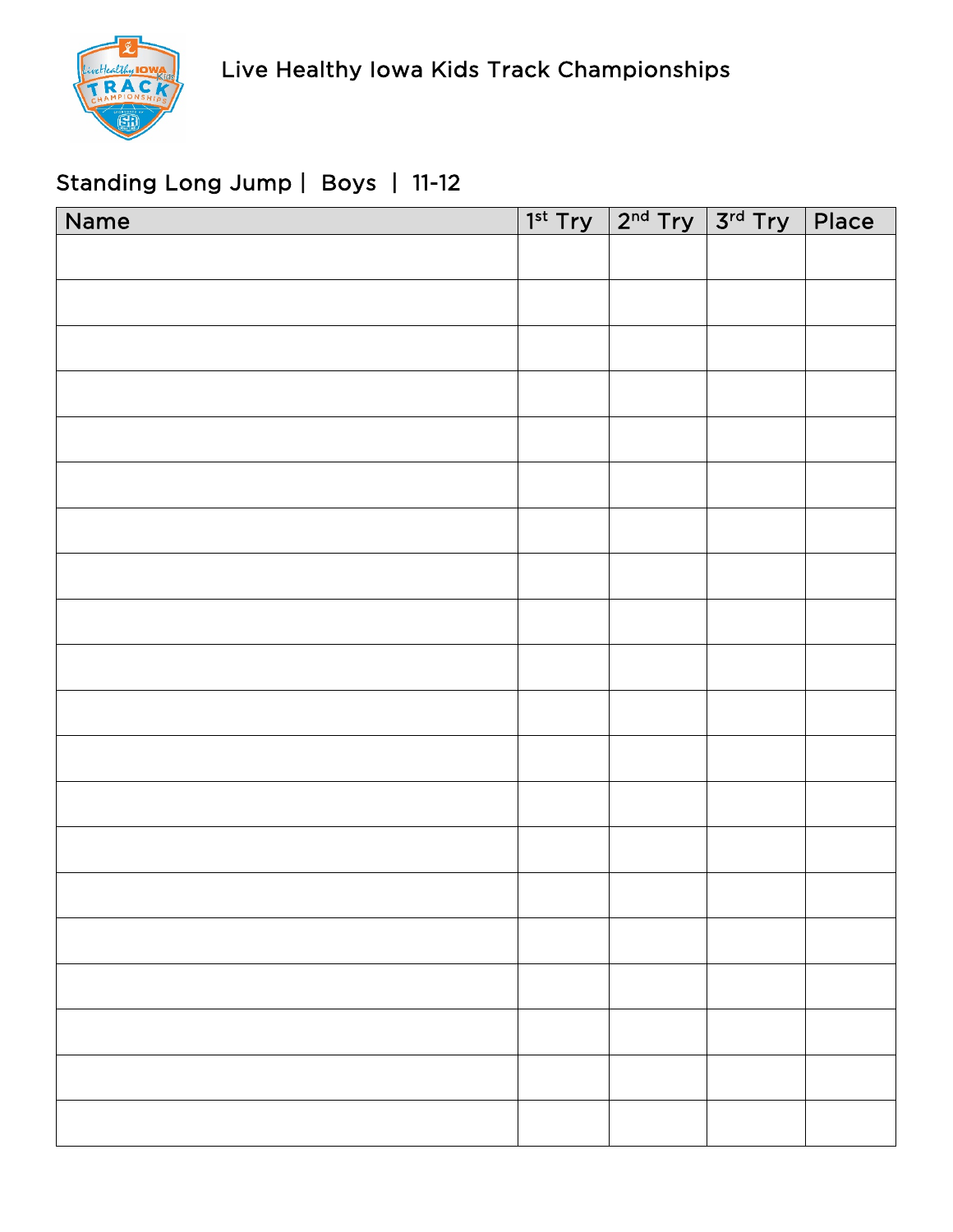# Standing Long Jump | Boys | 13-14

| Name | $1st Try$ $2nd Try$ $3rd Try$ Place |  |
|------|-------------------------------------|--|
|      |                                     |  |
|      |                                     |  |
|      |                                     |  |
|      |                                     |  |
|      |                                     |  |
|      |                                     |  |
|      |                                     |  |
|      |                                     |  |
|      |                                     |  |
|      |                                     |  |
|      |                                     |  |
|      |                                     |  |
|      |                                     |  |
|      |                                     |  |
|      |                                     |  |
|      |                                     |  |
|      |                                     |  |
|      |                                     |  |
|      |                                     |  |
|      |                                     |  |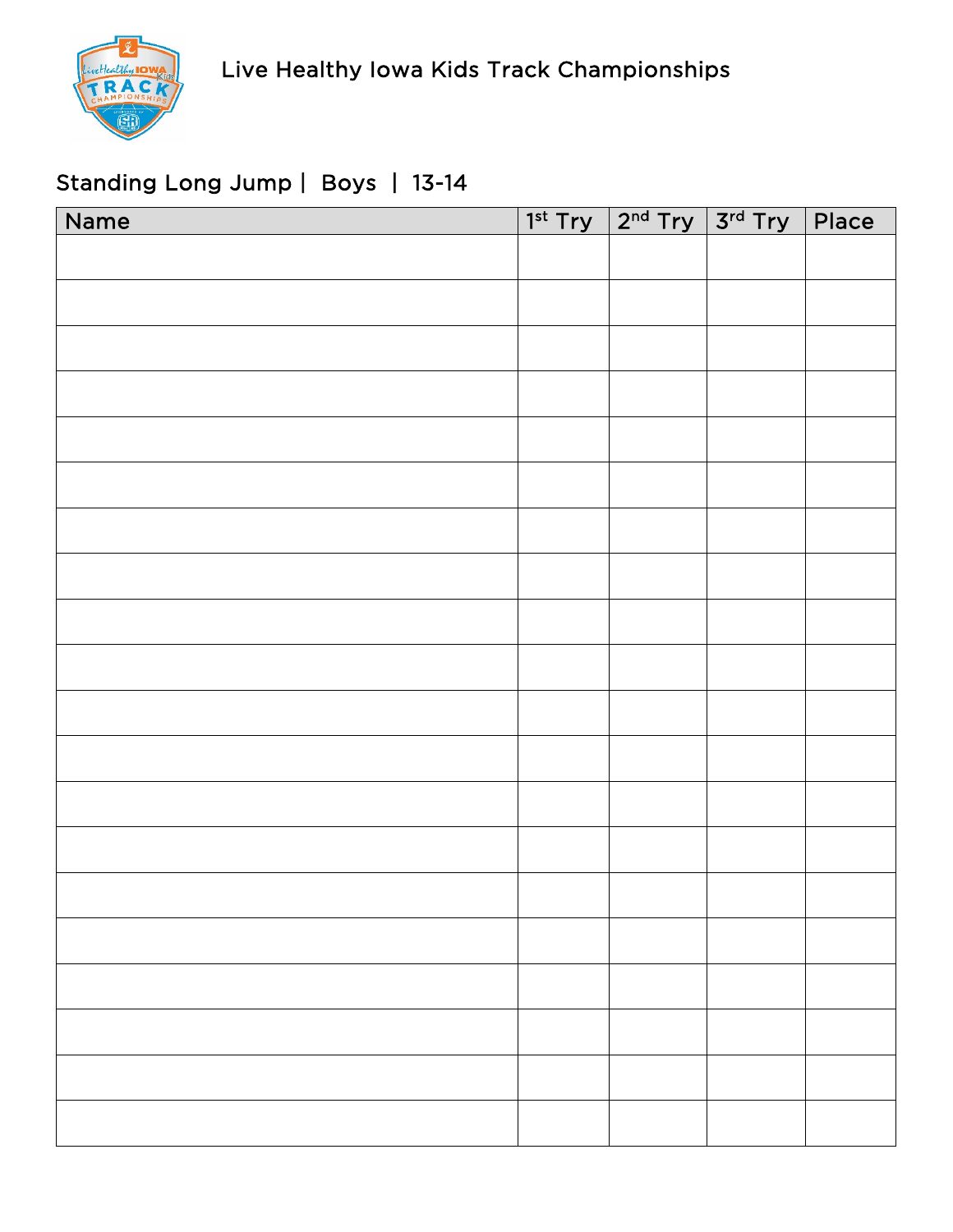

## Softball Throw | Girls | 6 & Under

| Name |  | $1^{st}$ Try $2^{nd}$ Try $3^{rd}$ Try Place |  |
|------|--|----------------------------------------------|--|
|      |  |                                              |  |
|      |  |                                              |  |
|      |  |                                              |  |
|      |  |                                              |  |
|      |  |                                              |  |
|      |  |                                              |  |
|      |  |                                              |  |
|      |  |                                              |  |
|      |  |                                              |  |
|      |  |                                              |  |
|      |  |                                              |  |
|      |  |                                              |  |
|      |  |                                              |  |
|      |  |                                              |  |
|      |  |                                              |  |
|      |  |                                              |  |
|      |  |                                              |  |
|      |  |                                              |  |
|      |  |                                              |  |
|      |  |                                              |  |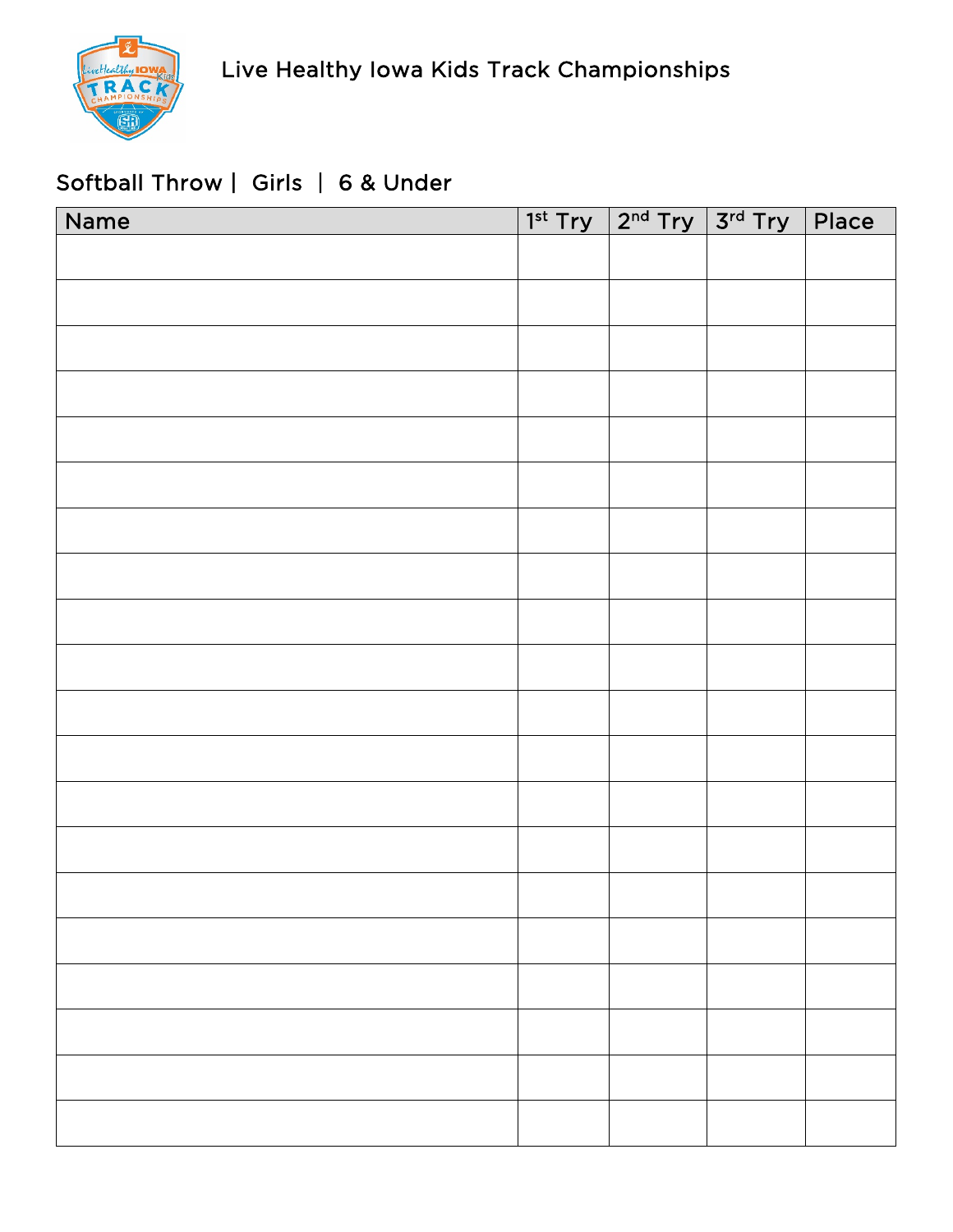

## Softball Throw | Girls | 7-8

| Name |  | $1st Try$ $2nd Try$ $3rd Try$ Place |  |
|------|--|-------------------------------------|--|
|      |  |                                     |  |
|      |  |                                     |  |
|      |  |                                     |  |
|      |  |                                     |  |
|      |  |                                     |  |
|      |  |                                     |  |
|      |  |                                     |  |
|      |  |                                     |  |
|      |  |                                     |  |
|      |  |                                     |  |
|      |  |                                     |  |
|      |  |                                     |  |
|      |  |                                     |  |
|      |  |                                     |  |
|      |  |                                     |  |
|      |  |                                     |  |
|      |  |                                     |  |
|      |  |                                     |  |
|      |  |                                     |  |
|      |  |                                     |  |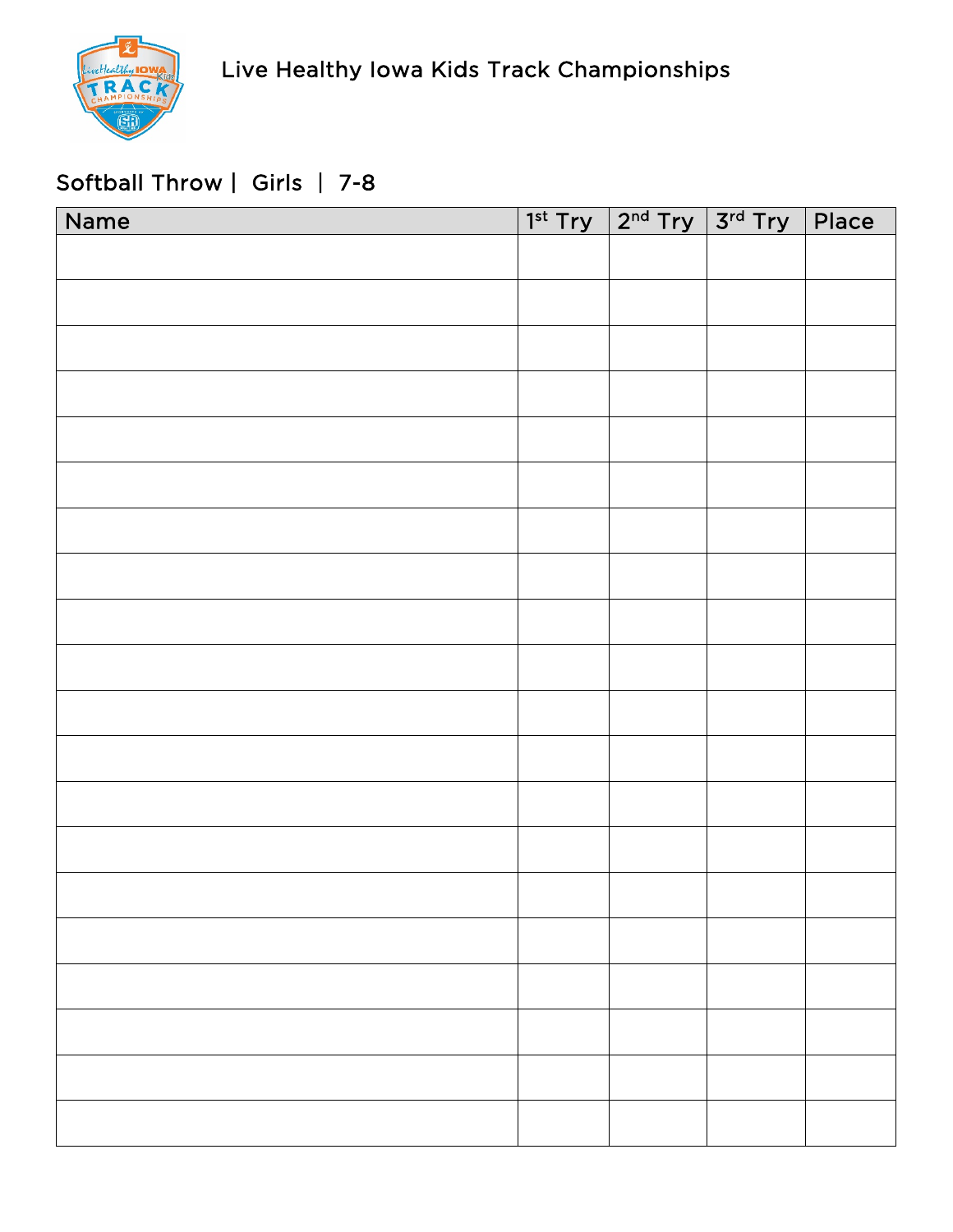# Softball Throw | Girls | 9-10

| Name |  | $1st Try$ $2nd Try$ $3rd Try$ Place |  |
|------|--|-------------------------------------|--|
|      |  |                                     |  |
|      |  |                                     |  |
|      |  |                                     |  |
|      |  |                                     |  |
|      |  |                                     |  |
|      |  |                                     |  |
|      |  |                                     |  |
|      |  |                                     |  |
|      |  |                                     |  |
|      |  |                                     |  |
|      |  |                                     |  |
|      |  |                                     |  |
|      |  |                                     |  |
|      |  |                                     |  |
|      |  |                                     |  |
|      |  |                                     |  |
|      |  |                                     |  |
|      |  |                                     |  |
|      |  |                                     |  |
|      |  |                                     |  |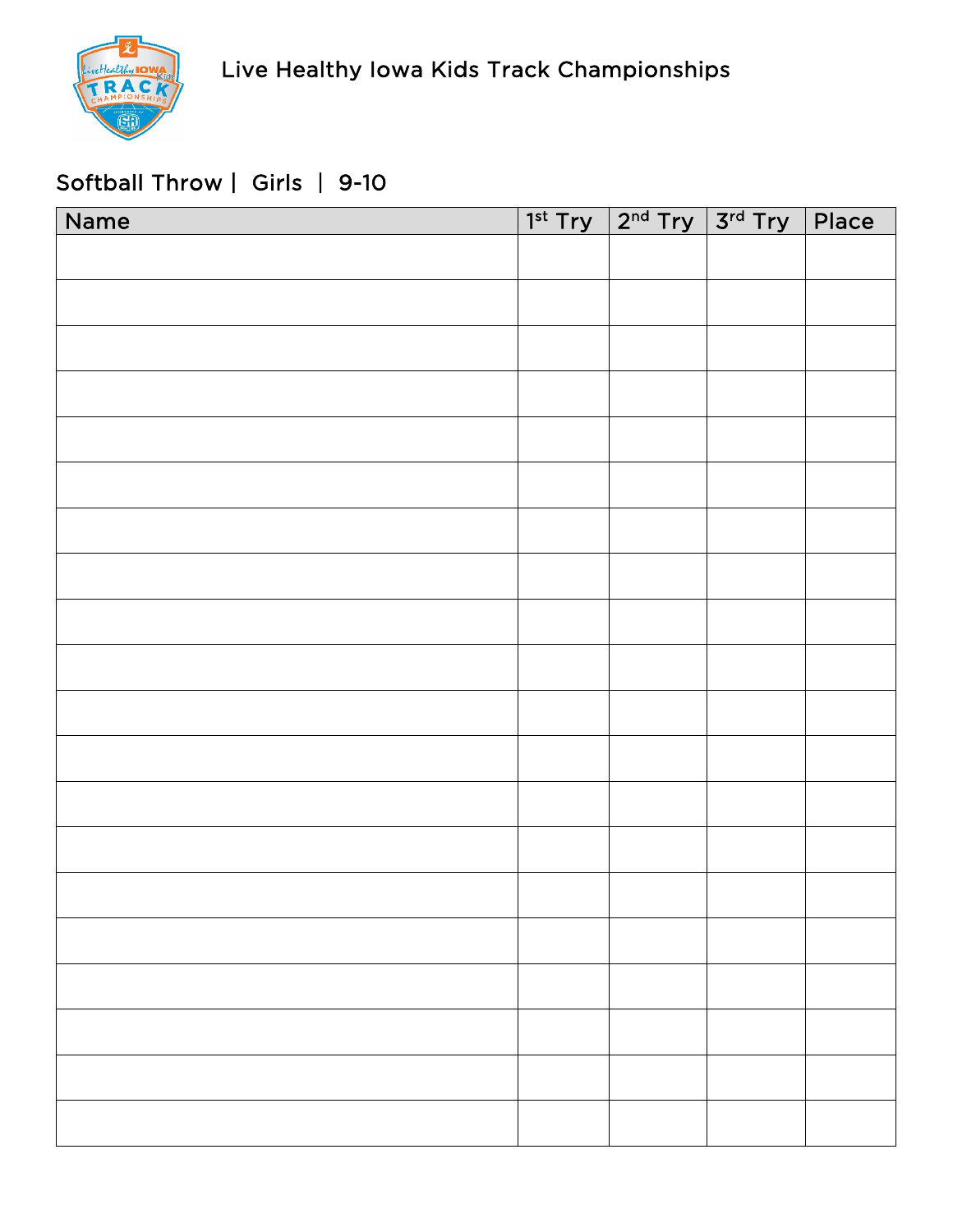# Softball Throw | Girls | 11-12

| Name |  | $1^{st}$ Try $2^{nd}$ Try $3^{rd}$ Try Place |  |
|------|--|----------------------------------------------|--|
|      |  |                                              |  |
|      |  |                                              |  |
|      |  |                                              |  |
|      |  |                                              |  |
|      |  |                                              |  |
|      |  |                                              |  |
|      |  |                                              |  |
|      |  |                                              |  |
|      |  |                                              |  |
|      |  |                                              |  |
|      |  |                                              |  |
|      |  |                                              |  |
|      |  |                                              |  |
|      |  |                                              |  |
|      |  |                                              |  |
|      |  |                                              |  |
|      |  |                                              |  |
|      |  |                                              |  |
|      |  |                                              |  |
|      |  |                                              |  |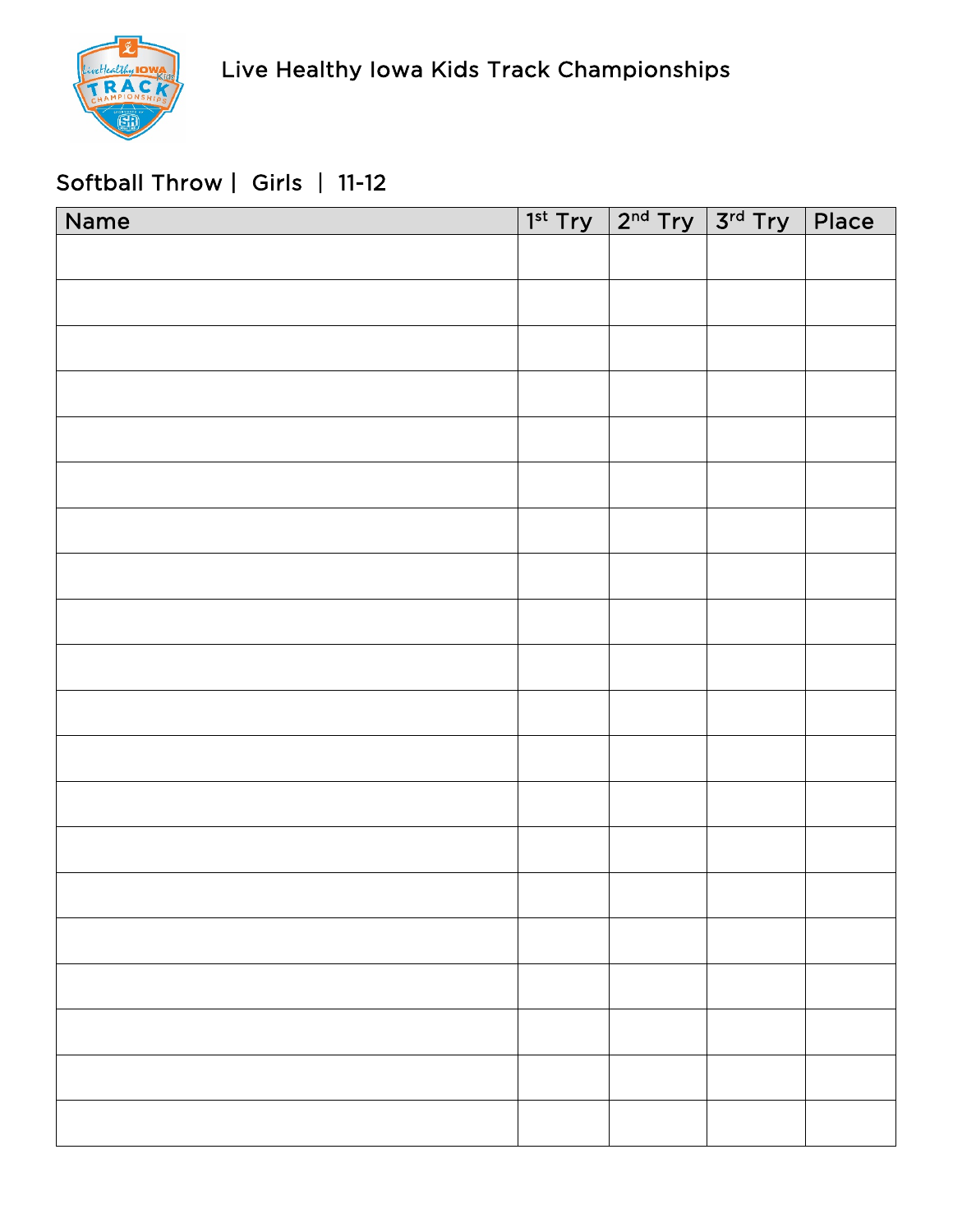

## Softball Throw | Girls | 13-14

| Name | $1^{st}$ Try $2^{nd}$ Try $3^{rd}$ Try | $ $ Place |
|------|----------------------------------------|-----------|
|      |                                        |           |
|      |                                        |           |
|      |                                        |           |
|      |                                        |           |
|      |                                        |           |
|      |                                        |           |
|      |                                        |           |
|      |                                        |           |
|      |                                        |           |
|      |                                        |           |
|      |                                        |           |
|      |                                        |           |
|      |                                        |           |
|      |                                        |           |
|      |                                        |           |
|      |                                        |           |
|      |                                        |           |
|      |                                        |           |
|      |                                        |           |
|      |                                        |           |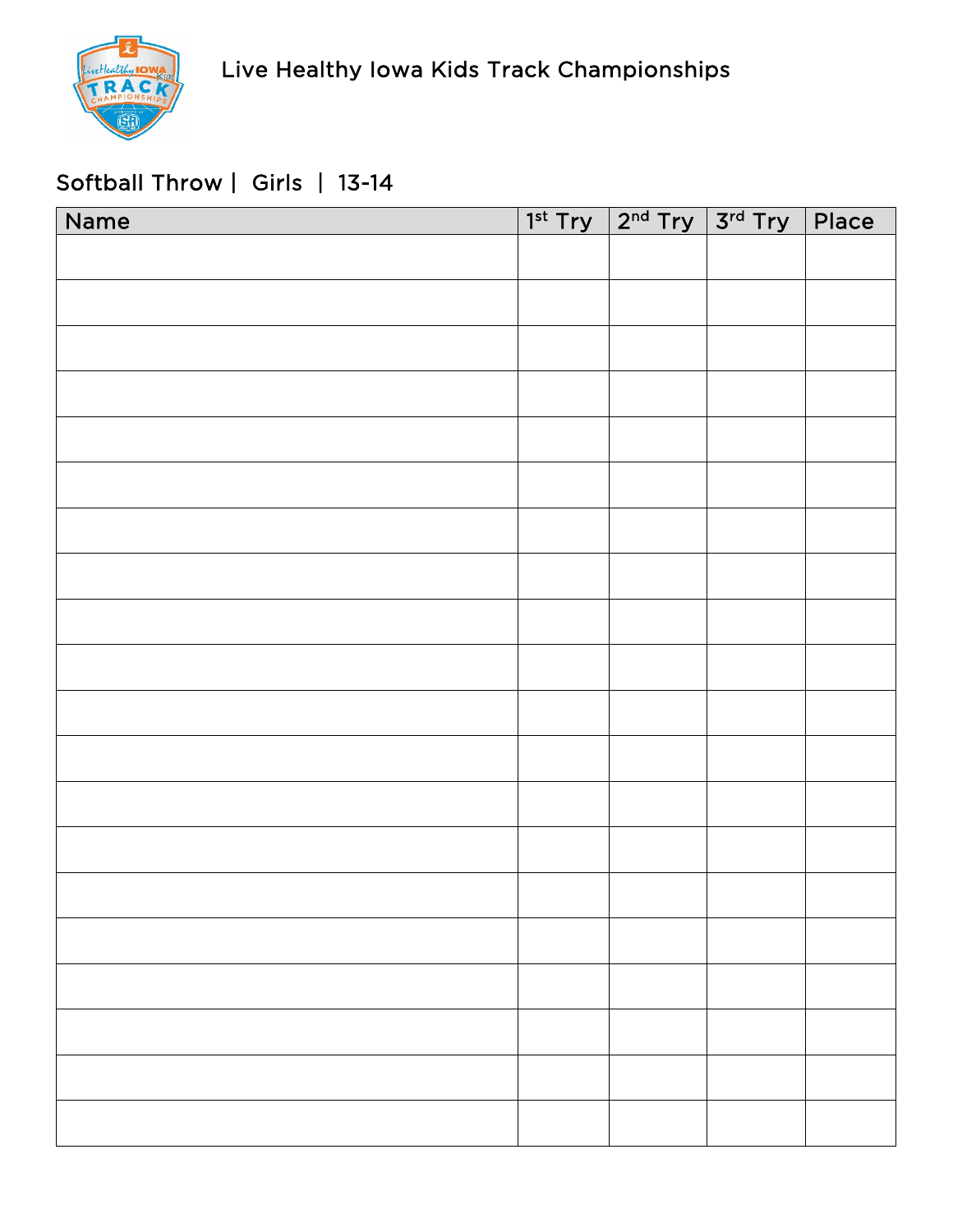

## Softball Throw | Boys | 6 & Under

| Name | $1^{st}$ Try $2^{nd}$ Try $3^{rd}$ Try | Place |
|------|----------------------------------------|-------|
|      |                                        |       |
|      |                                        |       |
|      |                                        |       |
|      |                                        |       |
|      |                                        |       |
|      |                                        |       |
|      |                                        |       |
|      |                                        |       |
|      |                                        |       |
|      |                                        |       |
|      |                                        |       |
|      |                                        |       |
|      |                                        |       |
|      |                                        |       |
|      |                                        |       |
|      |                                        |       |
|      |                                        |       |
|      |                                        |       |
|      |                                        |       |
|      |                                        |       |
|      |                                        |       |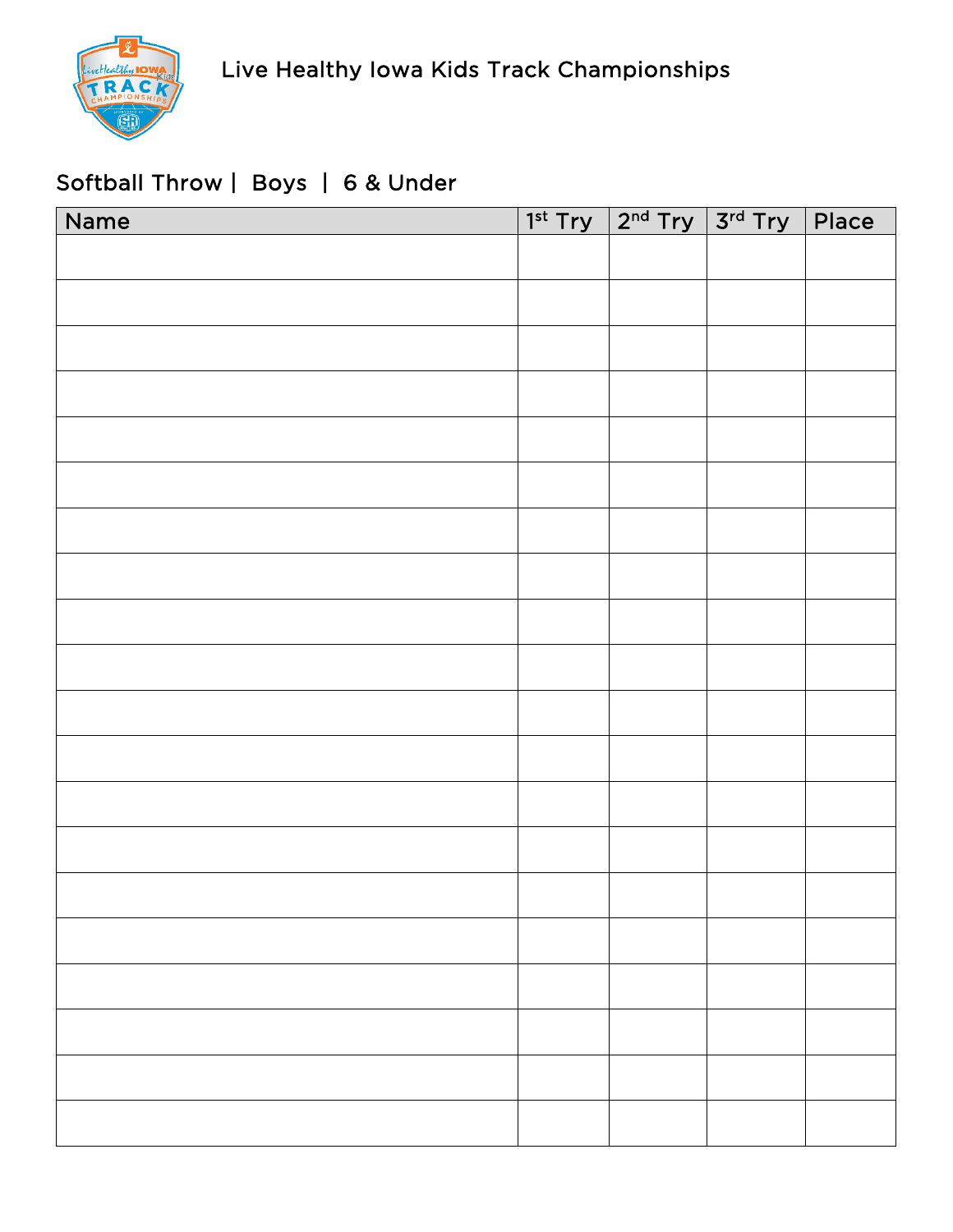

## Softball Throw | Boys | 7-8

| Name |  | $1^{st}$ Try $2^{nd}$ Try $3^{rd}$ Try Place |  |
|------|--|----------------------------------------------|--|
|      |  |                                              |  |
|      |  |                                              |  |
|      |  |                                              |  |
|      |  |                                              |  |
|      |  |                                              |  |
|      |  |                                              |  |
|      |  |                                              |  |
|      |  |                                              |  |
|      |  |                                              |  |
|      |  |                                              |  |
|      |  |                                              |  |
|      |  |                                              |  |
|      |  |                                              |  |
|      |  |                                              |  |
|      |  |                                              |  |
|      |  |                                              |  |
|      |  |                                              |  |
|      |  |                                              |  |
|      |  |                                              |  |
|      |  |                                              |  |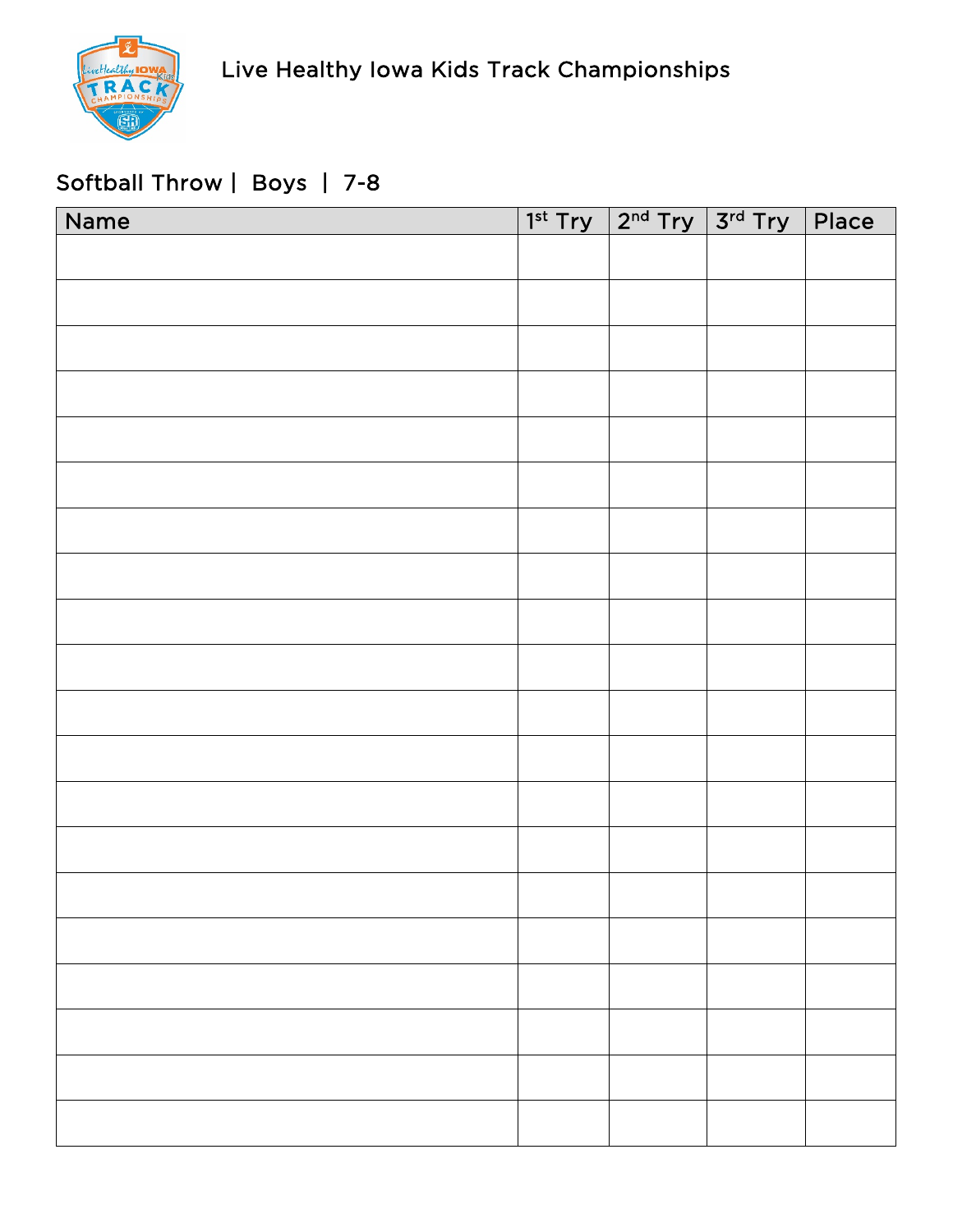

# Softball Throw | Boys | 9-10

| Name |  | $1^{st}$ Try $2^{nd}$ Try $3^{rd}$ Try Place |  |
|------|--|----------------------------------------------|--|
|      |  |                                              |  |
|      |  |                                              |  |
|      |  |                                              |  |
|      |  |                                              |  |
|      |  |                                              |  |
|      |  |                                              |  |
|      |  |                                              |  |
|      |  |                                              |  |
|      |  |                                              |  |
|      |  |                                              |  |
|      |  |                                              |  |
|      |  |                                              |  |
|      |  |                                              |  |
|      |  |                                              |  |
|      |  |                                              |  |
|      |  |                                              |  |
|      |  |                                              |  |
|      |  |                                              |  |
|      |  |                                              |  |
|      |  |                                              |  |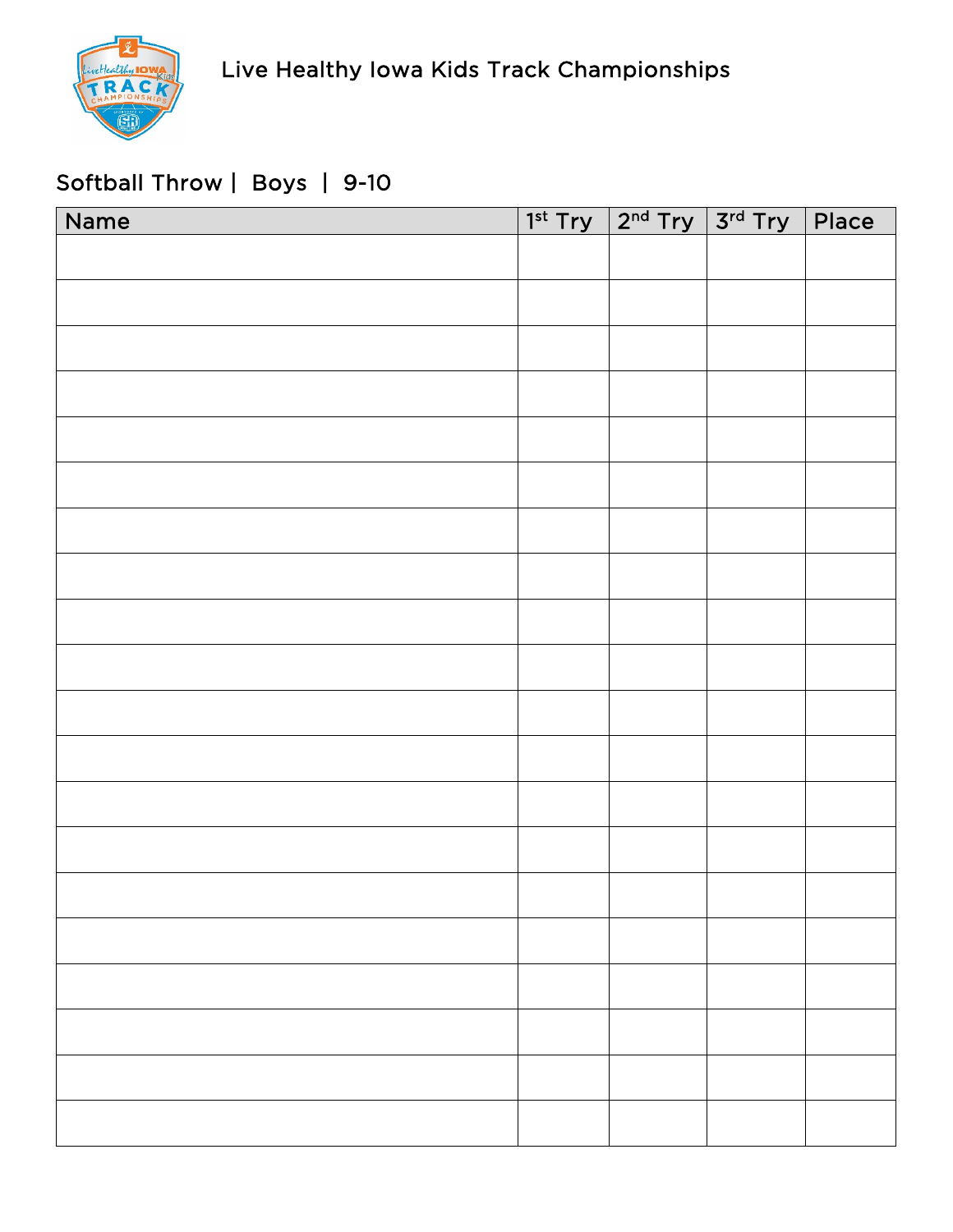

# Softball Throw | Boys | 11-12

| Name | $1^{st}$ Try $2^{nd}$ Try $3^{rd}$ Try | Place |
|------|----------------------------------------|-------|
|      |                                        |       |
|      |                                        |       |
|      |                                        |       |
|      |                                        |       |
|      |                                        |       |
|      |                                        |       |
|      |                                        |       |
|      |                                        |       |
|      |                                        |       |
|      |                                        |       |
|      |                                        |       |
|      |                                        |       |
|      |                                        |       |
|      |                                        |       |
|      |                                        |       |
|      |                                        |       |
|      |                                        |       |
|      |                                        |       |
|      |                                        |       |
|      |                                        |       |
|      |                                        |       |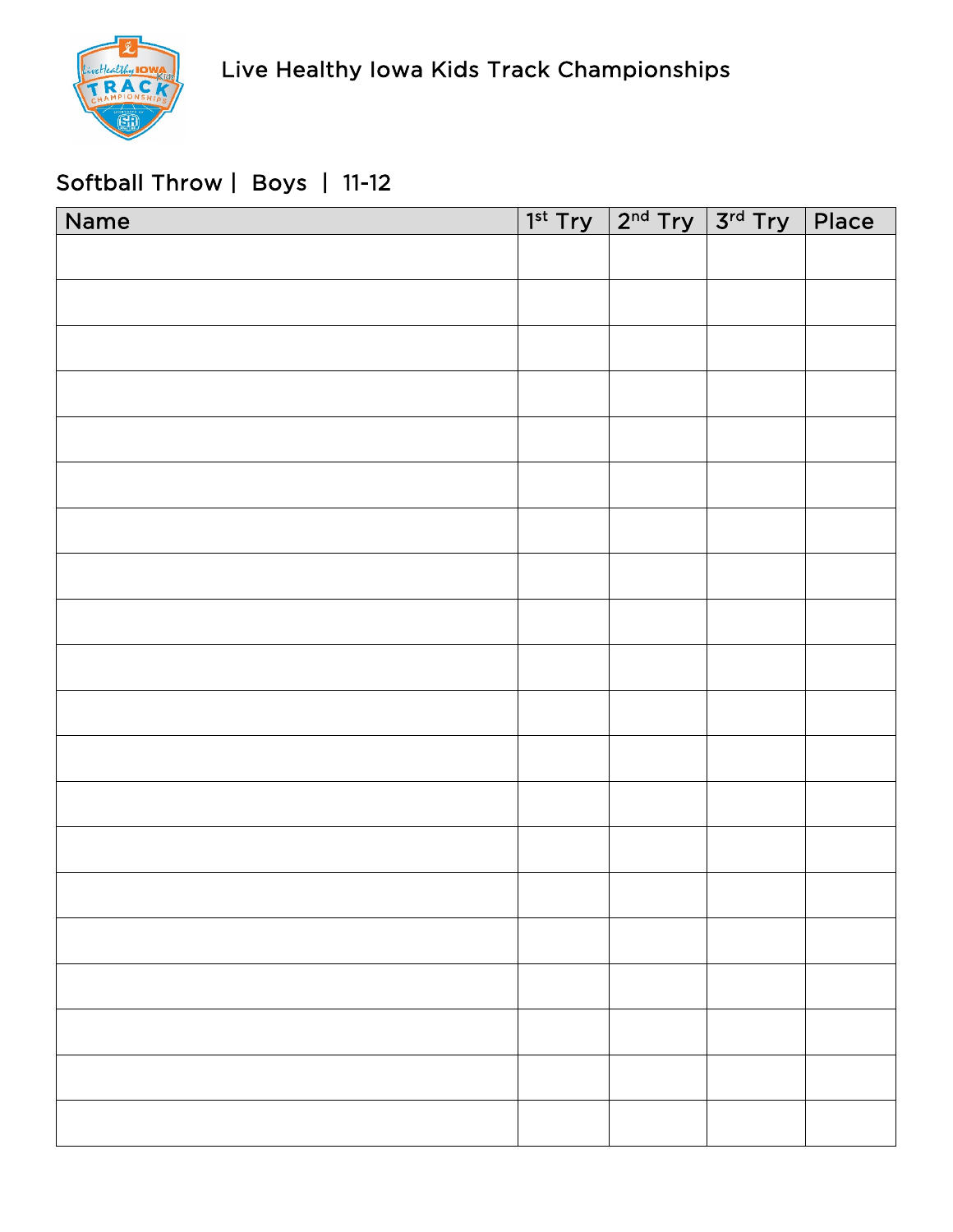

## Softball Throw | Boys | 13-14

| Name | $1st Try$ $2nd Try$ $3rd Try$ Place |  |
|------|-------------------------------------|--|
|      |                                     |  |
|      |                                     |  |
|      |                                     |  |
|      |                                     |  |
|      |                                     |  |
|      |                                     |  |
|      |                                     |  |
|      |                                     |  |
|      |                                     |  |
|      |                                     |  |
|      |                                     |  |
|      |                                     |  |
|      |                                     |  |
|      |                                     |  |
|      |                                     |  |
|      |                                     |  |
|      |                                     |  |
|      |                                     |  |
|      |                                     |  |
|      |                                     |  |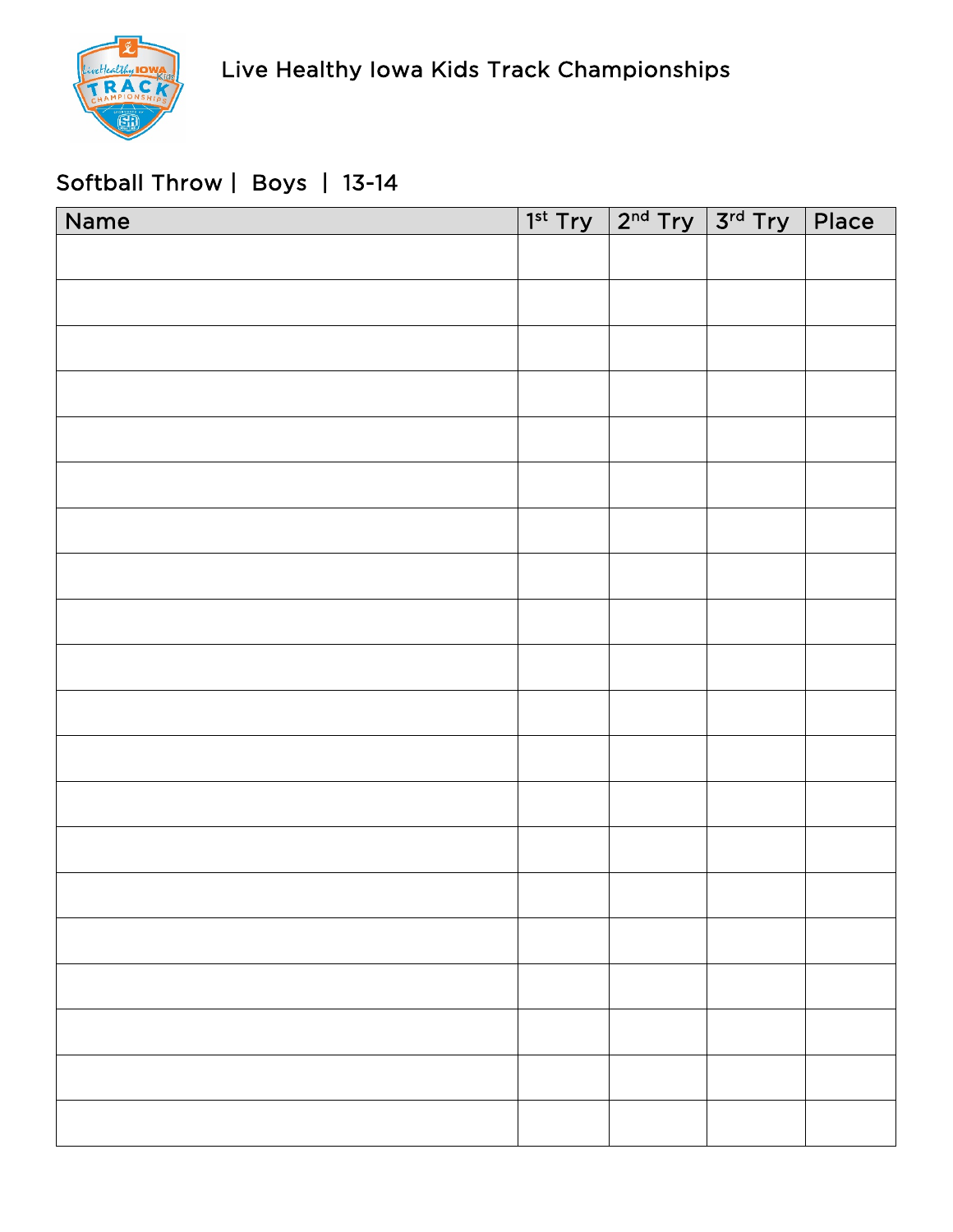

#### 50 Meter Dash | Boys | 6 & Under Heat 1

|                         | Lane   Name | Time | Place |
|-------------------------|-------------|------|-------|
| $\mathbf{1}$            |             |      |       |
| $\overline{2}$          |             |      |       |
| $\overline{\mathbf{3}}$ |             |      |       |
| $\overline{\mathbf{4}}$ |             |      |       |
| 5                       |             |      |       |
| $6\phantom{1}6$         |             |      |       |
| $\overline{\mathbf{z}}$ |             |      |       |
| 8                       |             |      |       |

#### 50 Meter Dash | Boys | 6 & Under Heat 2

| Lane                    | Name | Time | Place |
|-------------------------|------|------|-------|
| $\mathbf{1}$            |      |      |       |
| $\overline{2}$          |      |      |       |
| $\overline{\mathbf{3}}$ |      |      |       |
| $\overline{\mathbf{r}}$ |      |      |       |
| 5                       |      |      |       |
| $6\phantom{1}6$         |      |      |       |
| 7                       |      |      |       |
| 8                       |      |      |       |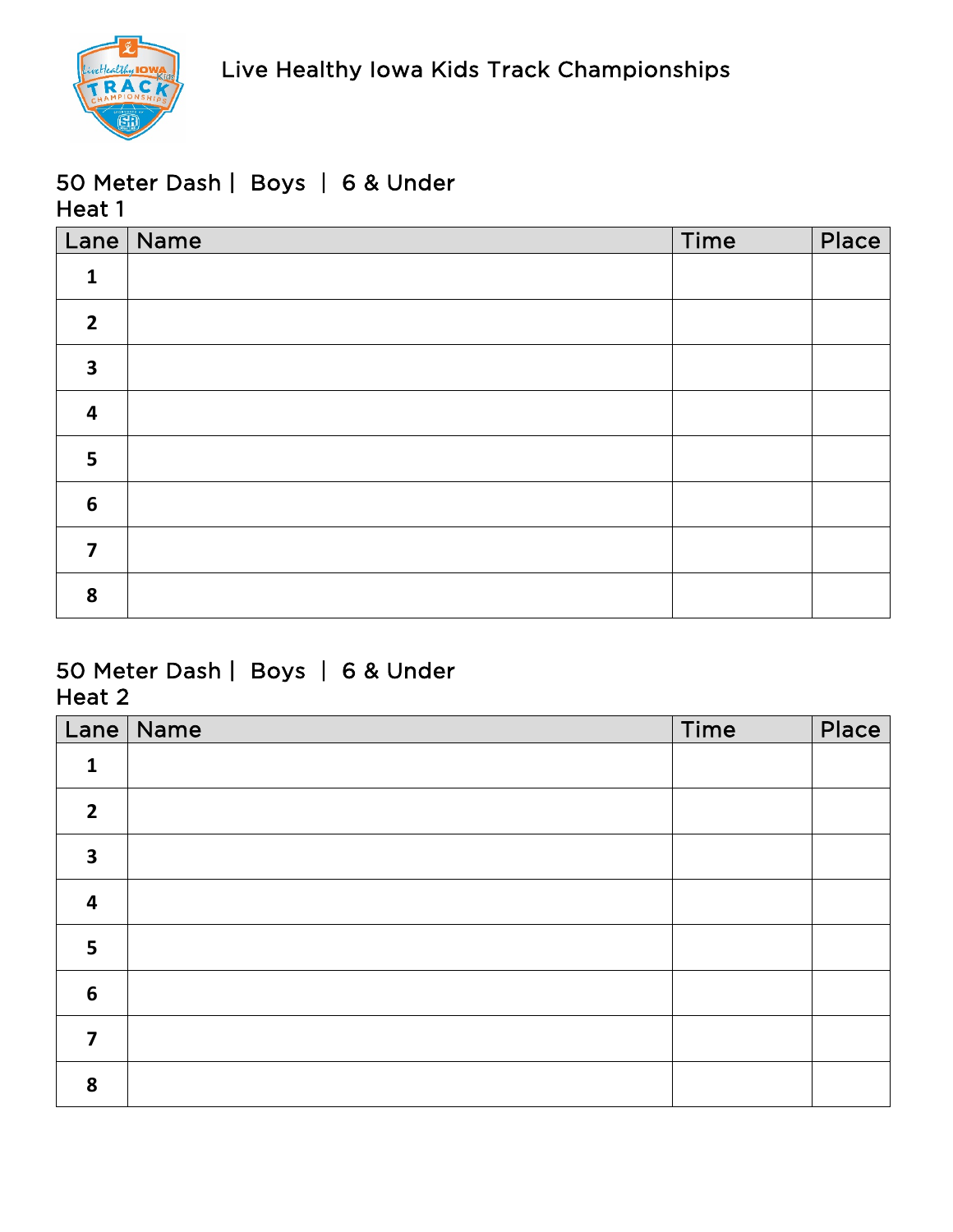

## 100 Meter Dash | Boys | 6 & Under Heat 1

|                         | Lane   Name | Time | Place |
|-------------------------|-------------|------|-------|
| $\mathbf{1}$            |             |      |       |
| $\overline{2}$          |             |      |       |
| $\overline{\mathbf{3}}$ |             |      |       |
| $\overline{\mathbf{4}}$ |             |      |       |
| 5                       |             |      |       |
| $6\phantom{1}$          |             |      |       |
| $\overline{\mathbf{z}}$ |             |      |       |
| 8                       |             |      |       |

## 100 Meter Dash | Boys | 6 & Under Heat 2

| Lane                    | Name               | <b>Time</b> | Place |
|-------------------------|--------------------|-------------|-------|
| $\mathbf{1}$            | <b>Tyus Pfantz</b> |             |       |
| $\overline{2}$          | Brecken Robben     |             |       |
| $\overline{\mathbf{3}}$ | Owen Scott         |             |       |
| $\overline{\mathbf{4}}$ | Owen Wonderlin     |             |       |
| 5                       | Finnigan Wood      |             |       |
| 6                       | Oliver Wood        |             |       |
| 7                       |                    |             |       |
| 8                       |                    |             |       |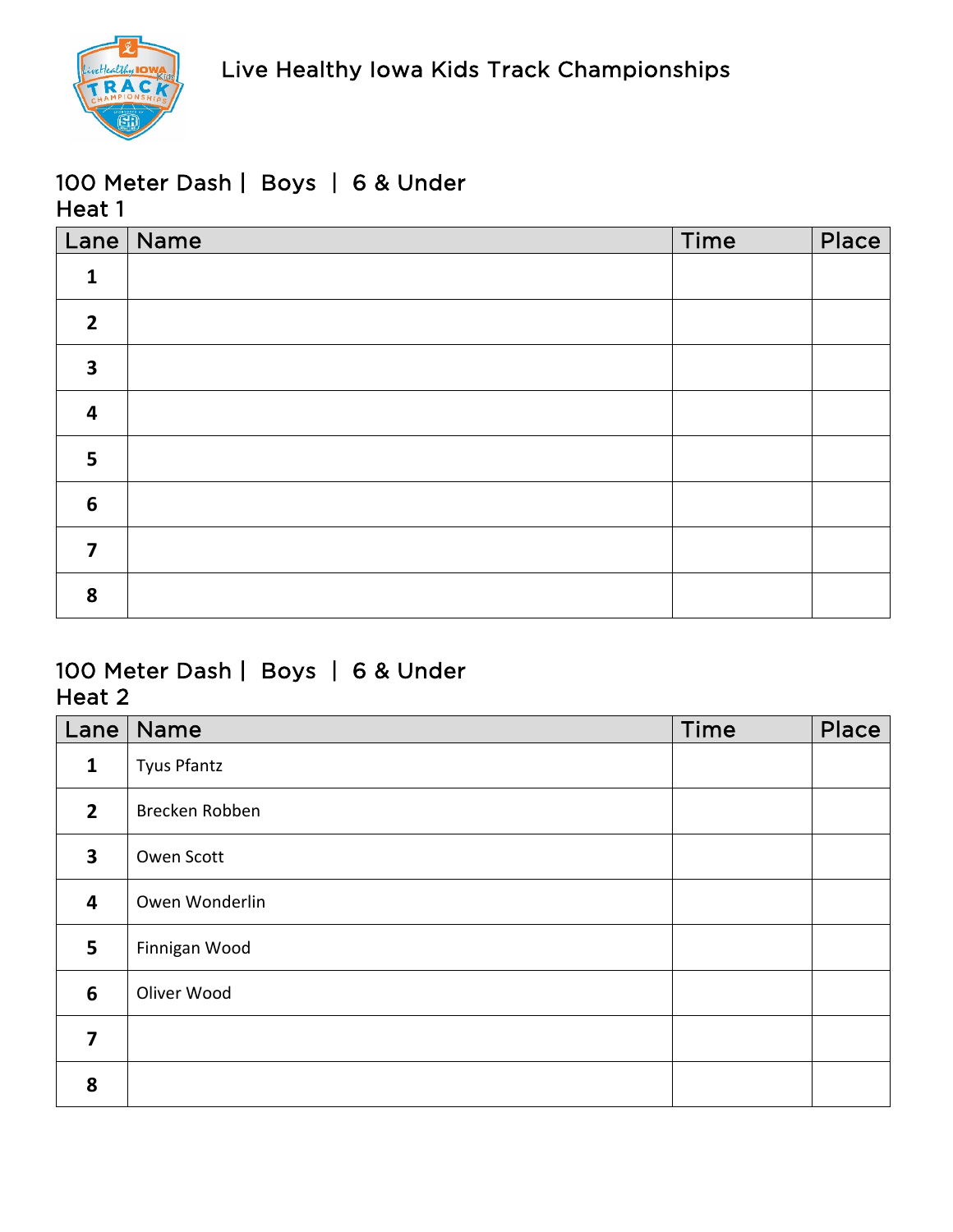

## 200 Meter Dash | Boys | 6 & Under Heat 1

|                         | Lane   Name | Time | Place |
|-------------------------|-------------|------|-------|
| $\mathbf{1}$            |             |      |       |
| $\overline{2}$          |             |      |       |
| $\overline{\mathbf{3}}$ |             |      |       |
| $\overline{\mathbf{4}}$ |             |      |       |
| 5                       |             |      |       |
| $6\phantom{1}6$         |             |      |       |
| $\overline{\mathbf{z}}$ |             |      |       |
| 8                       |             |      |       |

#### 200 Meter Dash | Boys | 6 & Under Heat 2

| Lane                    | Name | Time | Place |
|-------------------------|------|------|-------|
| $\mathbf{1}$            |      |      |       |
| $\overline{2}$          |      |      |       |
| $\overline{\mathbf{3}}$ |      |      |       |
| $\overline{\mathbf{r}}$ |      |      |       |
| 5                       |      |      |       |
| $6\phantom{1}6$         |      |      |       |
| 7                       |      |      |       |
| 8                       |      |      |       |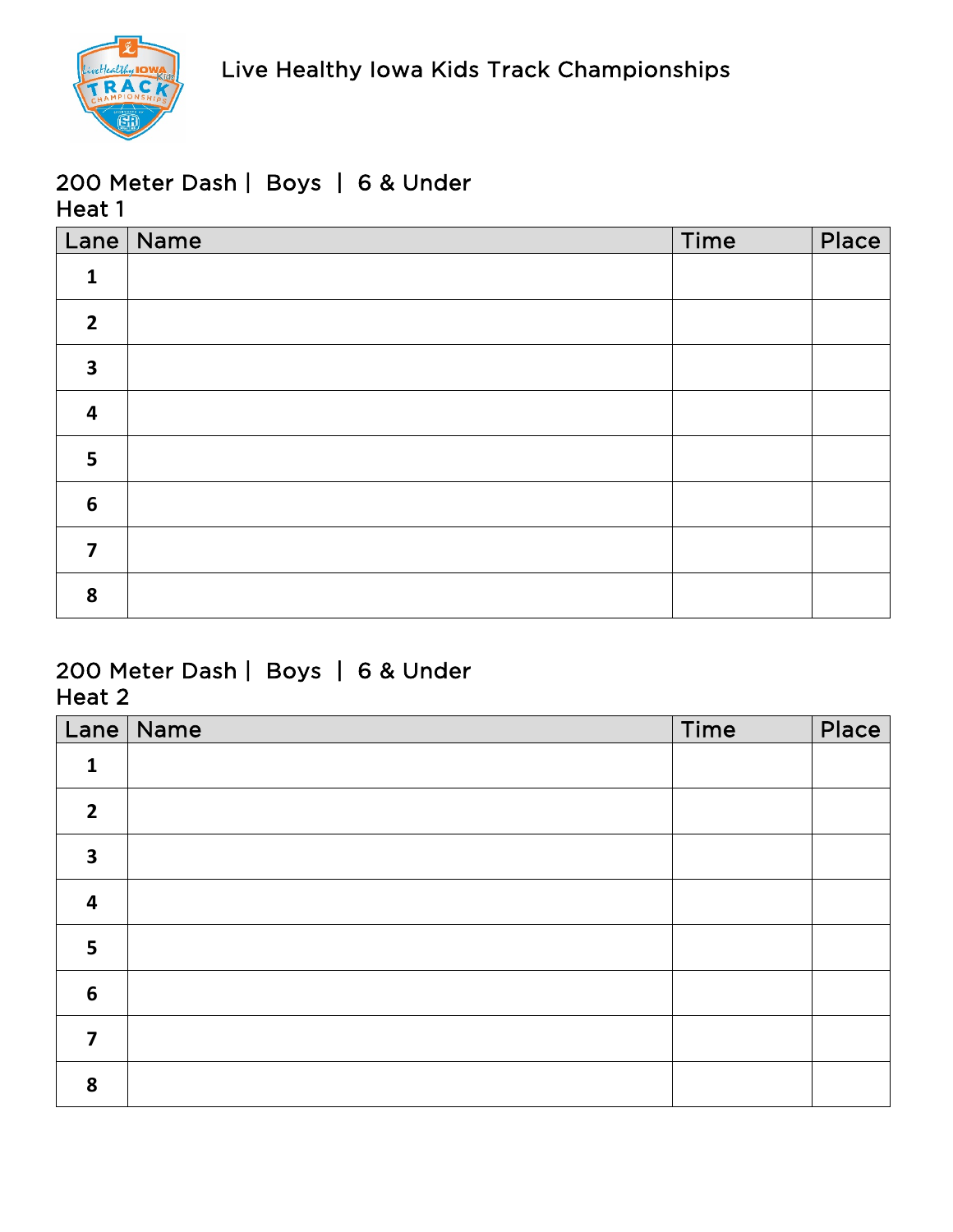

|                         | Lane   Name | Time | Place |
|-------------------------|-------------|------|-------|
| $\mathbf{1}$            |             |      |       |
| $\overline{2}$          |             |      |       |
| $\overline{\mathbf{3}}$ |             |      |       |
| $\overline{\mathbf{4}}$ |             |      |       |
| 5                       |             |      |       |
| $6\phantom{1}6$         |             |      |       |
| $\overline{\mathbf{z}}$ |             |      |       |
| 8                       |             |      |       |

| Lane                    | Name | Time | Place |
|-------------------------|------|------|-------|
| $\mathbf{1}$            |      |      |       |
| $\overline{2}$          |      |      |       |
| $\overline{\mathbf{3}}$ |      |      |       |
| $\overline{\mathbf{r}}$ |      |      |       |
| 5                       |      |      |       |
| $6\phantom{1}6$         |      |      |       |
| 7                       |      |      |       |
| 8                       |      |      |       |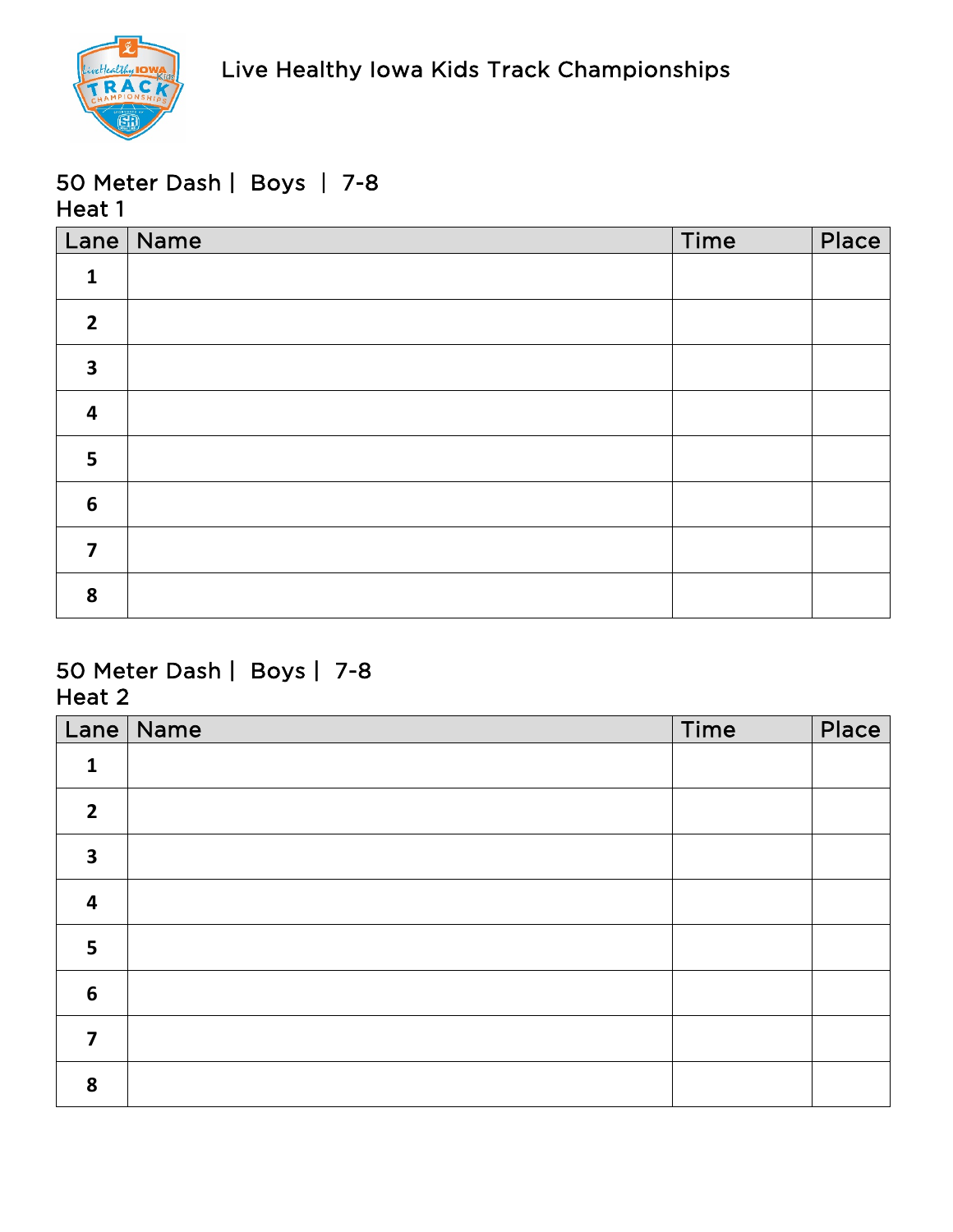

|                         | Lane   Name | Time | Place |
|-------------------------|-------------|------|-------|
| $\mathbf{1}$            |             |      |       |
| $\overline{2}$          |             |      |       |
| $\overline{\mathbf{3}}$ |             |      |       |
| $\overline{\mathbf{4}}$ |             |      |       |
| 5                       |             |      |       |
| $6\phantom{1}6$         |             |      |       |
| $\overline{\mathbf{z}}$ |             |      |       |
| 8                       |             |      |       |

| Lane                    | $\vert$ Name | Time | Place |
|-------------------------|--------------|------|-------|
| $\mathbf{1}$            |              |      |       |
| $\overline{2}$          |              |      |       |
| $\overline{\mathbf{3}}$ |              |      |       |
| $\overline{\mathbf{4}}$ |              |      |       |
| 5                       |              |      |       |
| $\boldsymbol{6}$        |              |      |       |
| 7                       |              |      |       |
| 8                       |              |      |       |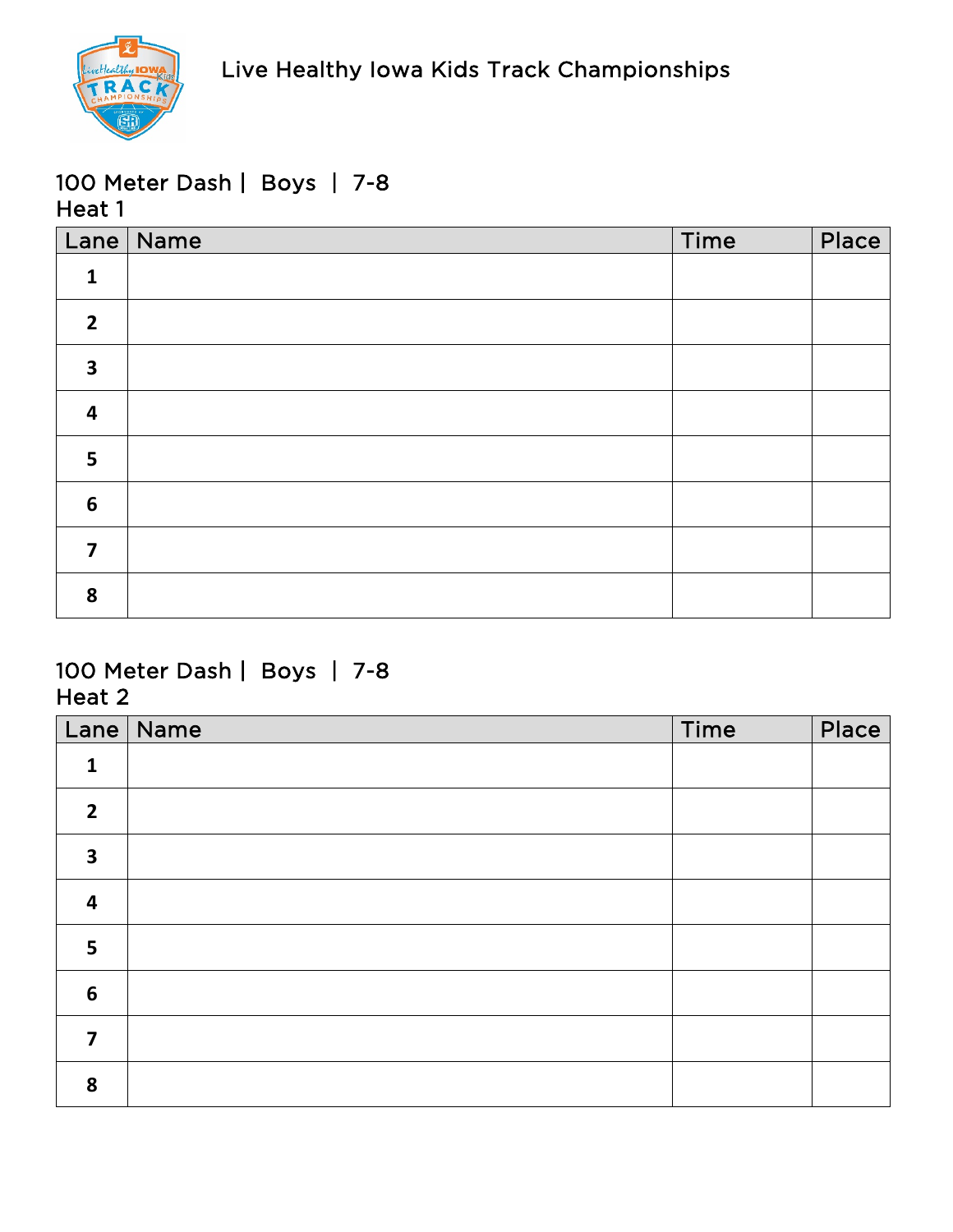

|                         | Lane Name | Time | Place |
|-------------------------|-----------|------|-------|
| $\mathbf{1}$            |           |      |       |
| $\overline{2}$          |           |      |       |
| $\overline{\mathbf{3}}$ |           |      |       |
| $\overline{\mathbf{4}}$ |           |      |       |
| 5                       |           |      |       |
| $6\phantom{1}6$         |           |      |       |
| $\overline{7}$          |           |      |       |
| 8                       |           |      |       |

| Lane                    | $\sqrt{\phantom{a}}$ Name | Time | Place |
|-------------------------|---------------------------|------|-------|
| $\mathbf{1}$            |                           |      |       |
| $\overline{2}$          |                           |      |       |
| $\overline{\mathbf{3}}$ |                           |      |       |
| $\overline{\mathbf{r}}$ |                           |      |       |
| 5                       |                           |      |       |
| $6\phantom{1}6$         |                           |      |       |
| 7                       |                           |      |       |
| 8                       |                           |      |       |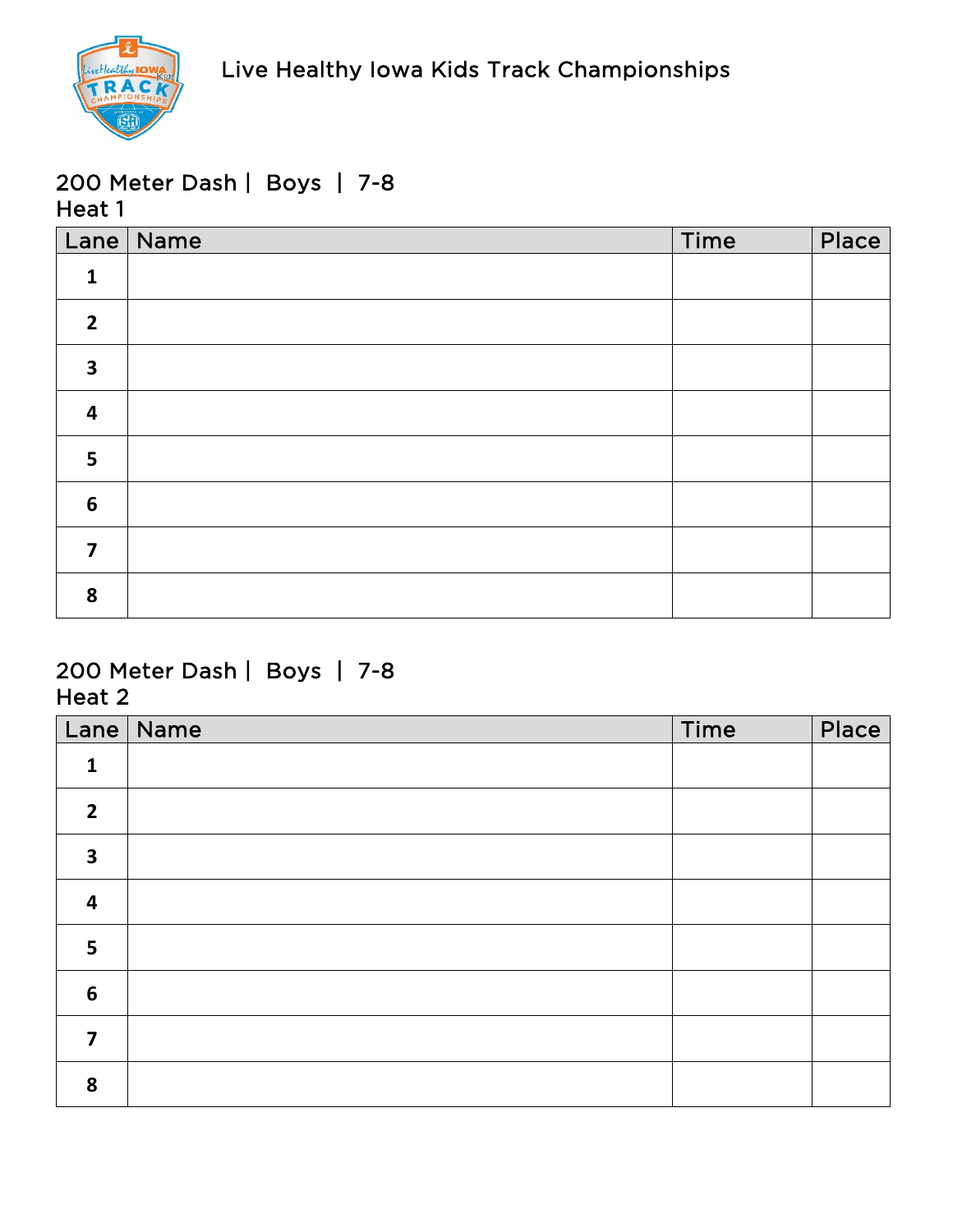

|                         | Lane   Name | Time | Place |
|-------------------------|-------------|------|-------|
| $\mathbf{1}$            |             |      |       |
| $\overline{2}$          |             |      |       |
| $\overline{\mathbf{3}}$ |             |      |       |
| $\overline{\mathbf{4}}$ |             |      |       |
| 5                       |             |      |       |
| $6\phantom{1}6$         |             |      |       |
| $\overline{7}$          |             |      |       |
| 8                       |             |      |       |

| Lane                    | Name | Time | Place |
|-------------------------|------|------|-------|
| $\mathbf{1}$            |      |      |       |
| $\overline{2}$          |      |      |       |
| $\overline{\mathbf{3}}$ |      |      |       |
| $\overline{\mathbf{r}}$ |      |      |       |
| 5                       |      |      |       |
| $6\phantom{1}6$         |      |      |       |
| 7                       |      |      |       |
| 8                       |      |      |       |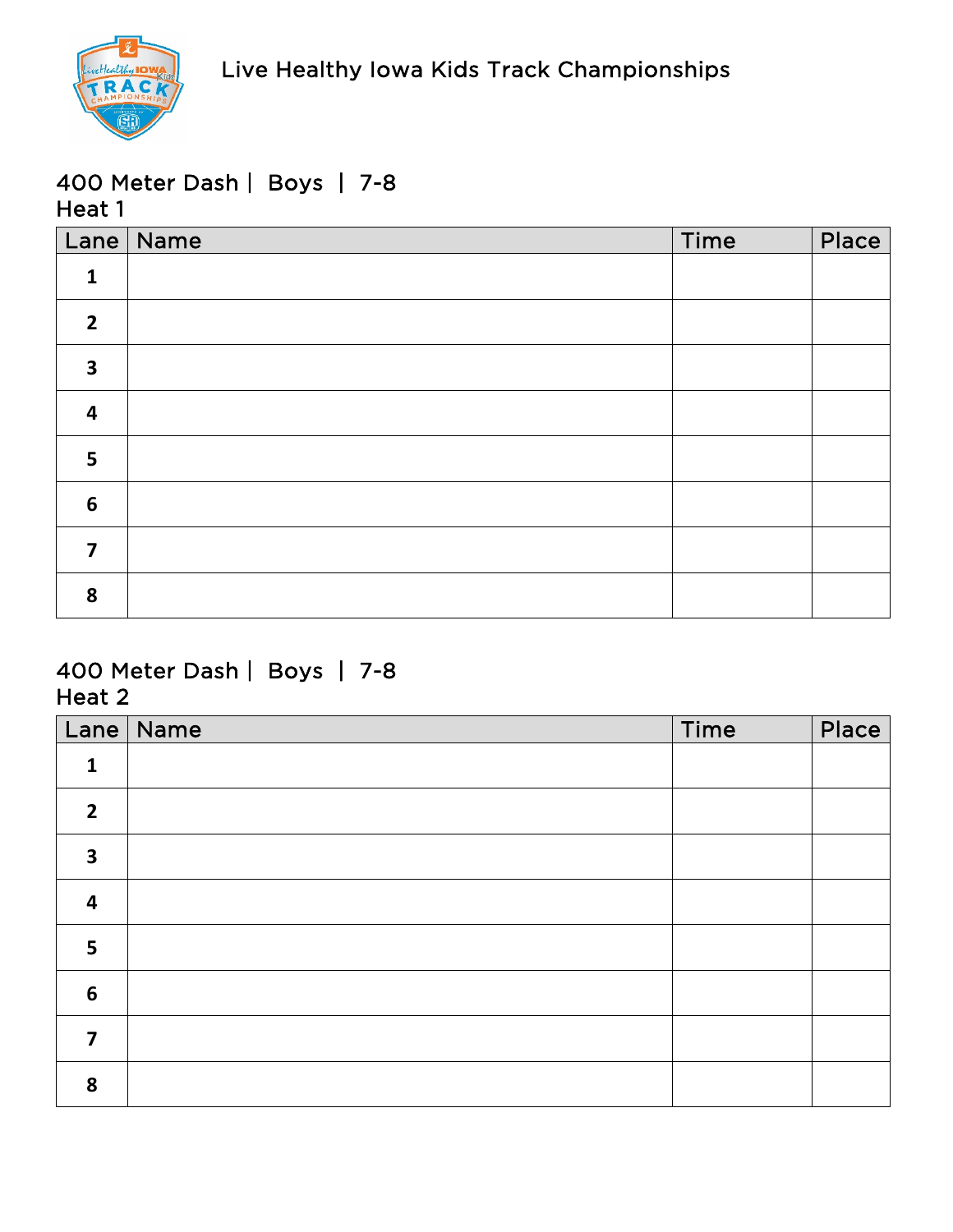

|                         | Lane Name | Time | Place |
|-------------------------|-----------|------|-------|
| $\mathbf{1}$            |           |      |       |
| $\overline{2}$          |           |      |       |
| $\overline{\mathbf{3}}$ |           |      |       |
| $\overline{\mathbf{4}}$ |           |      |       |
| 5                       |           |      |       |
| $6\phantom{1}6$         |           |      |       |
| $\overline{7}$          |           |      |       |
| 8                       |           |      |       |

| Lane                    | Name | Time | Place |
|-------------------------|------|------|-------|
| $\mathbf{1}$            |      |      |       |
| $\overline{2}$          |      |      |       |
| $\overline{\mathbf{3}}$ |      |      |       |
| $\overline{\mathbf{r}}$ |      |      |       |
| 5                       |      |      |       |
| $6\phantom{1}6$         |      |      |       |
| 7                       |      |      |       |
| 8                       |      |      |       |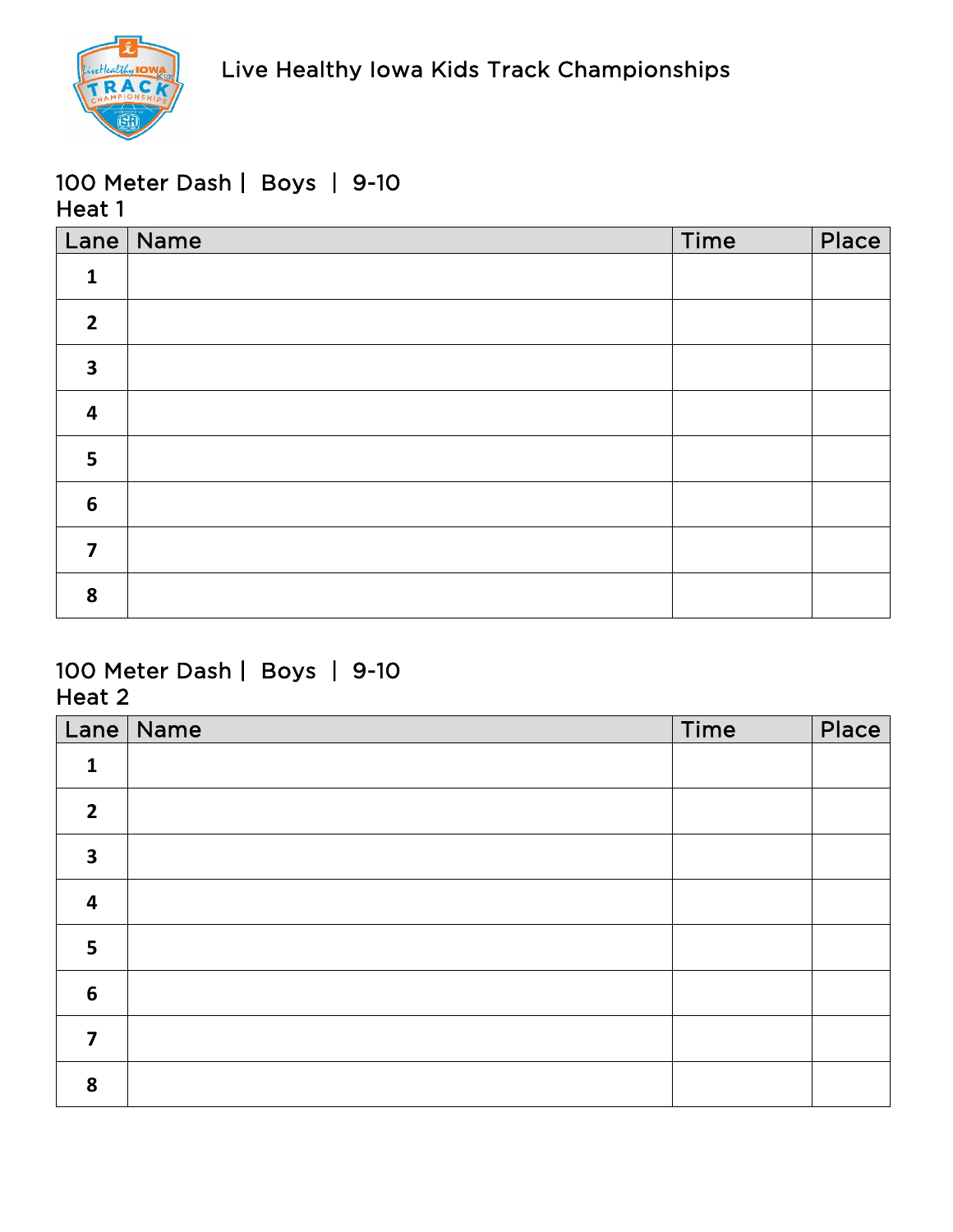

|                         | Lane Name | Time | Place |
|-------------------------|-----------|------|-------|
| $\mathbf{1}$            |           |      |       |
| $\overline{2}$          |           |      |       |
| $\overline{\mathbf{3}}$ |           |      |       |
| $\overline{\mathbf{4}}$ |           |      |       |
| 5                       |           |      |       |
| $6\phantom{1}6$         |           |      |       |
| $\overline{7}$          |           |      |       |
| 8                       |           |      |       |

| Lane                    | $\vert$ Name | Time | Place |
|-------------------------|--------------|------|-------|
| $\mathbf{1}$            |              |      |       |
| $\overline{2}$          |              |      |       |
| $\overline{\mathbf{3}}$ |              |      |       |
| $\overline{\mathbf{4}}$ |              |      |       |
| 5                       |              |      |       |
| $\boldsymbol{6}$        |              |      |       |
| 7                       |              |      |       |
| 8                       |              |      |       |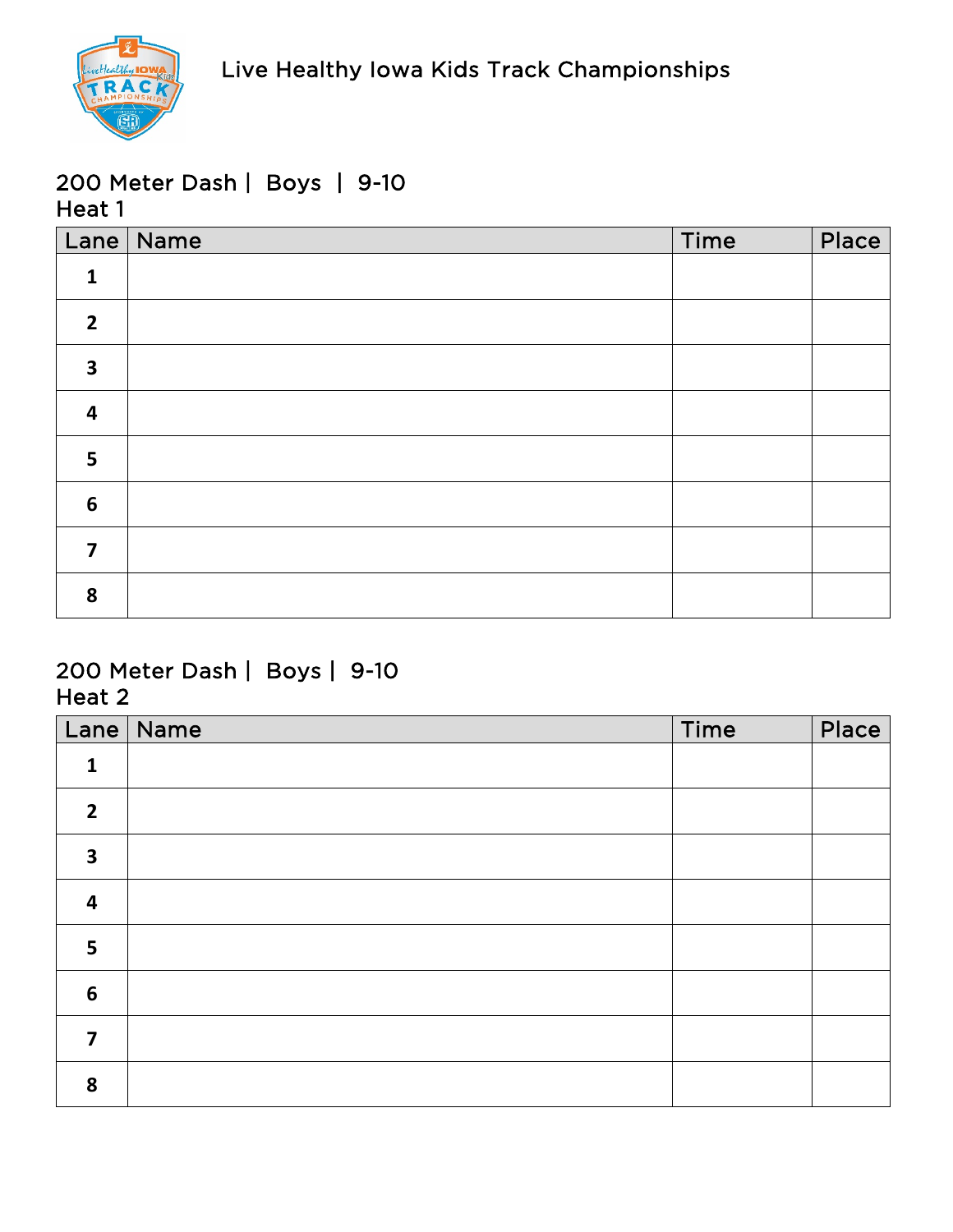

|                         | Lane Name | Time | Place |
|-------------------------|-----------|------|-------|
| $\mathbf{1}$            |           |      |       |
| $\overline{2}$          |           |      |       |
| $\overline{\mathbf{3}}$ |           |      |       |
| $\overline{\mathbf{4}}$ |           |      |       |
| 5                       |           |      |       |
| $6\phantom{1}6$         |           |      |       |
| $\overline{\mathbf{z}}$ |           |      |       |
| 8                       |           |      |       |

|                         | Lane   Name | Time | Place |
|-------------------------|-------------|------|-------|
| $\mathbf{1}$            |             |      |       |
| $\overline{2}$          |             |      |       |
| $\overline{\mathbf{3}}$ |             |      |       |
| $\overline{\mathbf{4}}$ |             |      |       |
| 5                       |             |      |       |
| $6\phantom{1}6$         |             |      |       |
| $\overline{\mathbf{z}}$ |             |      |       |
| 8                       |             |      |       |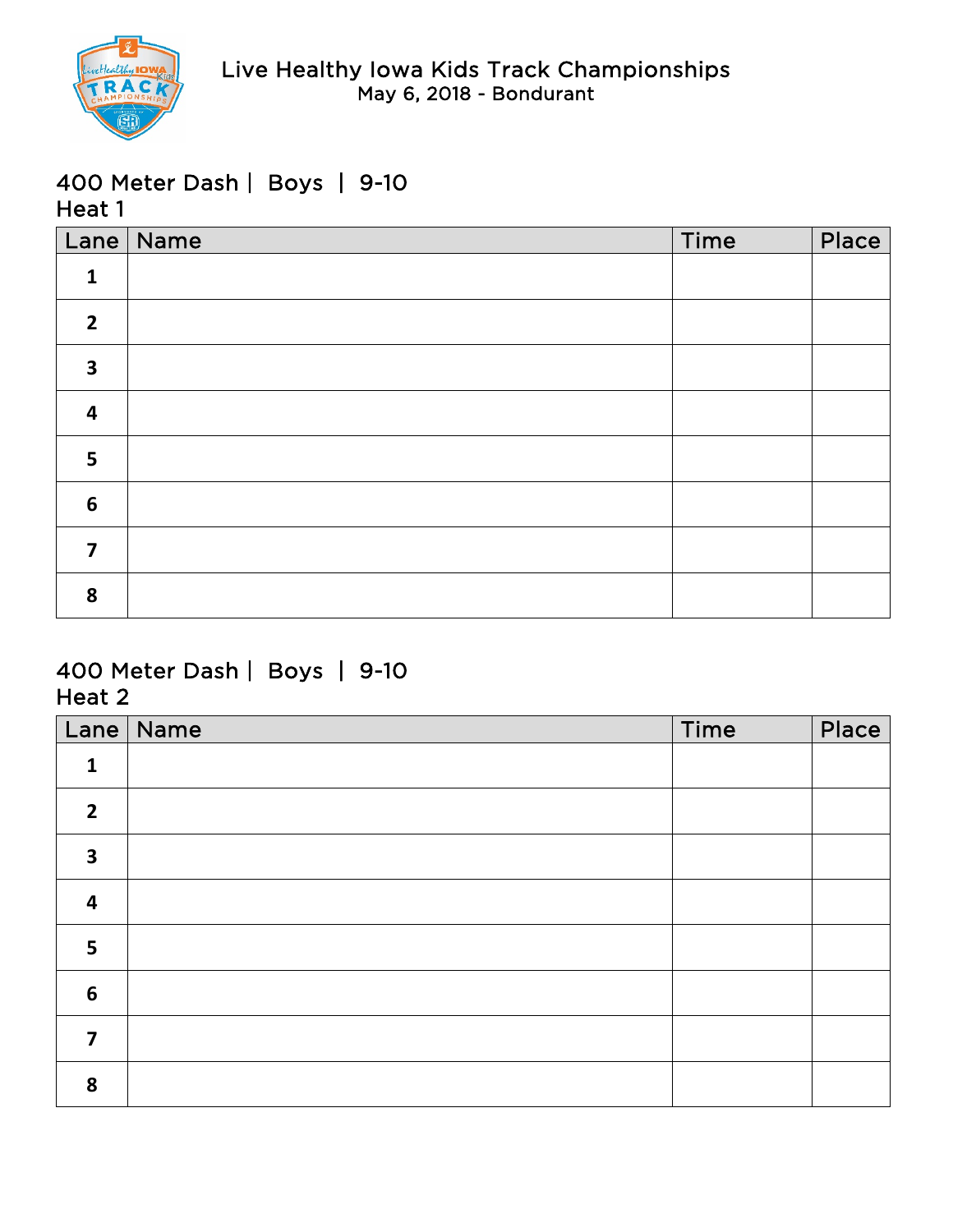

|                         | Lane   Name | Time | Place |
|-------------------------|-------------|------|-------|
| $\mathbf{1}$            |             |      |       |
| $\overline{2}$          |             |      |       |
| $\overline{\mathbf{3}}$ |             |      |       |
| $\overline{\mathbf{4}}$ |             |      |       |
| $5\phantom{a}$          |             |      |       |
| $6\phantom{1}6$         |             |      |       |
| $\overline{\mathbf{z}}$ |             |      |       |
| 8                       |             |      |       |

| Lane                    | $\vert$ Name | Time | Place |
|-------------------------|--------------|------|-------|
| $\mathbf{1}$            |              |      |       |
| $\overline{2}$          |              |      |       |
| $\overline{\mathbf{3}}$ |              |      |       |
| $\overline{\mathbf{4}}$ |              |      |       |
| 5                       |              |      |       |
| $\boldsymbol{6}$        |              |      |       |
| 7                       |              |      |       |
| 8                       |              |      |       |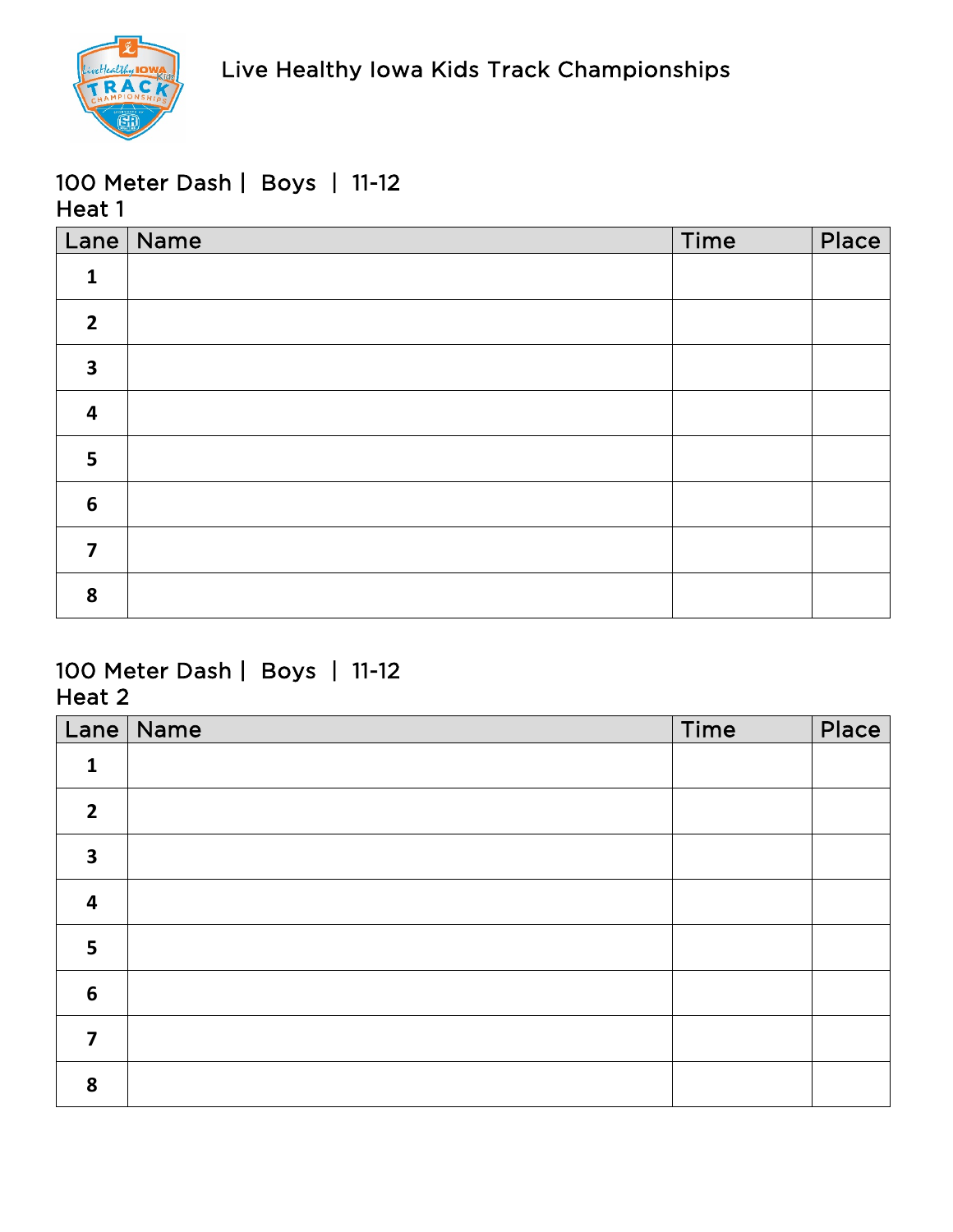

|                         | Lane   Name | Time | Place |
|-------------------------|-------------|------|-------|
| $\mathbf{1}$            |             |      |       |
| $\overline{2}$          |             |      |       |
| $\overline{\mathbf{3}}$ |             |      |       |
| $\overline{\mathbf{4}}$ |             |      |       |
| 5                       |             |      |       |
| $6\phantom{1}6$         |             |      |       |
| $\overline{7}$          |             |      |       |
| 8                       |             |      |       |

| Lane                    | $\vert$ Name | Time | Place |
|-------------------------|--------------|------|-------|
| $\mathbf{1}$            |              |      |       |
| $\overline{2}$          |              |      |       |
| $\overline{\mathbf{3}}$ |              |      |       |
| $\overline{\mathbf{4}}$ |              |      |       |
| 5                       |              |      |       |
| $\boldsymbol{6}$        |              |      |       |
| 7                       |              |      |       |
| 8                       |              |      |       |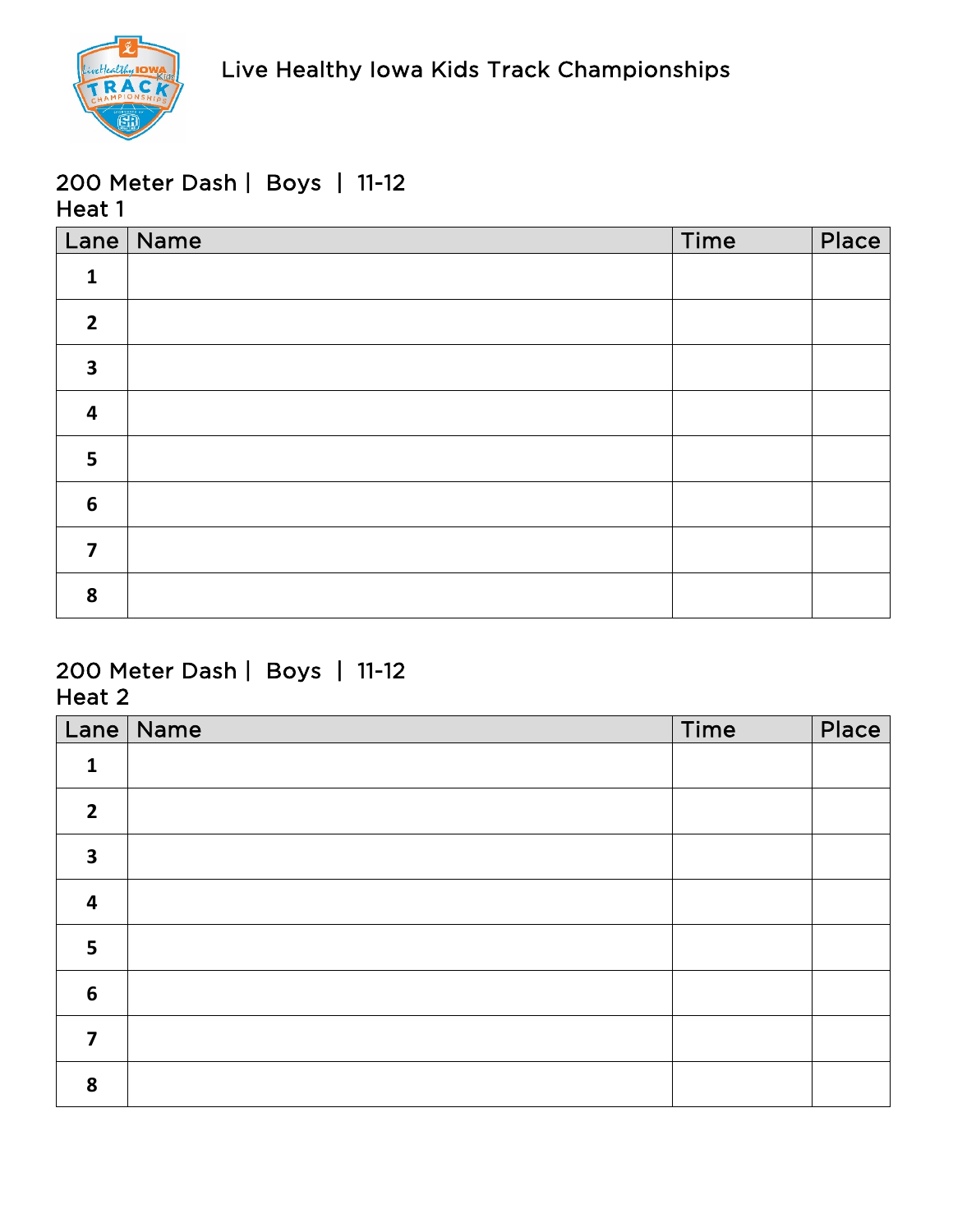

|                         | Lane Name | Time | Place |
|-------------------------|-----------|------|-------|
| $\mathbf{1}$            |           |      |       |
| $\overline{2}$          |           |      |       |
| $\overline{\mathbf{3}}$ |           |      |       |
| $\overline{\mathbf{4}}$ |           |      |       |
| 5                       |           |      |       |
| $6\phantom{1}6$         |           |      |       |
| $\overline{7}$          |           |      |       |
| 8                       |           |      |       |

| Lane                    | $\vert$ Name | Time | Place |
|-------------------------|--------------|------|-------|
| $\mathbf{1}$            |              |      |       |
| $\overline{2}$          |              |      |       |
| $\overline{\mathbf{3}}$ |              |      |       |
| $\overline{\mathbf{4}}$ |              |      |       |
| 5                       |              |      |       |
| $\boldsymbol{6}$        |              |      |       |
| 7                       |              |      |       |
| 8                       |              |      |       |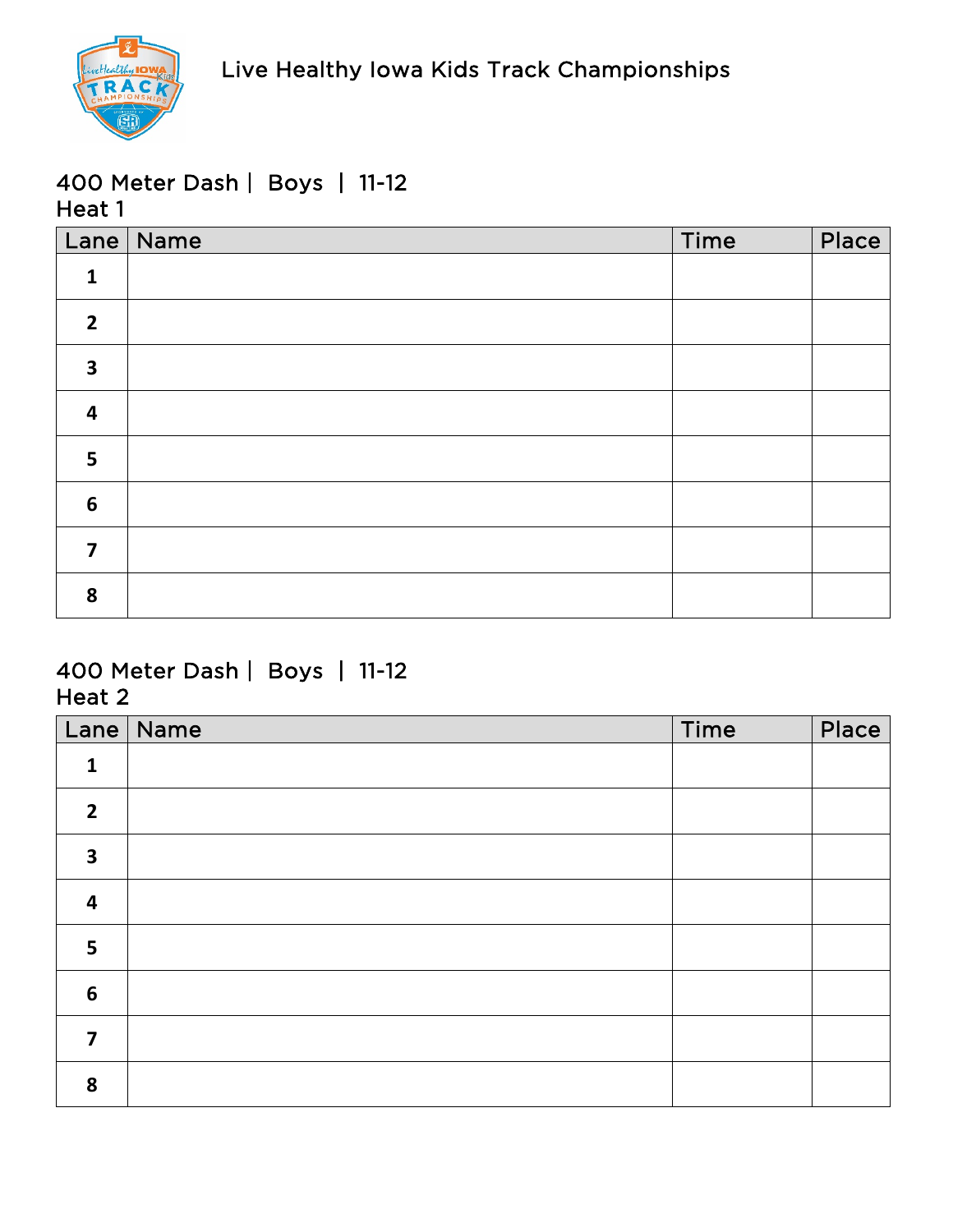

### 800 Meter | Boys | 11-12 Heat 1

|                         | Lane   Name | Time | Place |
|-------------------------|-------------|------|-------|
| $\mathbf{1}$            |             |      |       |
| $\overline{2}$          |             |      |       |
| $\overline{\mathbf{3}}$ |             |      |       |
| $\overline{\mathbf{4}}$ |             |      |       |
| 5                       |             |      |       |
| $6\phantom{1}6$         |             |      |       |
| $\overline{7}$          |             |      |       |
| 8                       |             |      |       |

### 800 Meter | Boys | 11-12 Heat 2

| Lane                    | Name | Time | Place |
|-------------------------|------|------|-------|
| $\mathbf{1}$            |      |      |       |
| $\overline{2}$          |      |      |       |
| $\overline{\mathbf{3}}$ |      |      |       |
| $\overline{\mathbf{r}}$ |      |      |       |
| 5                       |      |      |       |
| $6\phantom{1}6$         |      |      |       |
| 7                       |      |      |       |
| 8                       |      |      |       |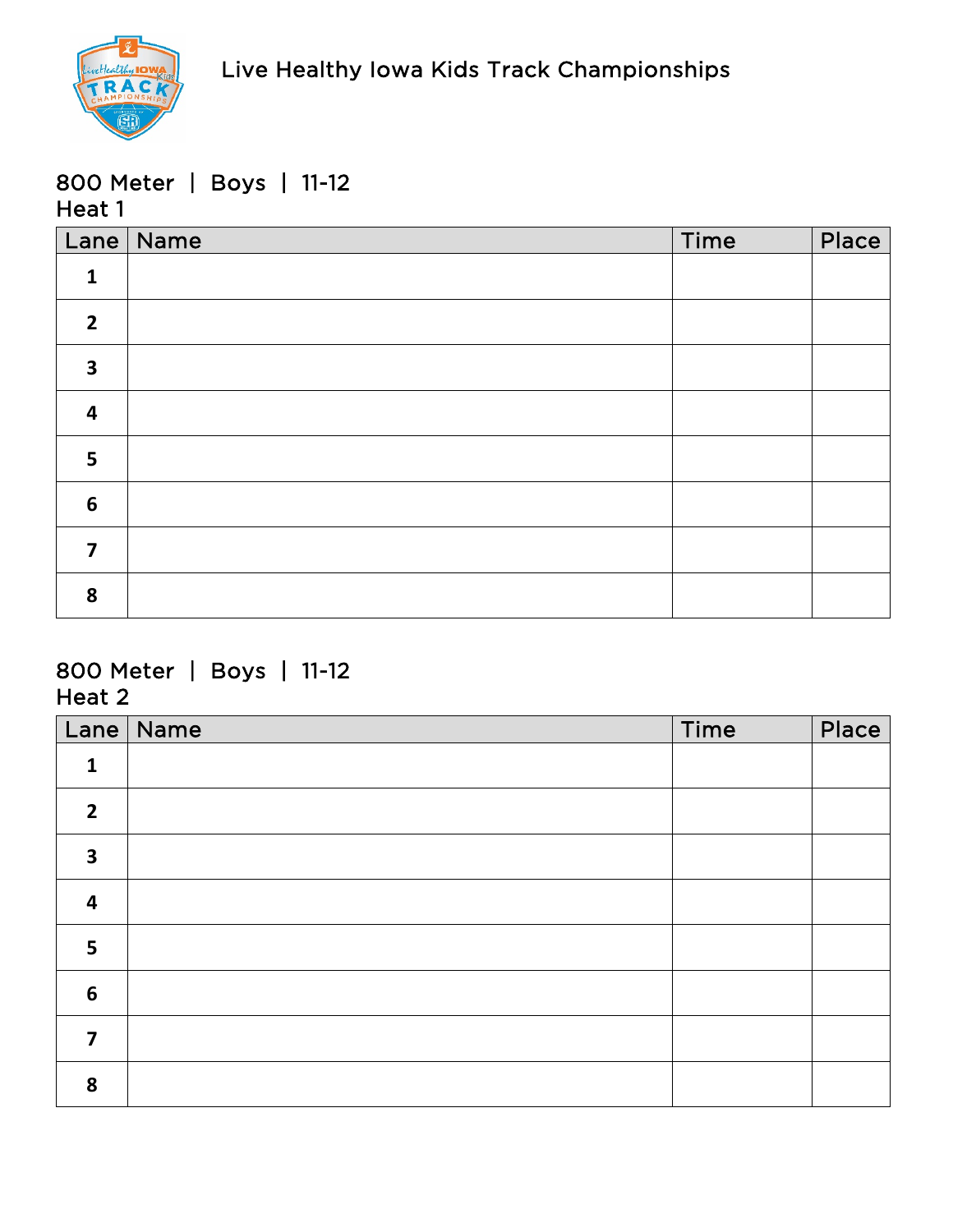

|                         | Lane Name | Time | Place |
|-------------------------|-----------|------|-------|
| $\mathbf{1}$            |           |      |       |
| $\overline{2}$          |           |      |       |
| $\overline{\mathbf{3}}$ |           |      |       |
| $\overline{\mathbf{4}}$ |           |      |       |
| 5                       |           |      |       |
| $6\phantom{1}6$         |           |      |       |
| $\overline{\mathbf{z}}$ |           |      |       |
| 8                       |           |      |       |

| Lane                    | $\vert$ Name | Time | Place |
|-------------------------|--------------|------|-------|
| $\mathbf{1}$            |              |      |       |
| $\overline{2}$          |              |      |       |
| $\overline{\mathbf{3}}$ |              |      |       |
| $\overline{\mathbf{4}}$ |              |      |       |
| 5                       |              |      |       |
| $\boldsymbol{6}$        |              |      |       |
| 7                       |              |      |       |
| 8                       |              |      |       |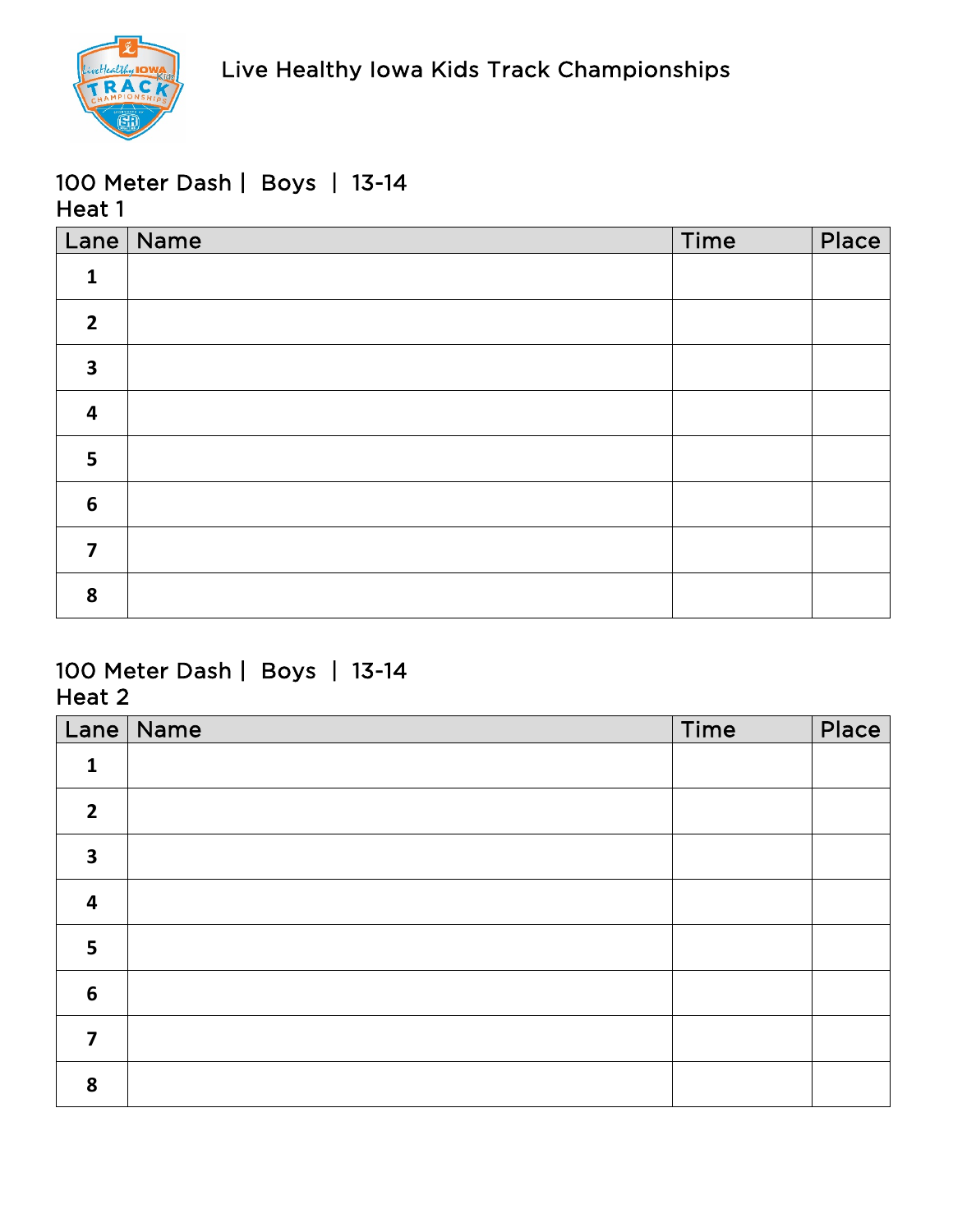

|                         | Lane Name | Time | Place |
|-------------------------|-----------|------|-------|
| $\mathbf{1}$            |           |      |       |
| $\overline{2}$          |           |      |       |
| $\overline{\mathbf{3}}$ |           |      |       |
| $\overline{\mathbf{4}}$ |           |      |       |
| 5                       |           |      |       |
| $6\phantom{1}6$         |           |      |       |
| $\overline{7}$          |           |      |       |
| 8                       |           |      |       |

| Lane                    | Name | Time | Place |
|-------------------------|------|------|-------|
| $\mathbf{1}$            |      |      |       |
| $\overline{2}$          |      |      |       |
| $\overline{\mathbf{3}}$ |      |      |       |
| $\overline{\mathbf{r}}$ |      |      |       |
| 5                       |      |      |       |
| $6\phantom{1}6$         |      |      |       |
| 7                       |      |      |       |
| 8                       |      |      |       |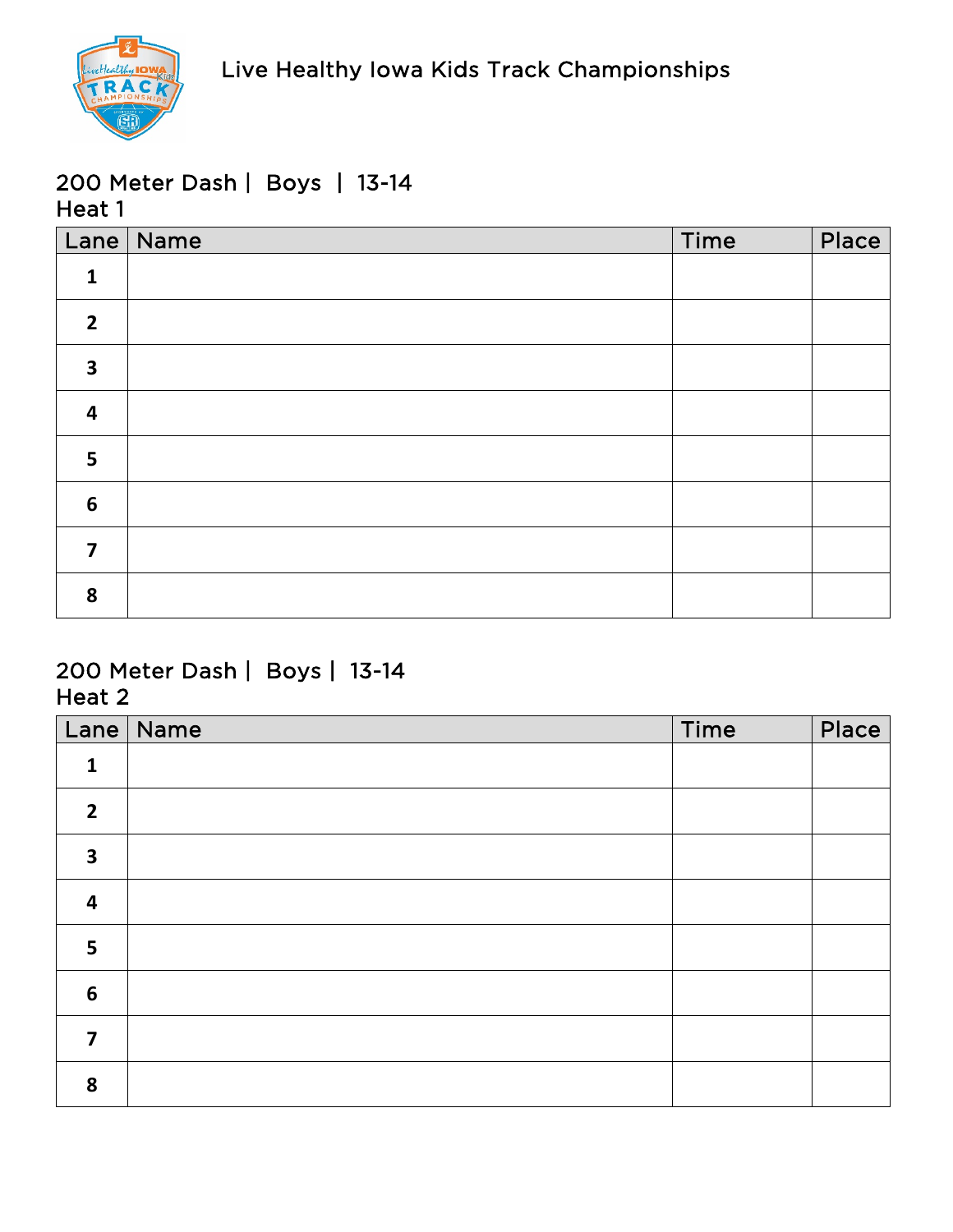

|                         | Lane Name | Time | Place |
|-------------------------|-----------|------|-------|
| $\mathbf{1}$            |           |      |       |
| $\overline{2}$          |           |      |       |
| $\overline{\mathbf{3}}$ |           |      |       |
| $\overline{\mathbf{4}}$ |           |      |       |
| 5                       |           |      |       |
| $6\phantom{1}6$         |           |      |       |
| $\overline{7}$          |           |      |       |
| 8                       |           |      |       |

| Lane             | Name | Time | Place |
|------------------|------|------|-------|
| $\mathbf{1}$     |      |      |       |
| $\overline{2}$   |      |      |       |
| 3                |      |      |       |
| 4                |      |      |       |
| 5                |      |      |       |
| $\boldsymbol{6}$ |      |      |       |
| 7                |      |      |       |
| 8                |      |      |       |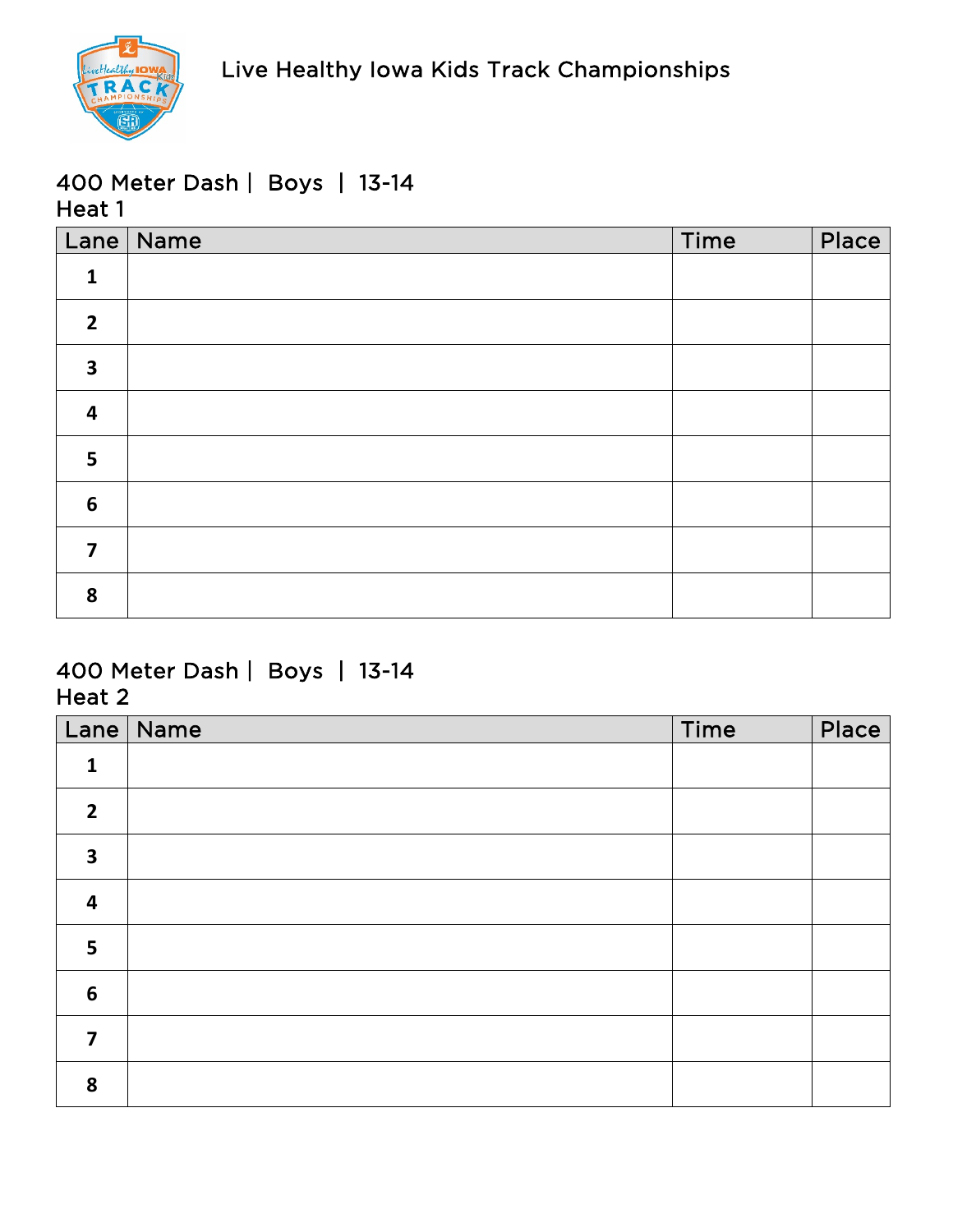

#### 800 Meter | Boys | 13-14 Heat 1

|                         | Lane   Name | Time | Place |
|-------------------------|-------------|------|-------|
| $\mathbf{1}$            |             |      |       |
| $\overline{2}$          |             |      |       |
| $\overline{\mathbf{3}}$ |             |      |       |
| $\overline{\mathbf{4}}$ |             |      |       |
| 5                       |             |      |       |
| $6\phantom{1}6$         |             |      |       |
| $\overline{7}$          |             |      |       |
| 8                       |             |      |       |

## 800 Meter | Boys | 13-14 Heat 2

| Lane                    | $\vert$ Name | Time | Place |
|-------------------------|--------------|------|-------|
| $\mathbf{1}$            |              |      |       |
| $\overline{2}$          |              |      |       |
| $\overline{\mathbf{3}}$ |              |      |       |
| $\overline{\mathbf{4}}$ |              |      |       |
| 5                       |              |      |       |
| $\boldsymbol{6}$        |              |      |       |
| 7                       |              |      |       |
| 8                       |              |      |       |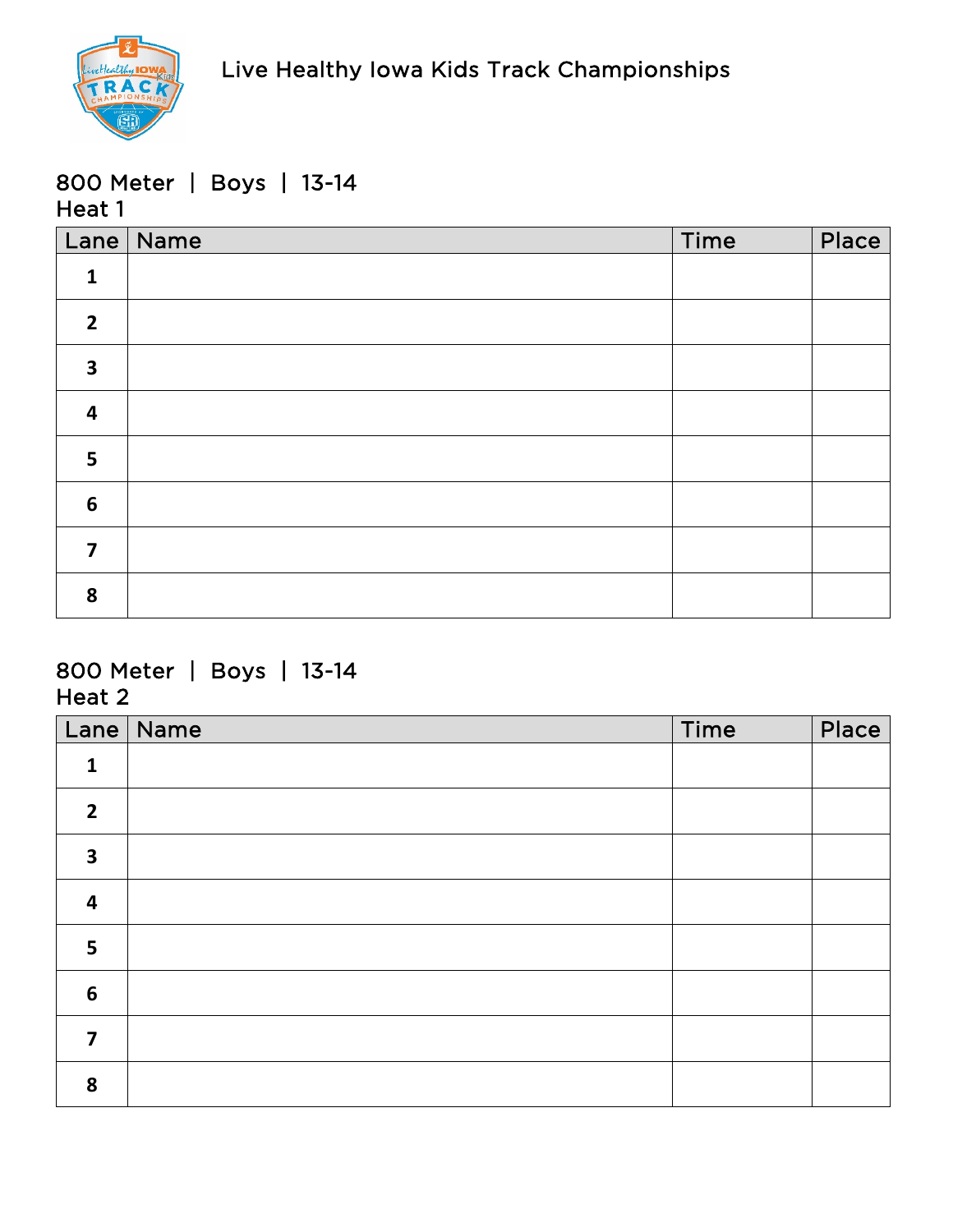

#### 1600 Meter | Boys | 13-14 Heat 1

|                         | Lane   Name | Time | Place |
|-------------------------|-------------|------|-------|
| $\mathbf{1}$            |             |      |       |
| $\overline{2}$          |             |      |       |
| $\overline{\mathbf{3}}$ |             |      |       |
| $\overline{\mathbf{4}}$ |             |      |       |
| 5                       |             |      |       |
| $6\phantom{1}6$         |             |      |       |
| $\overline{7}$          |             |      |       |
| 8                       |             |      |       |

## 1600 Meter | Boys | 13-14 Heat 2

| Lane                    | $\vert$ Name | Time | Place |
|-------------------------|--------------|------|-------|
| $\mathbf{1}$            |              |      |       |
| $\overline{2}$          |              |      |       |
| $\overline{\mathbf{3}}$ |              |      |       |
| $\overline{\mathbf{4}}$ |              |      |       |
| 5                       |              |      |       |
| $\boldsymbol{6}$        |              |      |       |
| 7                       |              |      |       |
| 8                       |              |      |       |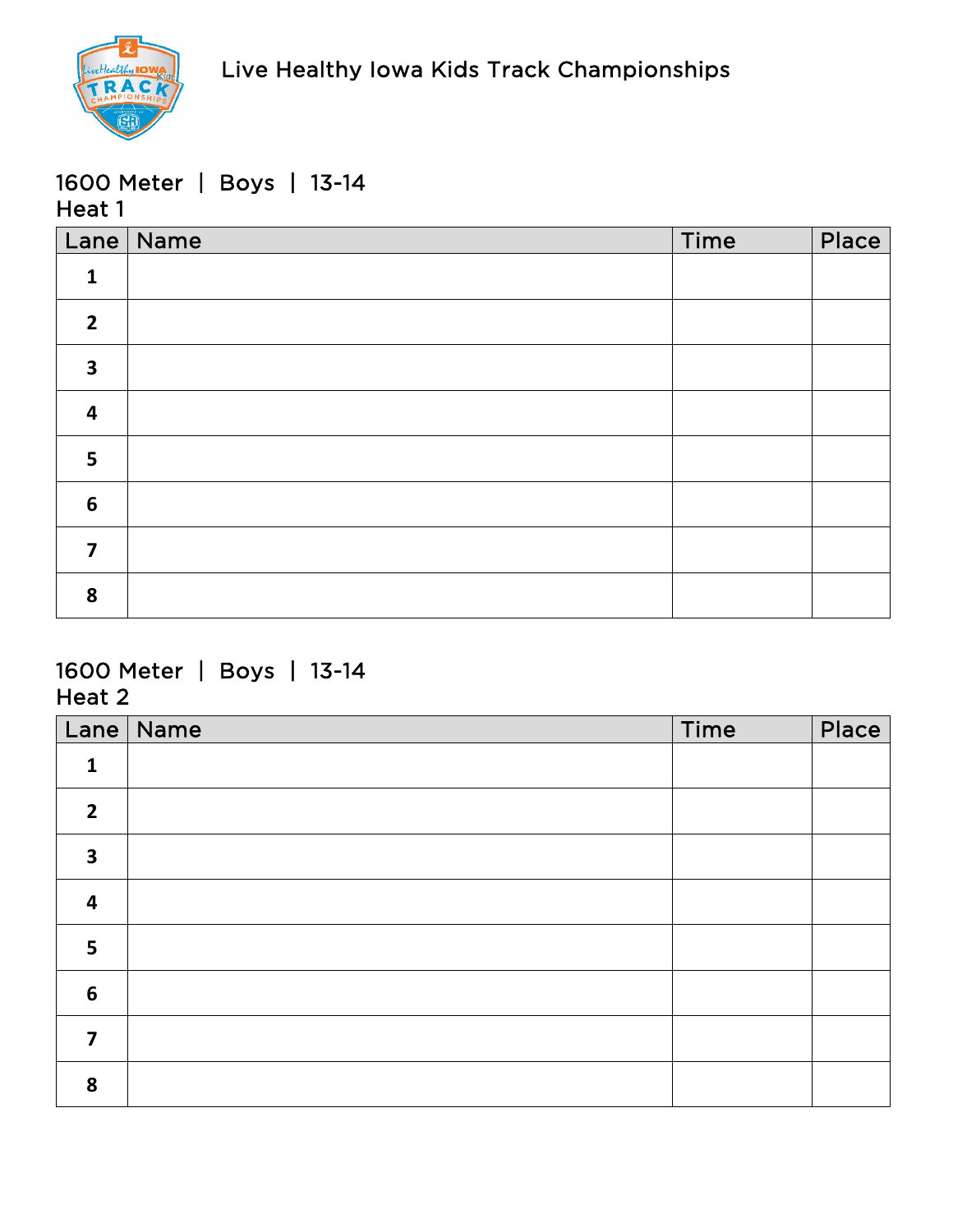

|                         | Lane Name | Time | Place |
|-------------------------|-----------|------|-------|
| $\mathbf{1}$            |           |      |       |
| $\overline{2}$          |           |      |       |
| $\overline{\mathbf{3}}$ |           |      |       |
| $\overline{\mathbf{4}}$ |           |      |       |
| 5                       |           |      |       |
| $6\phantom{1}6$         |           |      |       |
| $\overline{\mathbf{z}}$ |           |      |       |
| 8                       |           |      |       |

|                         | Lane   Name | Time | Place |
|-------------------------|-------------|------|-------|
| $\mathbf{1}$            |             |      |       |
| $\overline{2}$          |             |      |       |
| $\overline{\mathbf{3}}$ |             |      |       |
| $\overline{\mathbf{4}}$ |             |      |       |
| 5                       |             |      |       |
| $6\phantom{1}6$         |             |      |       |
| 7                       |             |      |       |
| 8                       |             |      |       |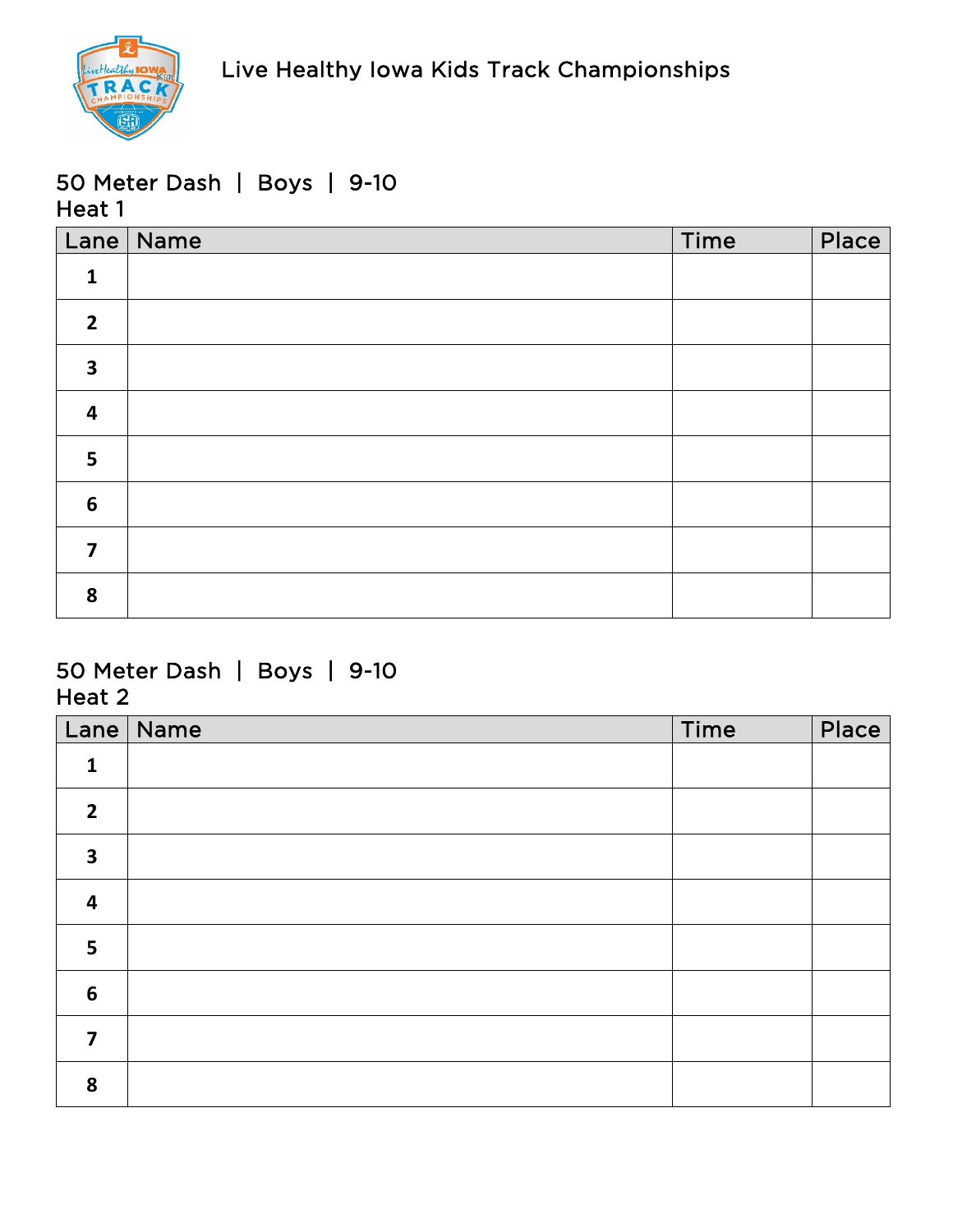

#### 50 Meter Dash | Girls | 6 & Under Heat 1

|                         | Lane   Name | Time | Place |
|-------------------------|-------------|------|-------|
| $\mathbf{1}$            |             |      |       |
| $\overline{2}$          |             |      |       |
| $\overline{\mathbf{3}}$ |             |      |       |
| $\overline{\mathbf{4}}$ |             |      |       |
| 5                       |             |      |       |
| $6\phantom{1}$          |             |      |       |
| $\overline{7}$          |             |      |       |
| 8                       |             |      |       |

## 50 Meter Dash | Girls | 6 & Under Heat 2

| Lane                    | Name | Time | Place |
|-------------------------|------|------|-------|
| $\mathbf{1}$            |      |      |       |
| $\overline{2}$          |      |      |       |
| $\overline{\mathbf{3}}$ |      |      |       |
| $\overline{\mathbf{4}}$ |      |      |       |
| 5                       |      |      |       |
| $\boldsymbol{6}$        |      |      |       |
| $\overline{\mathbf{z}}$ |      |      |       |
| 8                       |      |      |       |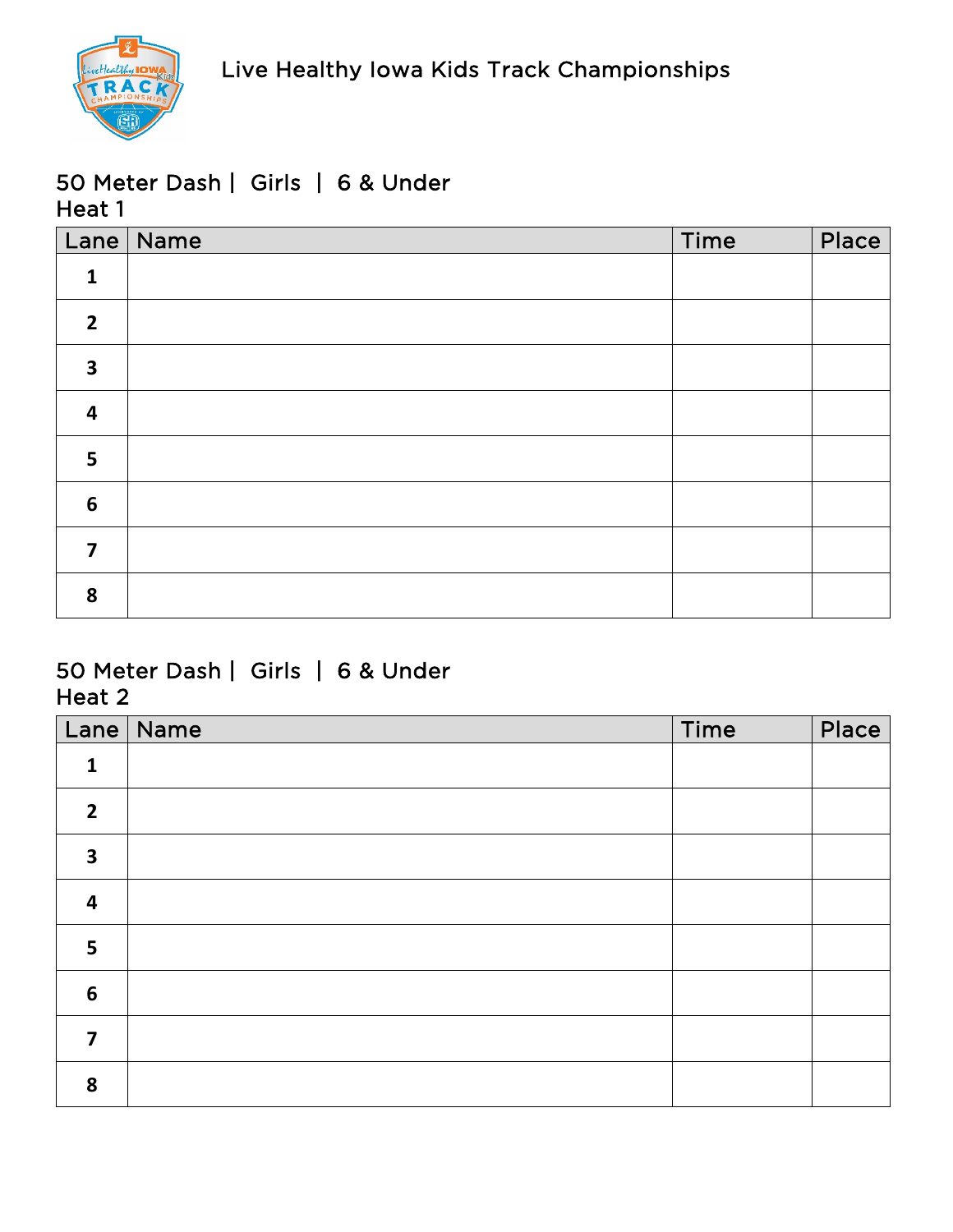

## 100 Meter Dash | Girls | 6 & Under Heat 1

|                         | Lane Name | Time | Place |
|-------------------------|-----------|------|-------|
| $\mathbf{1}$            |           |      |       |
| $\overline{2}$          |           |      |       |
| $\overline{\mathbf{3}}$ |           |      |       |
| $\overline{\mathbf{4}}$ |           |      |       |
| 5                       |           |      |       |
| $6\phantom{1}6$         |           |      |       |
| $\overline{\mathbf{z}}$ |           |      |       |
| 8                       |           |      |       |

## 100 Meter Dash | Girls | 6 & Under Heat 2

| Lane                    | Name | Time | Place |
|-------------------------|------|------|-------|
| $\mathbf{1}$            |      |      |       |
| $\overline{2}$          |      |      |       |
| $\overline{\mathbf{3}}$ |      |      |       |
| $\overline{\mathbf{r}}$ |      |      |       |
| 5                       |      |      |       |
| $6\phantom{1}6$         |      |      |       |
| 7                       |      |      |       |
| 8                       |      |      |       |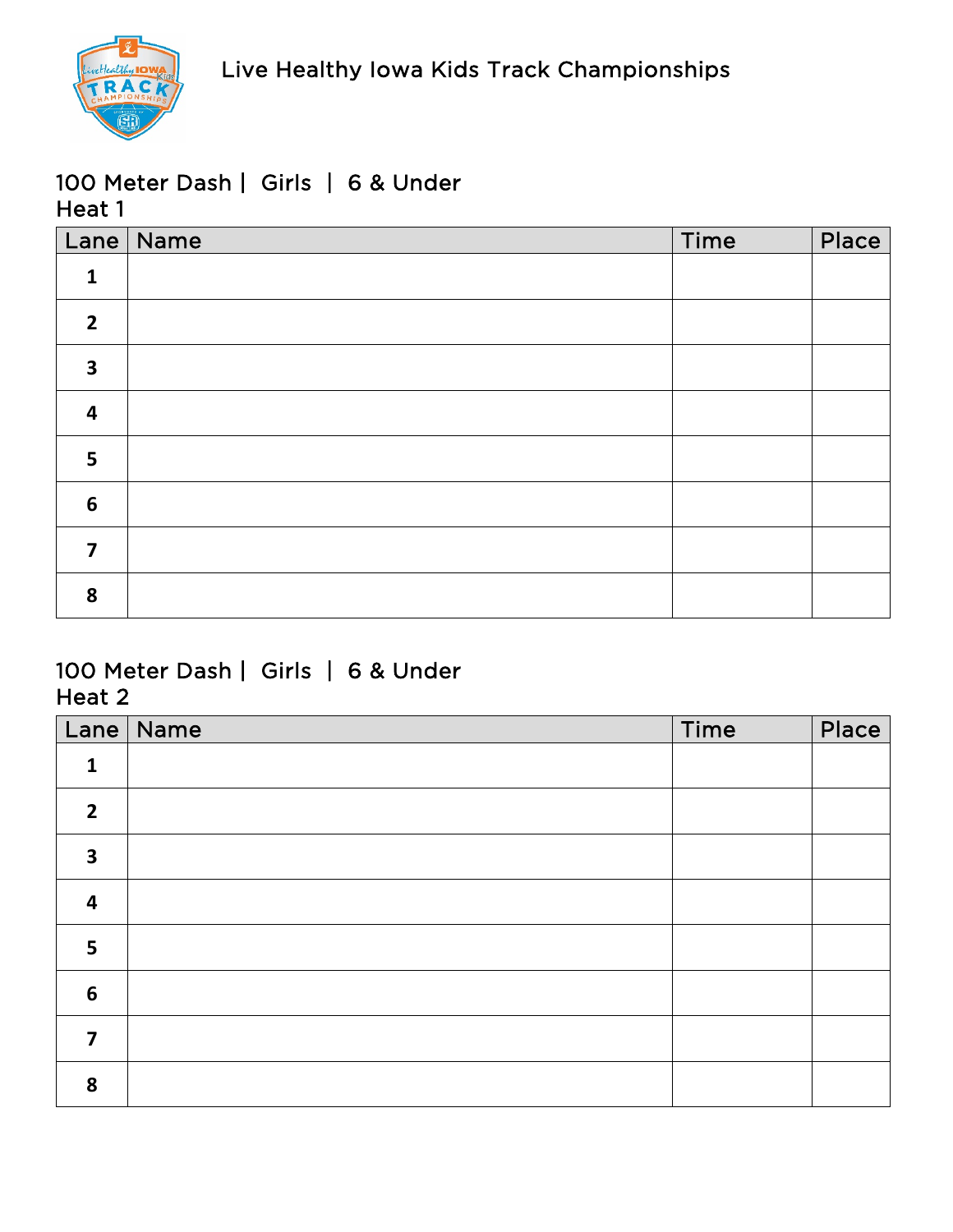

## 200 Meter Dash | Girls | 6 & Under Heat 1

|                         | Lane   Name | Time | Place |
|-------------------------|-------------|------|-------|
| $\mathbf{1}$            |             |      |       |
| $\overline{2}$          |             |      |       |
| $\overline{\mathbf{3}}$ |             |      |       |
| $\overline{\mathbf{4}}$ |             |      |       |
| 5                       |             |      |       |
| $6\phantom{1}6$         |             |      |       |
| $\overline{\mathbf{z}}$ |             |      |       |
| 8                       |             |      |       |

#### 200 Meter Dash | Girls | 6 & Under Heat 2

| Lane                    | Name | Time | Place |
|-------------------------|------|------|-------|
| $\mathbf{1}$            |      |      |       |
| $\overline{2}$          |      |      |       |
| 3                       |      |      |       |
| $\overline{\mathbf{4}}$ |      |      |       |
| 5                       |      |      |       |
| $6\phantom{1}6$         |      |      |       |
| 7                       |      |      |       |
| 8                       |      |      |       |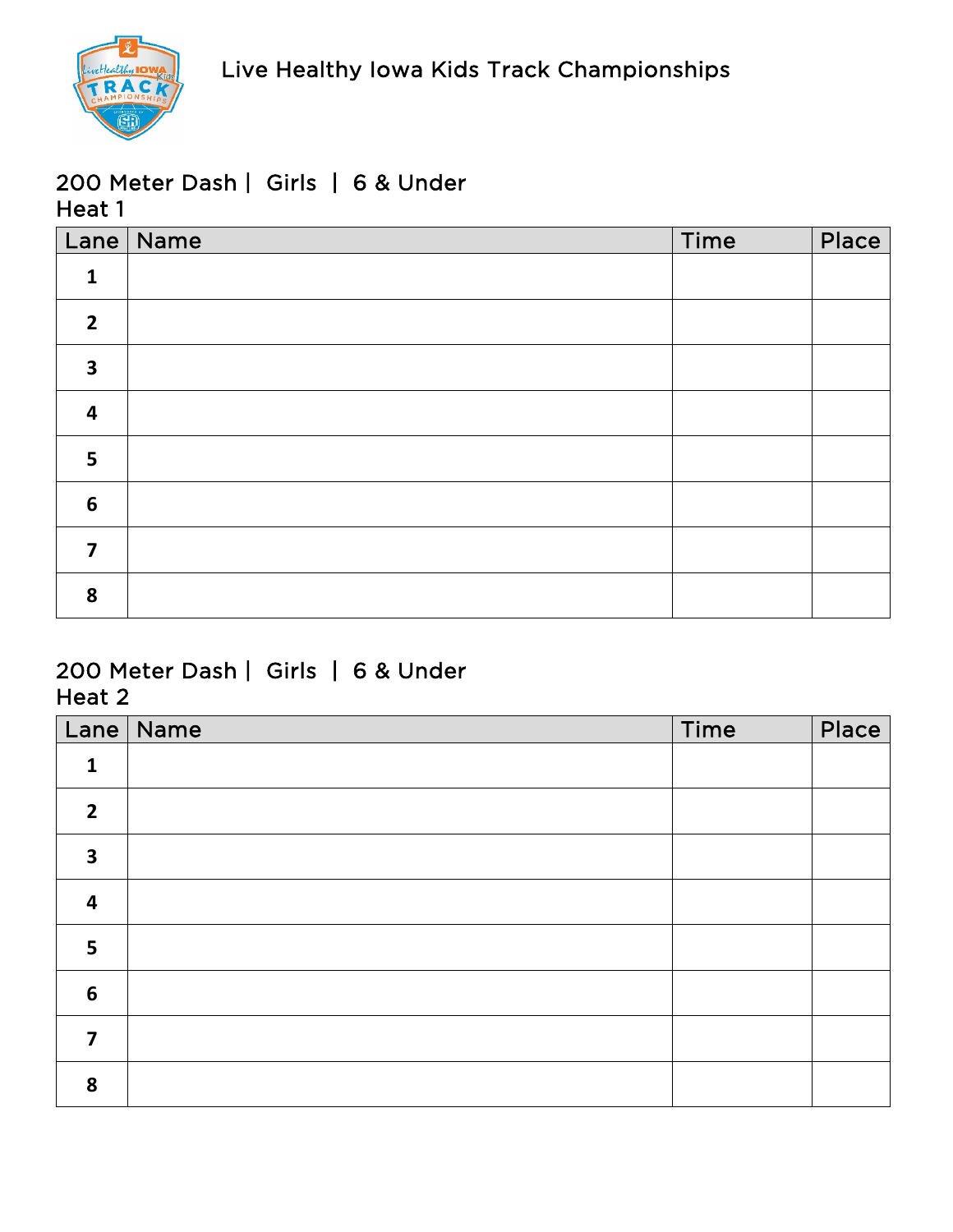

|                         | Lane Name | Time | Place |
|-------------------------|-----------|------|-------|
| $\mathbf{1}$            |           |      |       |
| $\overline{2}$          |           |      |       |
| $\overline{\mathbf{3}}$ |           |      |       |
| $\overline{\mathbf{4}}$ |           |      |       |
| 5                       |           |      |       |
| $6\phantom{1}6$         |           |      |       |
| $\overline{\mathbf{z}}$ |           |      |       |
| 8                       |           |      |       |

| Lane                    | Name | Time | Place |
|-------------------------|------|------|-------|
| $\mathbf{1}$            |      |      |       |
| $\overline{2}$          |      |      |       |
| $\overline{\mathbf{3}}$ |      |      |       |
| $\overline{\mathbf{r}}$ |      |      |       |
| 5                       |      |      |       |
| $6\phantom{1}6$         |      |      |       |
| 7                       |      |      |       |
| 8                       |      |      |       |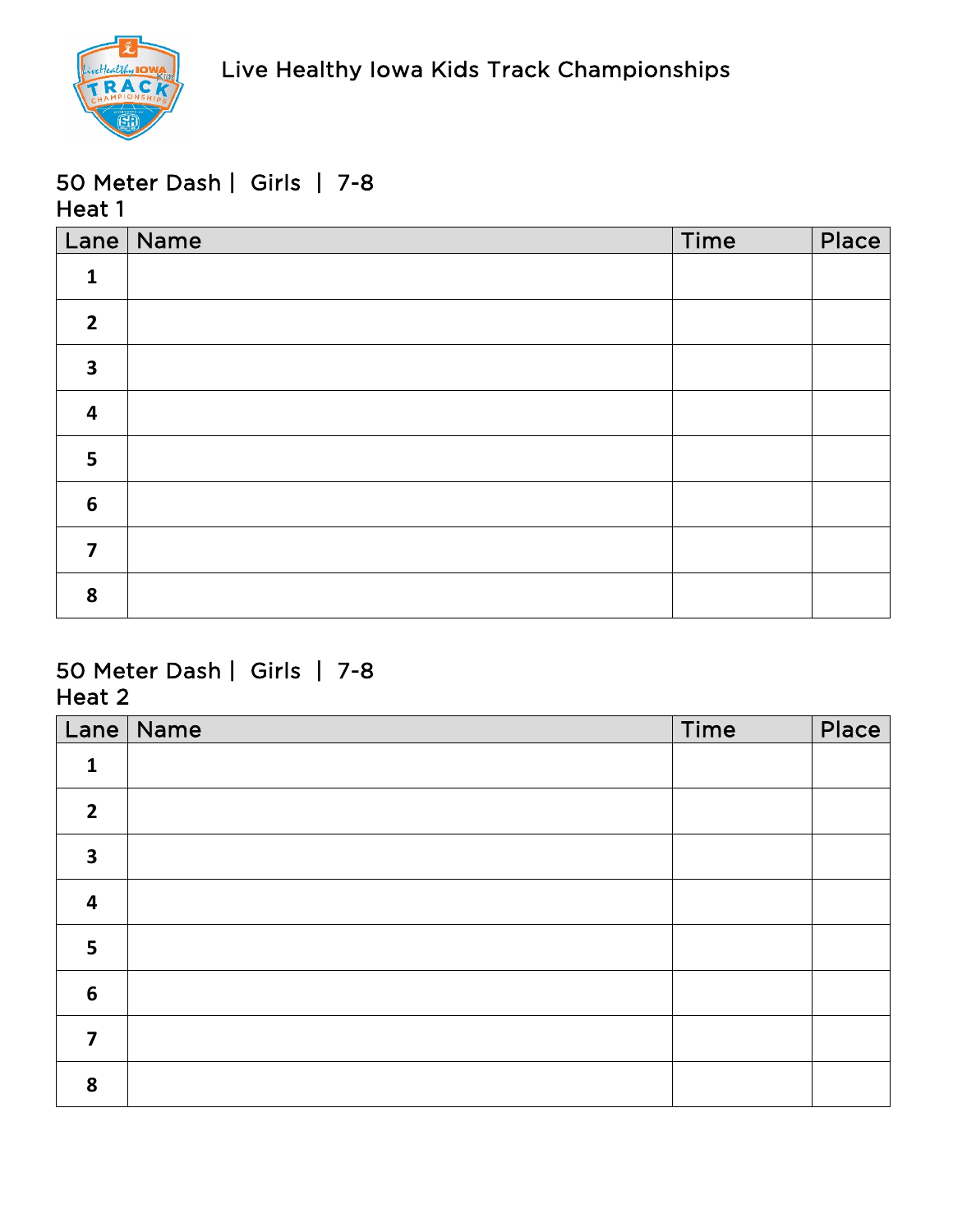

|                         | Lane Name | Time | Place |
|-------------------------|-----------|------|-------|
| $\mathbf{1}$            |           |      |       |
| $\overline{2}$          |           |      |       |
| $\overline{\mathbf{3}}$ |           |      |       |
| $\overline{\mathbf{4}}$ |           |      |       |
| 5                       |           |      |       |
| $6\phantom{1}6$         |           |      |       |
| $\overline{7}$          |           |      |       |
| 8                       |           |      |       |

| Lane                    | Name | Time | Place |
|-------------------------|------|------|-------|
| $\mathbf{1}$            |      |      |       |
| $\overline{2}$          |      |      |       |
| $\overline{\mathbf{3}}$ |      |      |       |
| $\overline{\mathbf{r}}$ |      |      |       |
| 5                       |      |      |       |
| $6\phantom{1}6$         |      |      |       |
| 7                       |      |      |       |
| 8                       |      |      |       |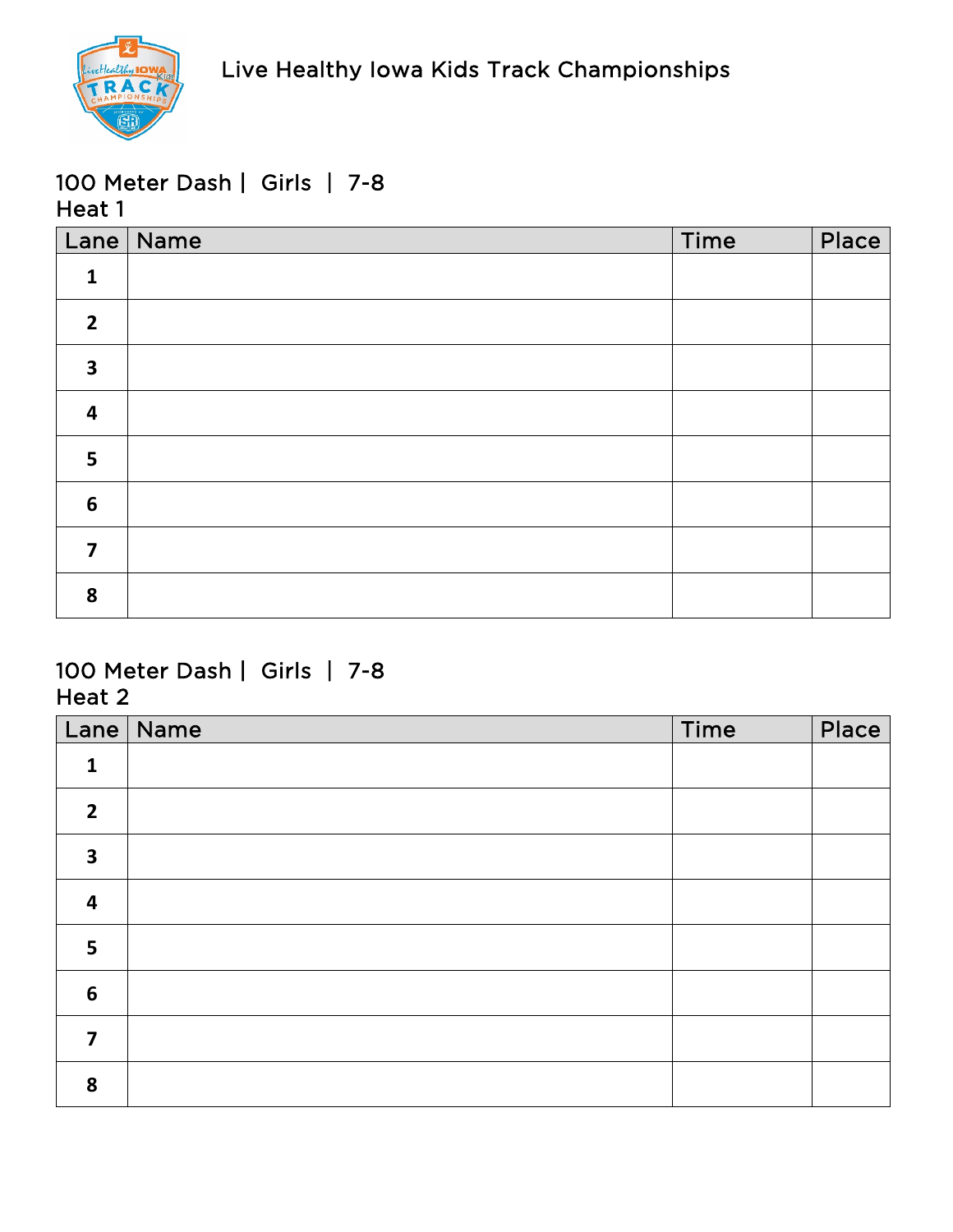

|                         | Lane Name | Time | Place |
|-------------------------|-----------|------|-------|
| $\mathbf{1}$            |           |      |       |
| $\overline{2}$          |           |      |       |
| $\overline{\mathbf{3}}$ |           |      |       |
| $\overline{\mathbf{4}}$ |           |      |       |
| 5                       |           |      |       |
| $6\phantom{1}6$         |           |      |       |
| $\overline{7}$          |           |      |       |
| 8                       |           |      |       |

| Lane                    | Name | Time | Place |
|-------------------------|------|------|-------|
| $\mathbf{1}$            |      |      |       |
| $\overline{2}$          |      |      |       |
| $\overline{\mathbf{3}}$ |      |      |       |
| $\overline{\mathbf{r}}$ |      |      |       |
| 5                       |      |      |       |
| $6\phantom{1}6$         |      |      |       |
| 7                       |      |      |       |
| 8                       |      |      |       |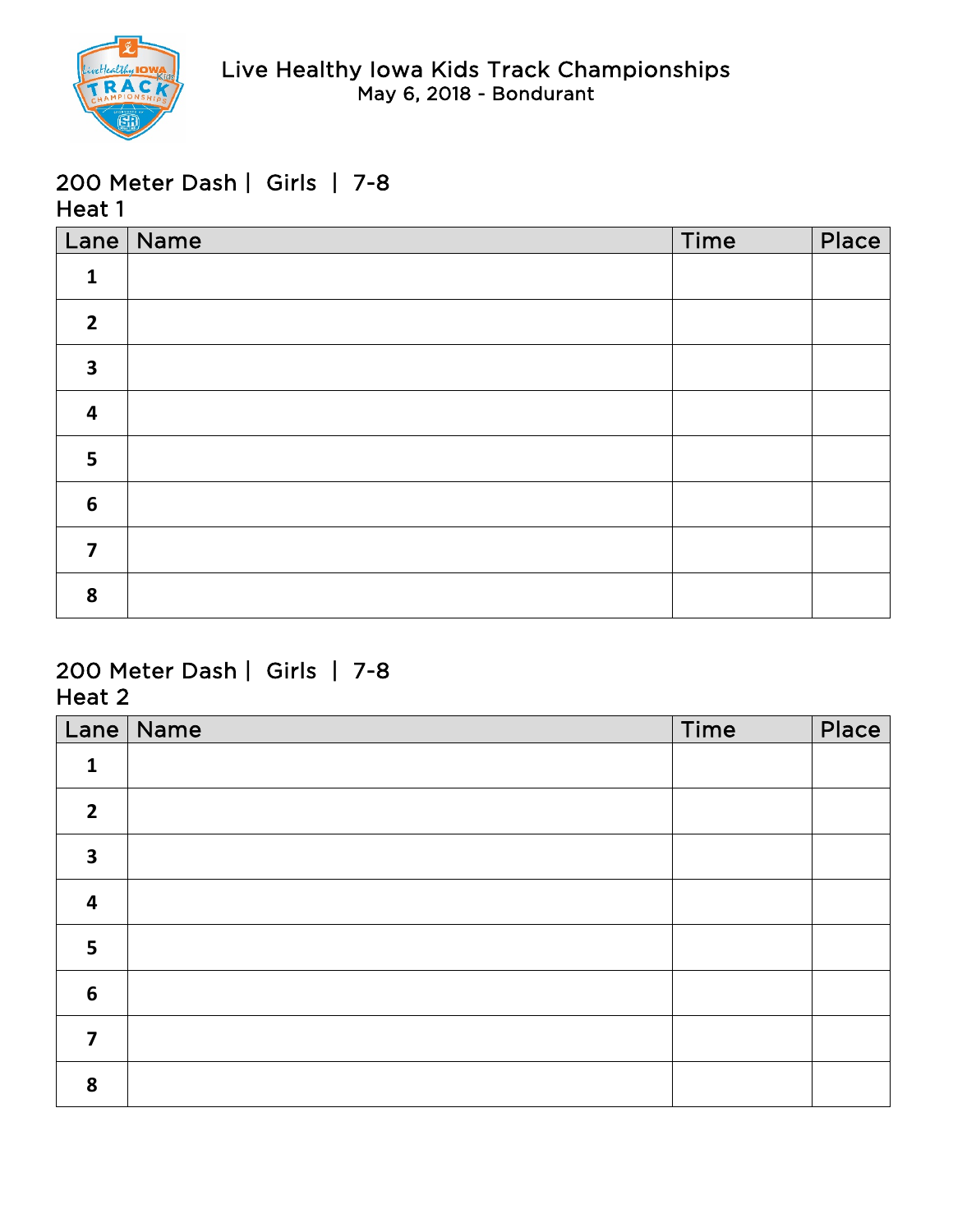

|                         | Lane   Name | Time | Place |
|-------------------------|-------------|------|-------|
| $\mathbf{1}$            |             |      |       |
| $\overline{2}$          |             |      |       |
| $\overline{\mathbf{3}}$ |             |      |       |
| $\overline{\mathbf{4}}$ |             |      |       |
| 5                       |             |      |       |
| $6\phantom{1}6$         |             |      |       |
| $\overline{\mathbf{z}}$ |             |      |       |
| 8                       |             |      |       |

| Lane                    | $\vert$ Name | Time | Place |
|-------------------------|--------------|------|-------|
| $\mathbf{1}$            |              |      |       |
| $\overline{2}$          |              |      |       |
| $\overline{\mathbf{3}}$ |              |      |       |
| $\overline{\mathbf{4}}$ |              |      |       |
| 5                       |              |      |       |
| $\boldsymbol{6}$        |              |      |       |
| 7                       |              |      |       |
| 8                       |              |      |       |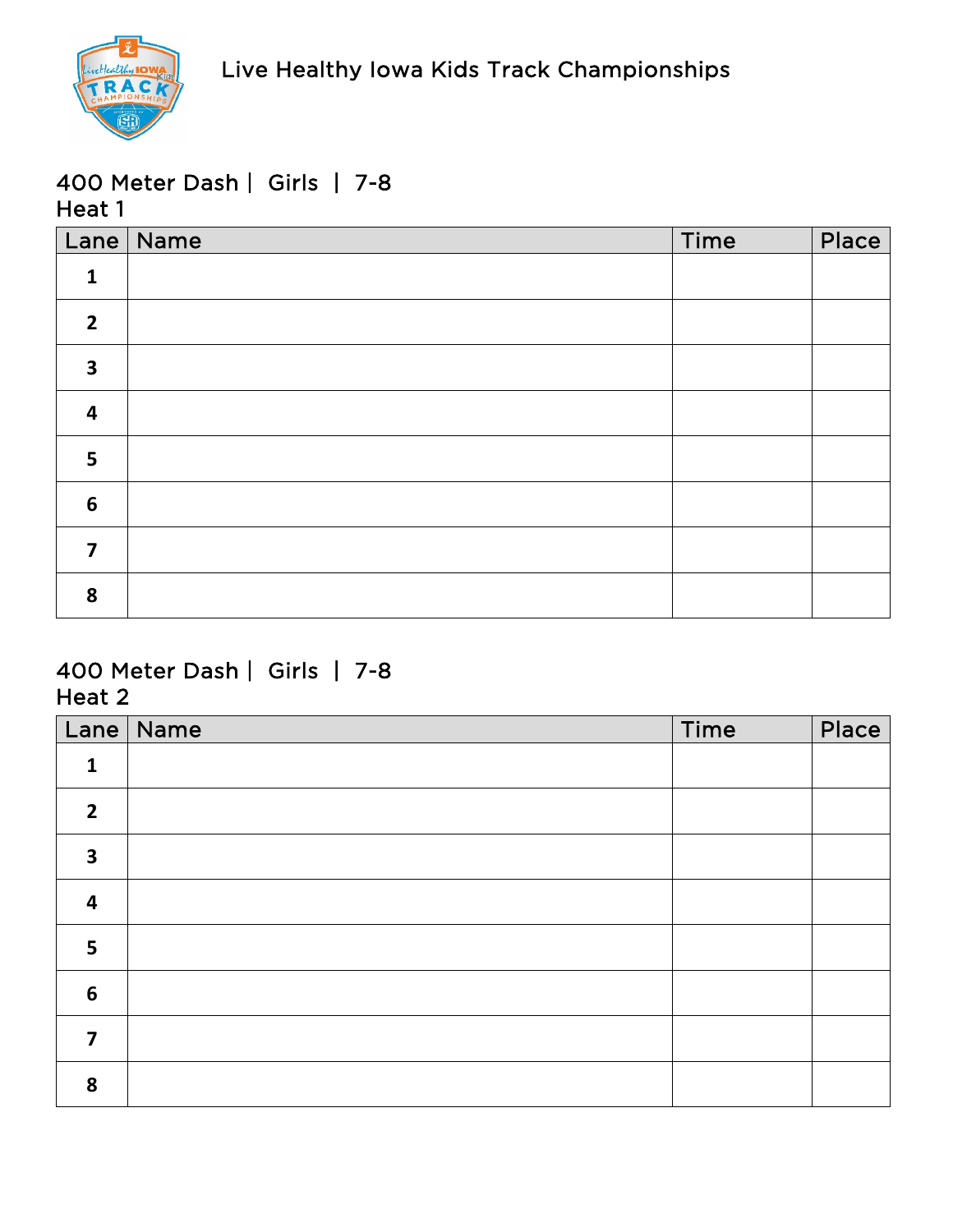

|                         | Lane Name | Time | Place |
|-------------------------|-----------|------|-------|
| $\mathbf{1}$            |           |      |       |
| $\overline{2}$          |           |      |       |
| $\overline{\mathbf{3}}$ |           |      |       |
| $\overline{\mathbf{4}}$ |           |      |       |
| 5                       |           |      |       |
| $6\phantom{1}6$         |           |      |       |
| $\overline{7}$          |           |      |       |
| 8                       |           |      |       |

| Lane                    | $\vert$ Name | Time | Place |
|-------------------------|--------------|------|-------|
| $\mathbf{1}$            |              |      |       |
| $\overline{2}$          |              |      |       |
| $\overline{\mathbf{3}}$ |              |      |       |
| $\overline{\mathbf{4}}$ |              |      |       |
| 5                       |              |      |       |
| $\boldsymbol{6}$        |              |      |       |
| 7                       |              |      |       |
| 8                       |              |      |       |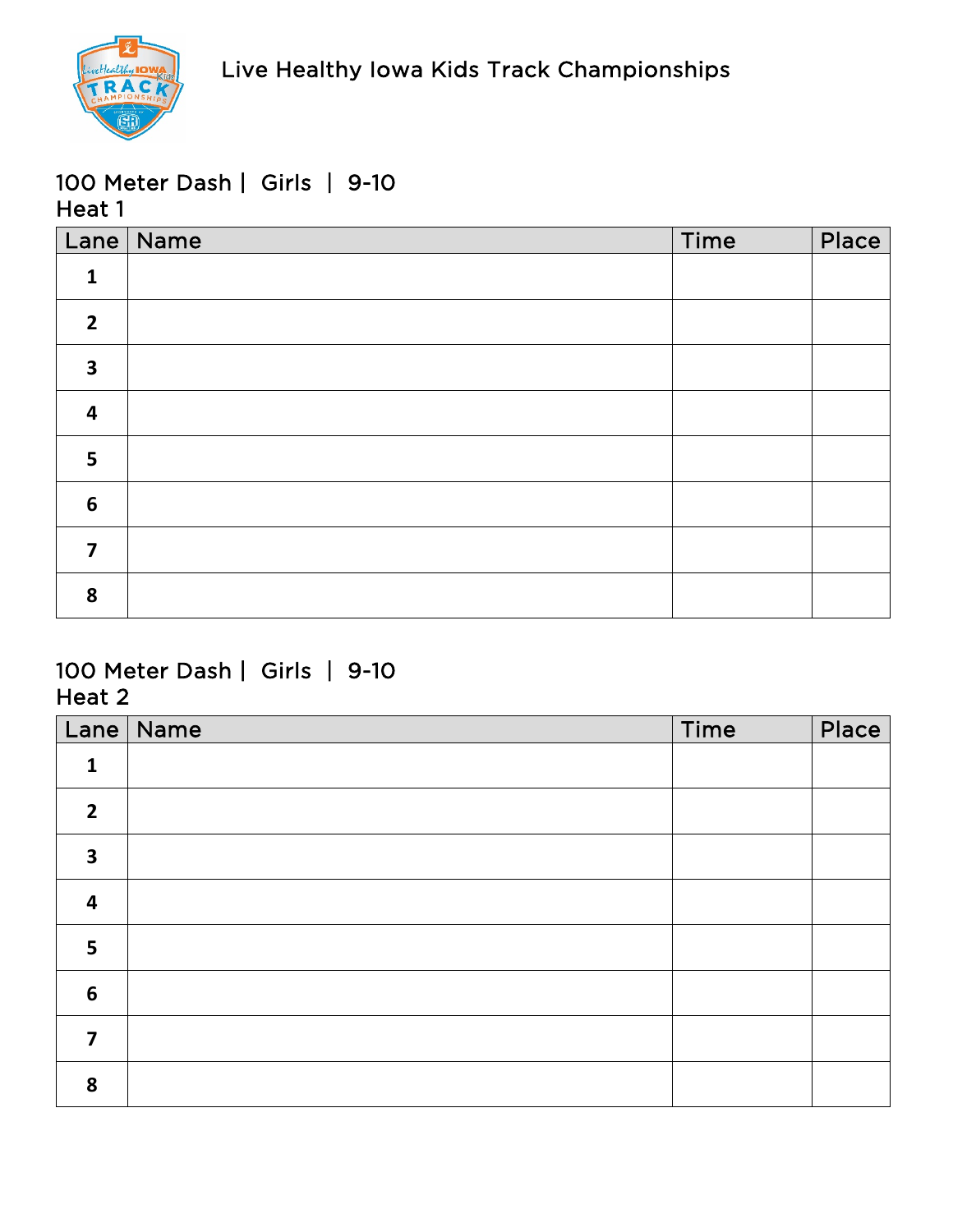

|                         | Lane   Name | Time | Place |
|-------------------------|-------------|------|-------|
| $\mathbf{1}$            |             |      |       |
| $\overline{2}$          |             |      |       |
| $\overline{\mathbf{3}}$ |             |      |       |
| $\overline{\mathbf{4}}$ |             |      |       |
| 5                       |             |      |       |
| $6\phantom{1}6$         |             |      |       |
| $\overline{7}$          |             |      |       |
| 8                       |             |      |       |

| Lane                    | $\sqrt{\phantom{a}}$ Name | Time | Place |
|-------------------------|---------------------------|------|-------|
| $\mathbf{1}$            |                           |      |       |
| $\overline{2}$          |                           |      |       |
| $\overline{\mathbf{3}}$ |                           |      |       |
| $\overline{\mathbf{r}}$ |                           |      |       |
| 5                       |                           |      |       |
| $6\phantom{1}6$         |                           |      |       |
| 7                       |                           |      |       |
| 8                       |                           |      |       |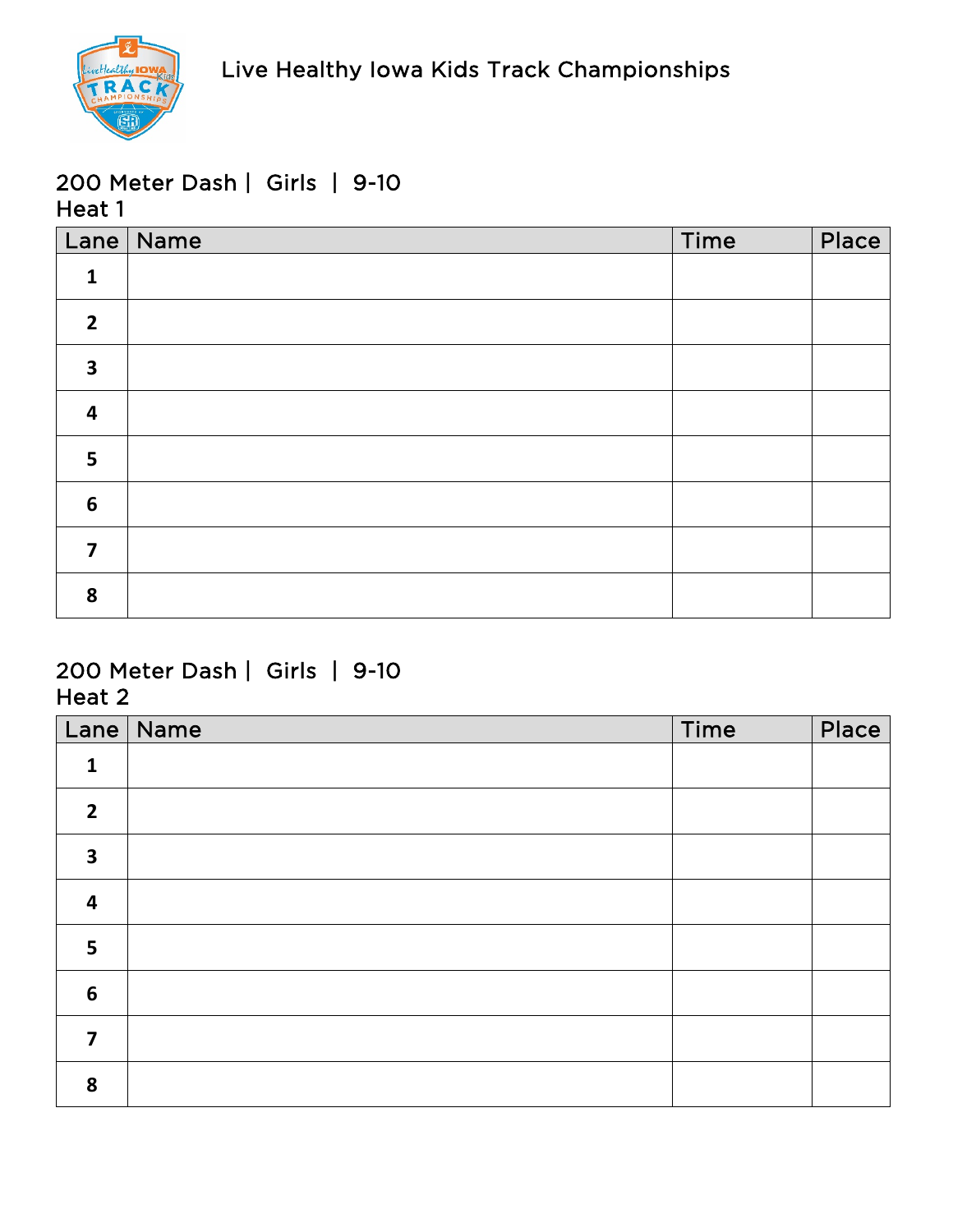

|                         | Lane   Name | Time | Place |
|-------------------------|-------------|------|-------|
| $\mathbf{1}$            |             |      |       |
| $\overline{2}$          |             |      |       |
| $\overline{\mathbf{3}}$ |             |      |       |
| $\overline{\mathbf{4}}$ |             |      |       |
| $5\phantom{a}$          |             |      |       |
| $6\phantom{1}6$         |             |      |       |
| $\overline{\mathbf{z}}$ |             |      |       |
| 8                       |             |      |       |

| Lane                    | Name | Time | Place |
|-------------------------|------|------|-------|
| $\mathbf{1}$            |      |      |       |
| $\overline{2}$          |      |      |       |
| $\overline{\mathbf{3}}$ |      |      |       |
| $\overline{\mathbf{r}}$ |      |      |       |
| 5                       |      |      |       |
| $6\phantom{1}6$         |      |      |       |
| 7                       |      |      |       |
| 8                       |      |      |       |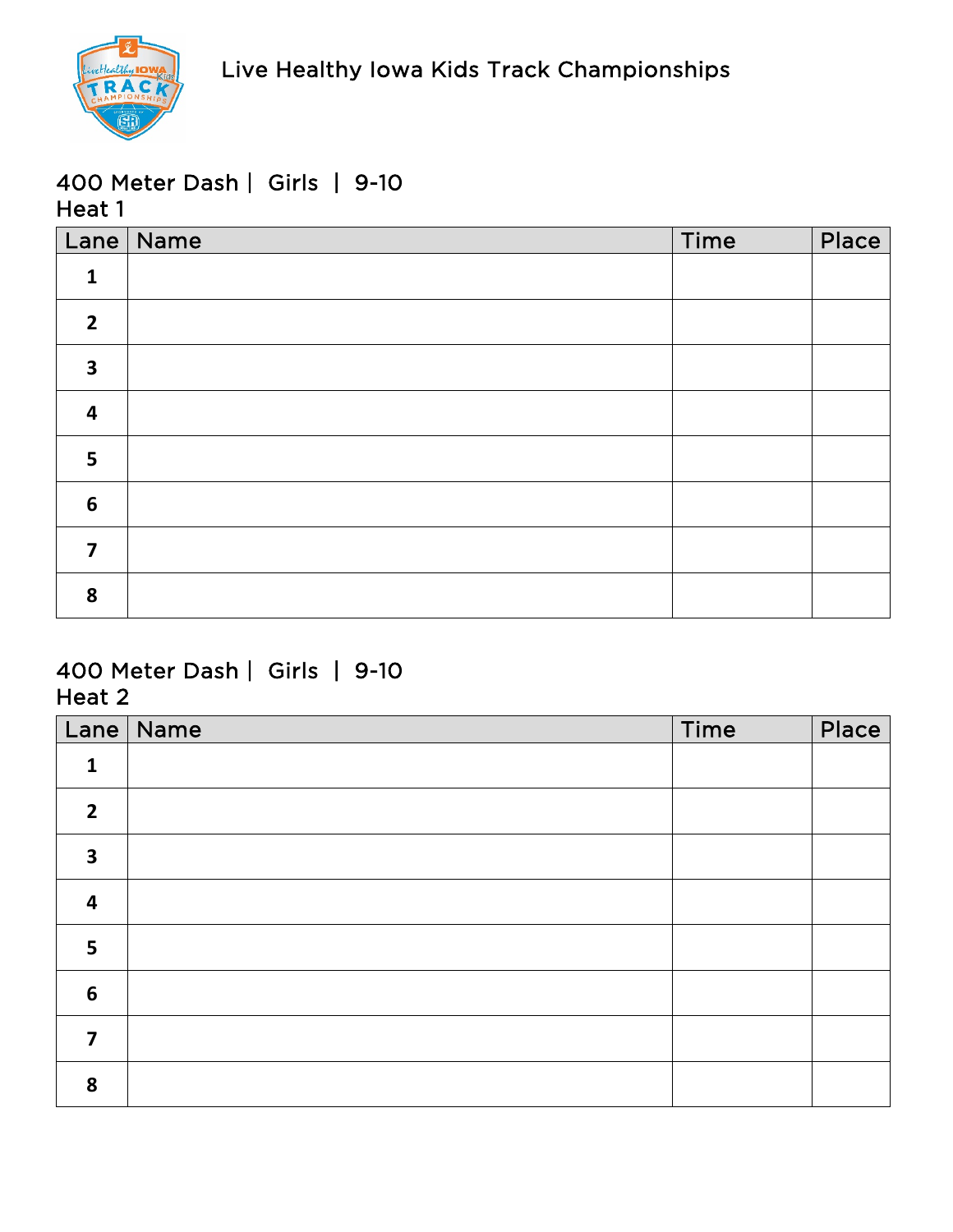

|                         | Lane   Name | Time | Place |
|-------------------------|-------------|------|-------|
| $\mathbf{1}$            |             |      |       |
| $\overline{2}$          |             |      |       |
| $\overline{\mathbf{3}}$ |             |      |       |
| $\overline{\mathbf{4}}$ |             |      |       |
| 5                       |             |      |       |
| $6\phantom{1}6$         |             |      |       |
| $\overline{\mathbf{z}}$ |             |      |       |
| 8                       |             |      |       |

| Lane                    | $\vert$ Name | Time | Place |
|-------------------------|--------------|------|-------|
| $\mathbf{1}$            |              |      |       |
| $\overline{2}$          |              |      |       |
| $\overline{\mathbf{3}}$ |              |      |       |
| $\overline{\mathbf{4}}$ |              |      |       |
| 5                       |              |      |       |
| $\boldsymbol{6}$        |              |      |       |
| 7                       |              |      |       |
| 8                       |              |      |       |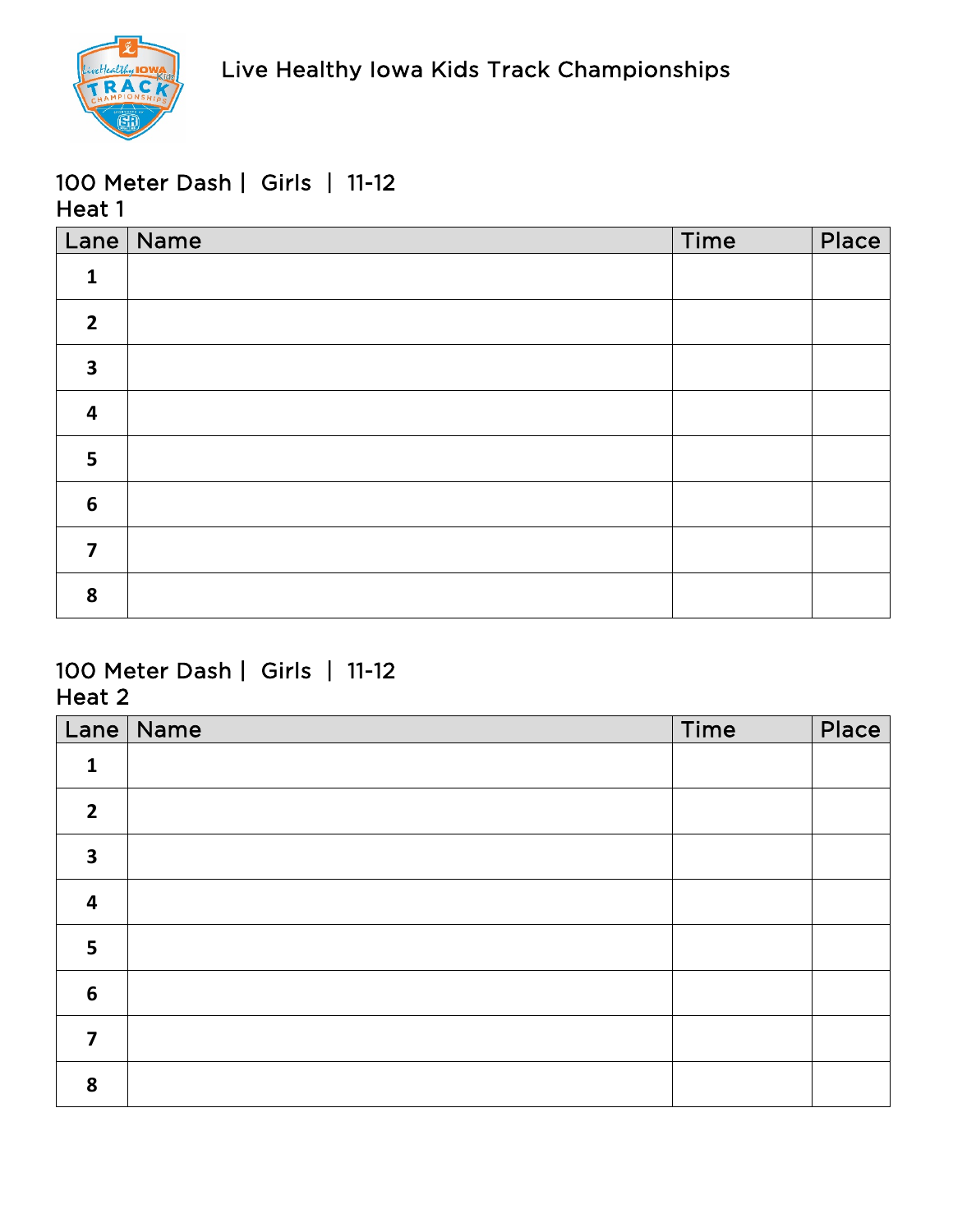

|                         | Lane   Name | Time | Place |
|-------------------------|-------------|------|-------|
| $\mathbf{1}$            |             |      |       |
| $\overline{2}$          |             |      |       |
| $\overline{\mathbf{3}}$ |             |      |       |
| $\overline{\mathbf{4}}$ |             |      |       |
| 5                       |             |      |       |
| $6\phantom{1}6$         |             |      |       |
| $\overline{7}$          |             |      |       |
| 8                       |             |      |       |

| Lane                    | Name | Time | Place |
|-------------------------|------|------|-------|
| $\mathbf{1}$            |      |      |       |
| $\overline{2}$          |      |      |       |
| $\overline{\mathbf{3}}$ |      |      |       |
| $\overline{\mathbf{r}}$ |      |      |       |
| 5                       |      |      |       |
| $6\phantom{1}6$         |      |      |       |
| 7                       |      |      |       |
| 8                       |      |      |       |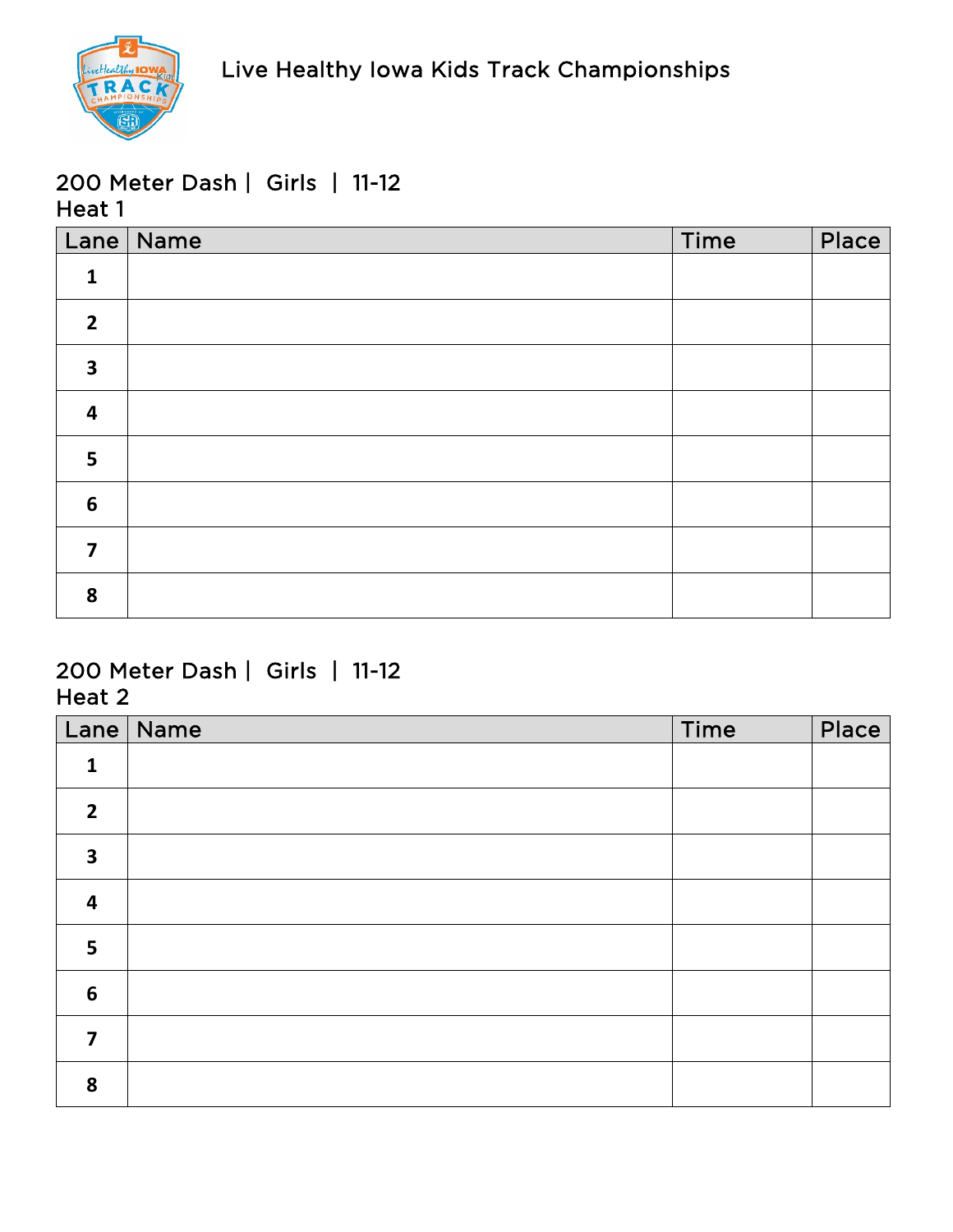

|                         | Lane   Name | Time | Place |
|-------------------------|-------------|------|-------|
| $\mathbf{1}$            | nson        |      |       |
| $\overline{2}$          |             |      |       |
| $\overline{\mathbf{3}}$ |             |      |       |
| $\overline{\mathbf{4}}$ |             |      |       |
| 5                       |             |      |       |
| $6\phantom{1}6$         |             |      |       |
| $\overline{7}$          |             |      |       |
| 8                       |             |      |       |

| Lane                    | Name | Time | Place |
|-------------------------|------|------|-------|
| $\mathbf{1}$            |      |      |       |
| $\overline{2}$          |      |      |       |
| $\overline{\mathbf{3}}$ |      |      |       |
| 4                       |      |      |       |
| 5                       |      |      |       |
| $6\phantom{1}6$         |      |      |       |
| $\overline{\mathbf{z}}$ |      |      |       |
| 8                       |      |      |       |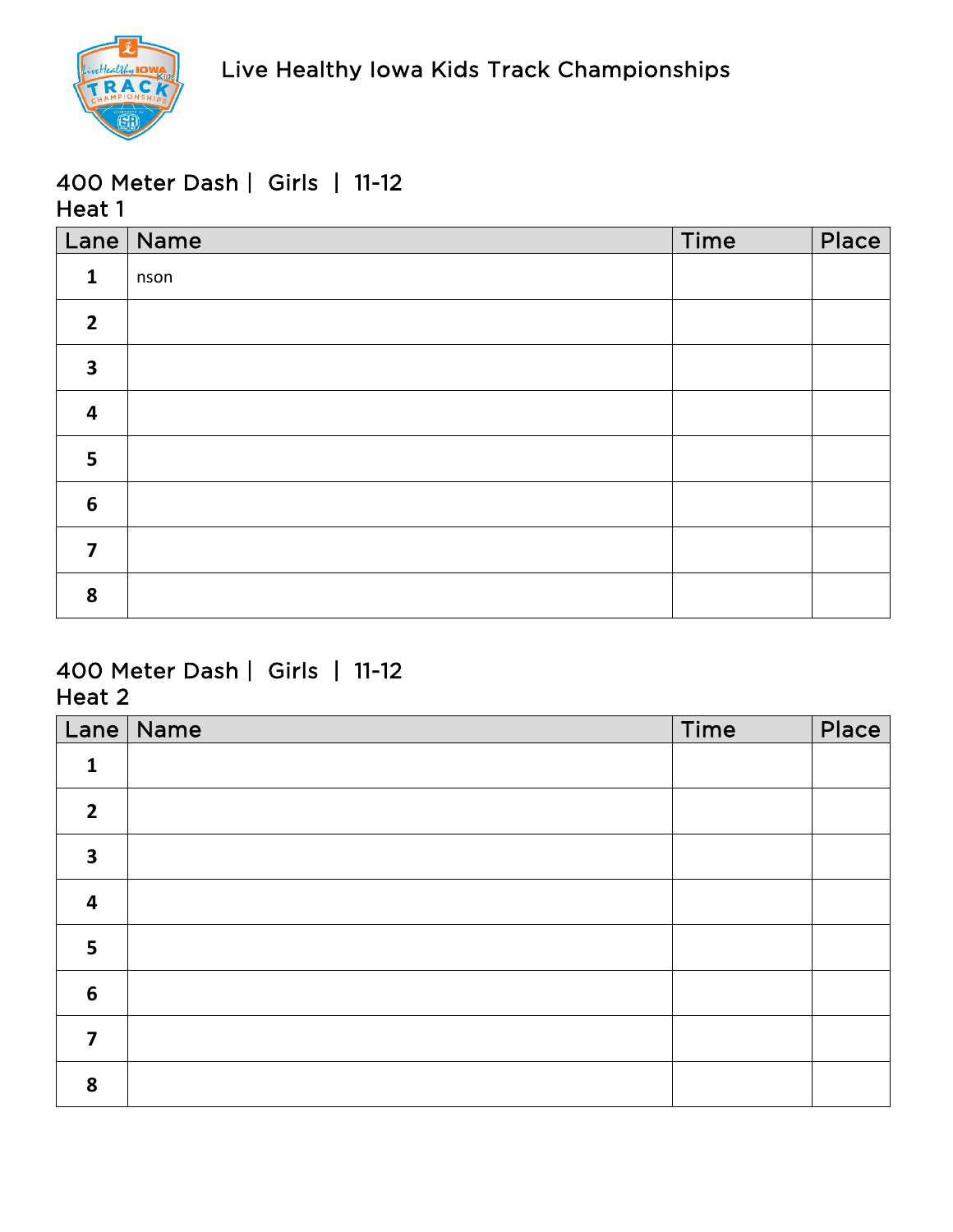

### 800 Meter | Girls | 11-12 Heat 1

|                         | Lane Name | Time | Place |
|-------------------------|-----------|------|-------|
| $\mathbf{1}$            |           |      |       |
| $\overline{2}$          |           |      |       |
| $\overline{\mathbf{3}}$ |           |      |       |
| $\overline{\mathbf{4}}$ |           |      |       |
| 5                       |           |      |       |
| $6\phantom{1}6$         |           |      |       |
| $\overline{7}$          |           |      |       |
| 8                       |           |      |       |

## 800 Meter | Girls | 11-12 Heat 2

| Lane                    | Name | Time | Place |
|-------------------------|------|------|-------|
| $\mathbf{1}$            |      |      |       |
| $\overline{2}$          |      |      |       |
| $\overline{\mathbf{3}}$ |      |      |       |
| $\overline{\mathbf{r}}$ |      |      |       |
| 5                       |      |      |       |
| $6\phantom{1}6$         |      |      |       |
| 7                       |      |      |       |
| 8                       |      |      |       |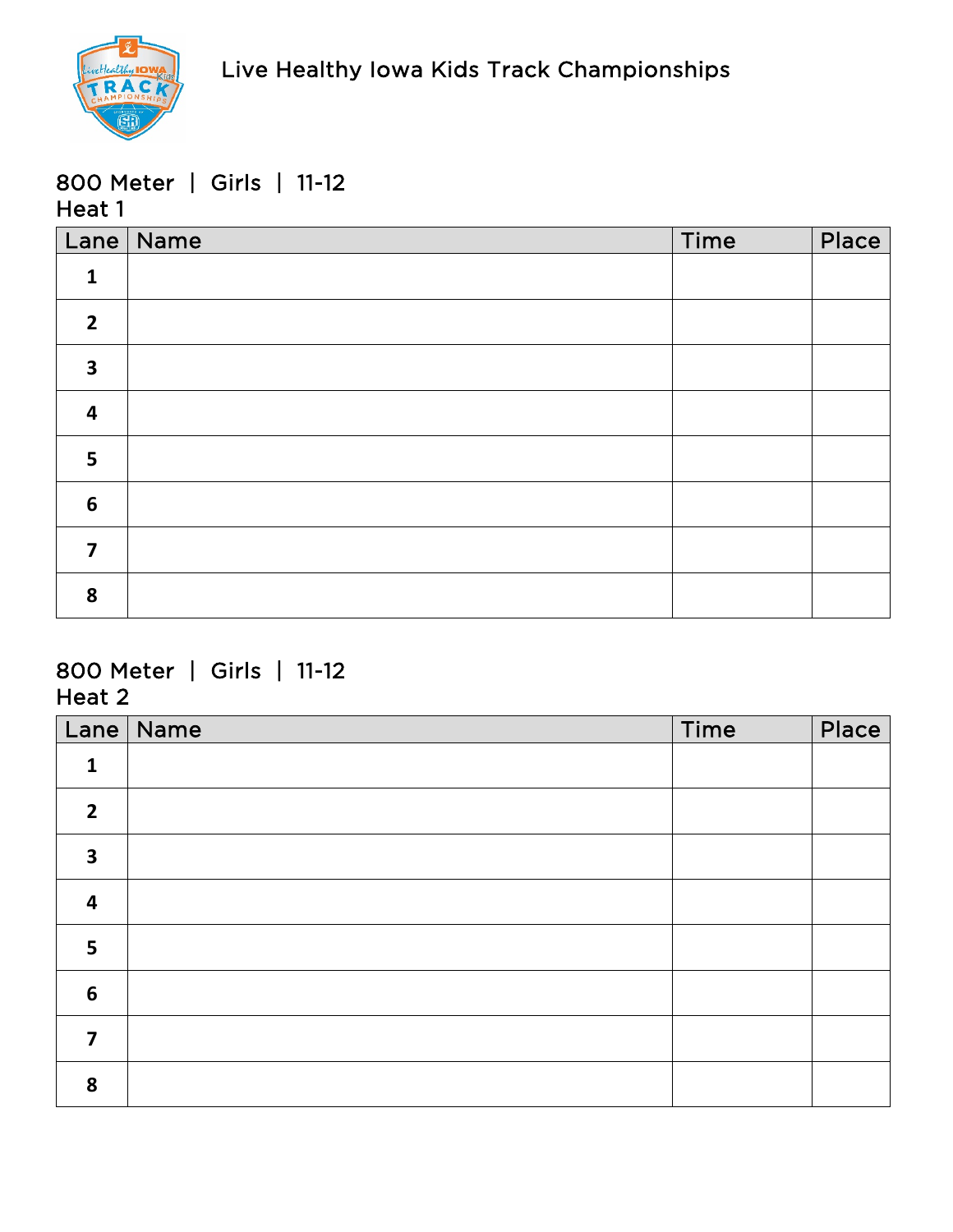

|                         | Lane Name | Time | Place |
|-------------------------|-----------|------|-------|
| $\mathbf{1}$            |           |      |       |
| $\overline{2}$          |           |      |       |
| $\overline{\mathbf{3}}$ |           |      |       |
| $\overline{\mathbf{4}}$ |           |      |       |
| 5                       |           |      |       |
| $6\phantom{1}6$         |           |      |       |
| $\overline{7}$          |           |      |       |
| 8                       |           |      |       |

| Lane                    | $\vert$ Name | Time | Place |
|-------------------------|--------------|------|-------|
| $\mathbf{1}$            |              |      |       |
| $\overline{2}$          |              |      |       |
| $\overline{\mathbf{3}}$ |              |      |       |
| $\overline{\mathbf{4}}$ |              |      |       |
| 5                       |              |      |       |
| $\boldsymbol{6}$        |              |      |       |
| 7                       |              |      |       |
| 8                       |              |      |       |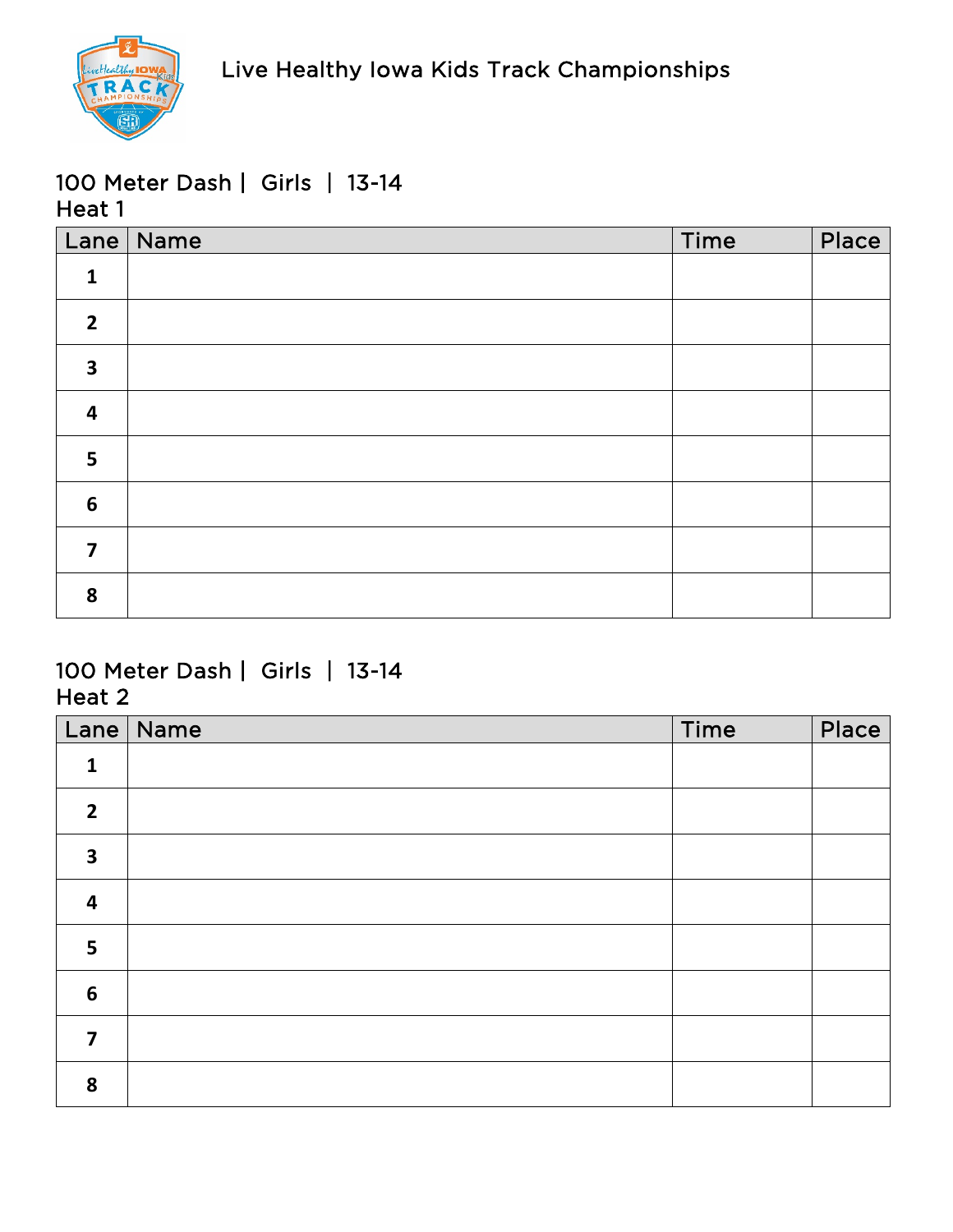

|                         | Lane   Name | Time | Place |
|-------------------------|-------------|------|-------|
| $\mathbf{1}$            |             |      |       |
| $\overline{2}$          |             |      |       |
| $\overline{\mathbf{3}}$ |             |      |       |
| $\overline{\mathbf{4}}$ |             |      |       |
| 5                       |             |      |       |
| $6\phantom{1}6$         |             |      |       |
| $\overline{\mathbf{z}}$ |             |      |       |
| 8                       |             |      |       |

| Lane                    | $\vert$ Name | Time | Place |
|-------------------------|--------------|------|-------|
| $\mathbf{1}$            |              |      |       |
| $\overline{2}$          |              |      |       |
| $\overline{\mathbf{3}}$ |              |      |       |
| $\overline{\mathbf{4}}$ |              |      |       |
| 5                       |              |      |       |
| $\boldsymbol{6}$        |              |      |       |
| 7                       |              |      |       |
| 8                       |              |      |       |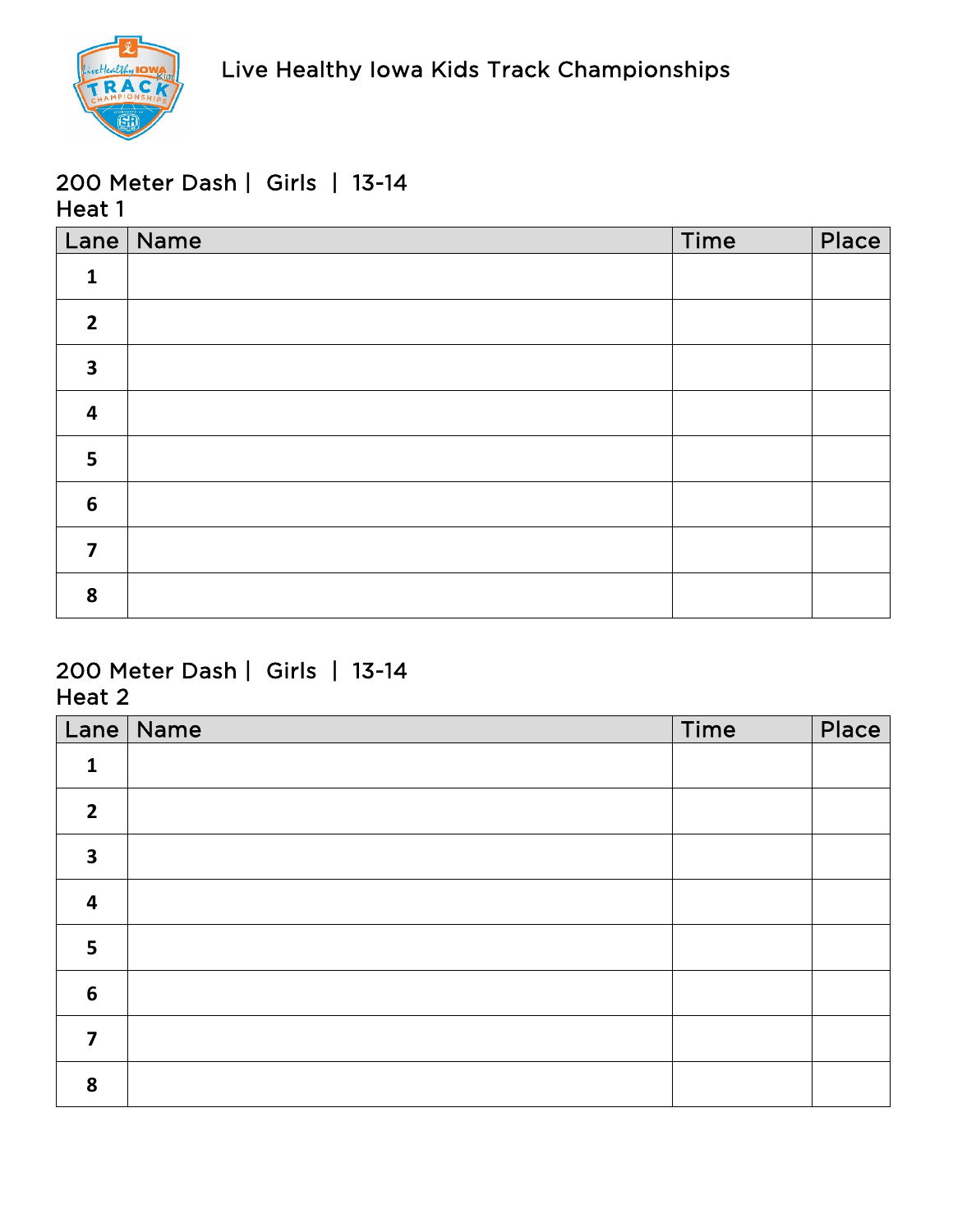

|                         | Lane   Name | Time | Place |
|-------------------------|-------------|------|-------|
| $\mathbf{1}$            |             |      |       |
| $\overline{2}$          |             |      |       |
| $\overline{\mathbf{3}}$ |             |      |       |
| $\overline{\mathbf{4}}$ |             |      |       |
| 5                       |             |      |       |
| $6\phantom{1}$          |             |      |       |
| $\overline{\mathbf{z}}$ |             |      |       |
| 8                       |             |      |       |

| Lane                    | $\vert$ Name | Time | Place |
|-------------------------|--------------|------|-------|
| $\mathbf{1}$            |              |      |       |
| $\overline{2}$          |              |      |       |
| $\overline{\mathbf{3}}$ |              |      |       |
| $\overline{\mathbf{4}}$ |              |      |       |
| 5                       |              |      |       |
| $\boldsymbol{6}$        |              |      |       |
| 7                       |              |      |       |
| 8                       |              |      |       |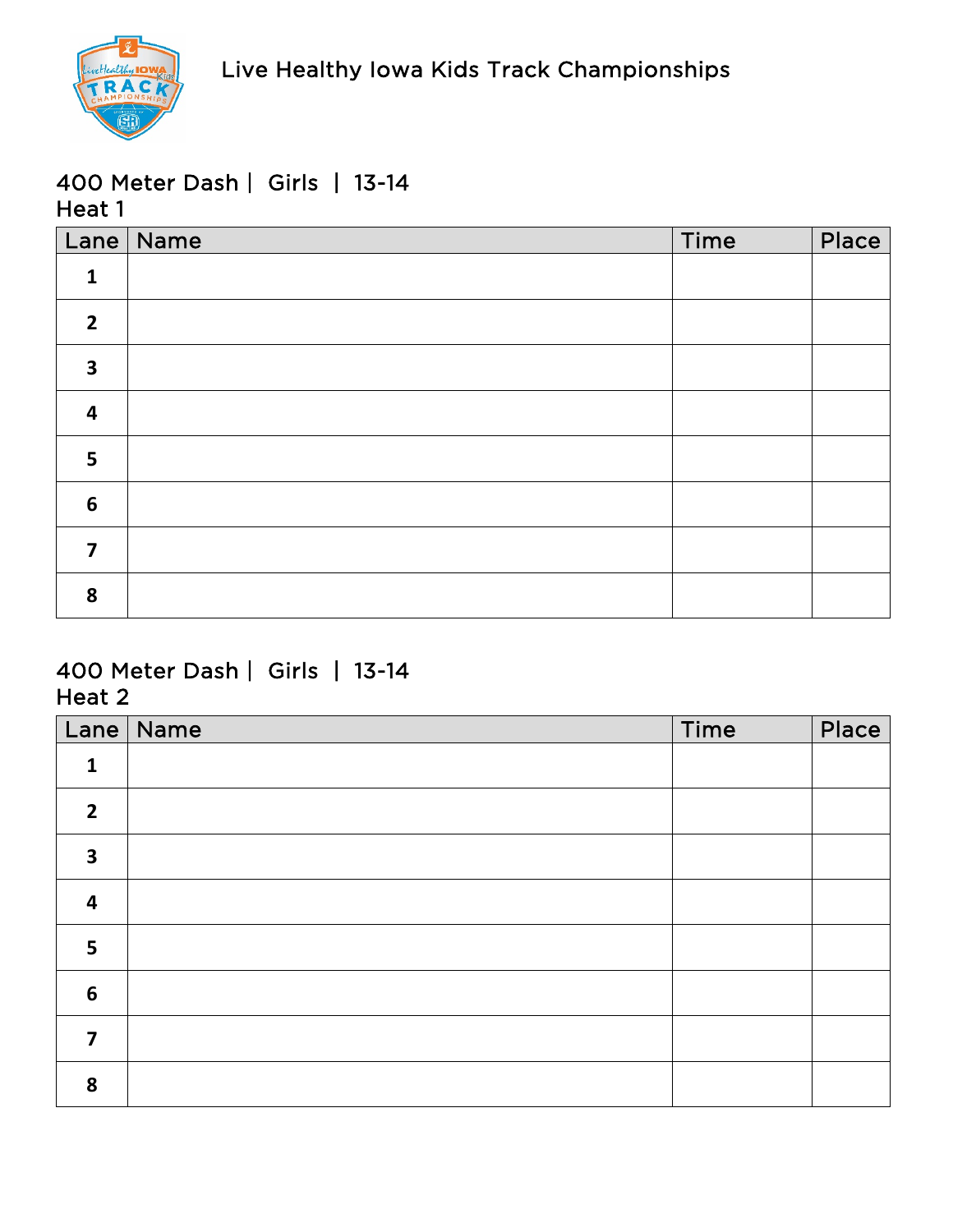

#### 800 Meter | Girls | 13-14 Heat 1

|                         | Lane   Name | Time | Place |
|-------------------------|-------------|------|-------|
| $\mathbf{1}$            |             |      |       |
| $\overline{2}$          |             |      |       |
| $\overline{\mathbf{3}}$ |             |      |       |
| $\overline{\mathbf{4}}$ |             |      |       |
| 5                       |             |      |       |
| $6\phantom{1}6$         |             |      |       |
| $\overline{7}$          |             |      |       |
| 8                       |             |      |       |

## 800 Meter | Girls | 13-14 Heat 2

| Lane                    | Name | Time | Place |
|-------------------------|------|------|-------|
| $\mathbf{1}$            |      |      |       |
| $\overline{2}$          |      |      |       |
| $\overline{\mathbf{3}}$ |      |      |       |
| $\overline{\mathbf{r}}$ |      |      |       |
| 5                       |      |      |       |
| $6\phantom{1}6$         |      |      |       |
| 7                       |      |      |       |
| 8                       |      |      |       |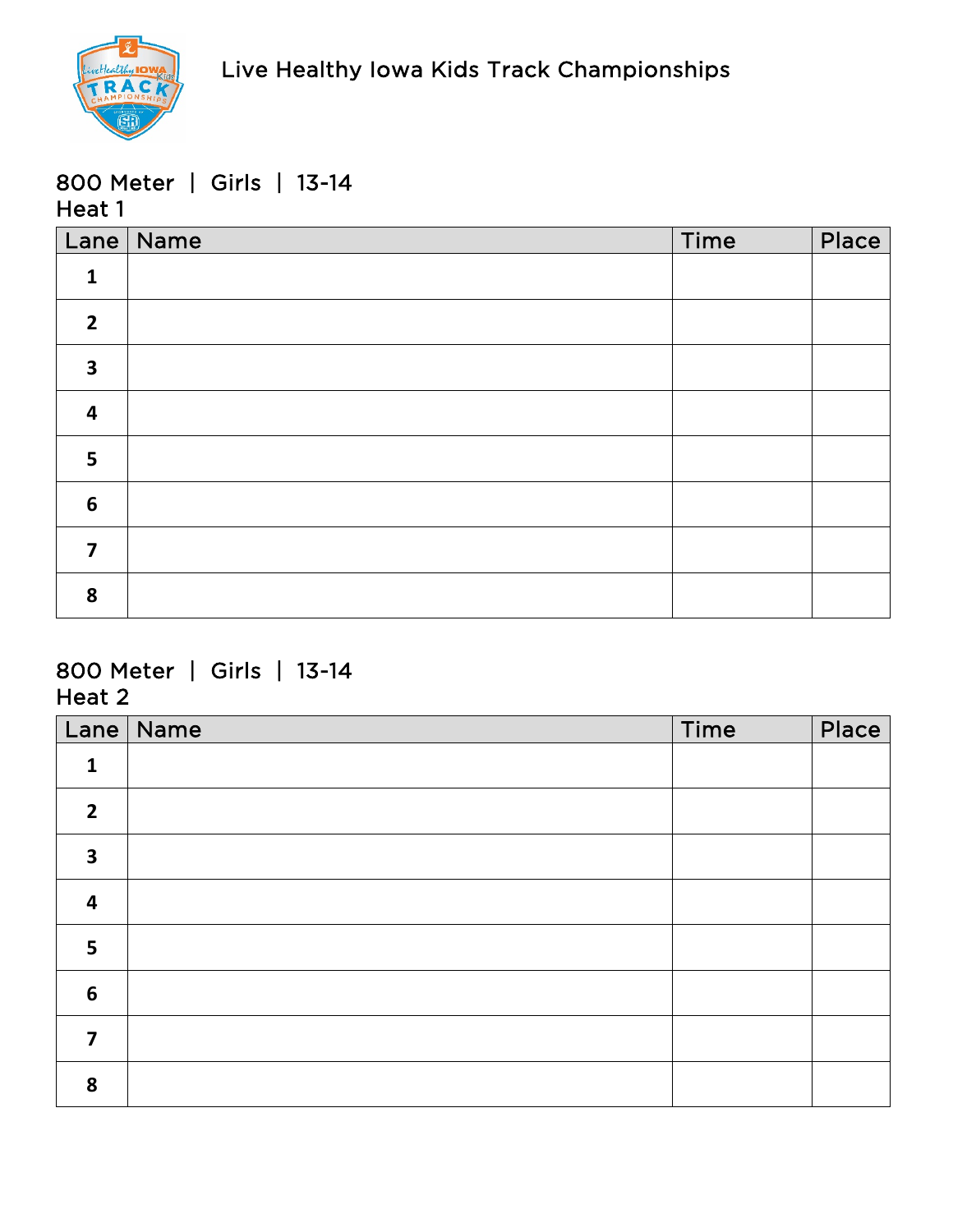

### 1600 Meter | Girls | 13-14 Heat 1

|                         | Lane   Name | Time | Place |
|-------------------------|-------------|------|-------|
| $\mathbf{1}$            |             |      |       |
| $\overline{2}$          |             |      |       |
| $\overline{\mathbf{3}}$ |             |      |       |
| $\overline{\mathbf{4}}$ |             |      |       |
| 5                       |             |      |       |
| $6\phantom{1}6$         |             |      |       |
| $\overline{\mathbf{z}}$ |             |      |       |
| 8                       |             |      |       |

## 1600 Meter | Girls | 13-14 Heat 2

|                         | Lane   Name | Time | Place |
|-------------------------|-------------|------|-------|
| $\mathbf{1}$            |             |      |       |
| $\overline{2}$          |             |      |       |
| $\overline{\mathbf{3}}$ |             |      |       |
| $\overline{\mathbf{4}}$ |             |      |       |
| 5                       |             |      |       |
| $6\phantom{1}6$         |             |      |       |
| 7                       |             |      |       |
| 8                       |             |      |       |